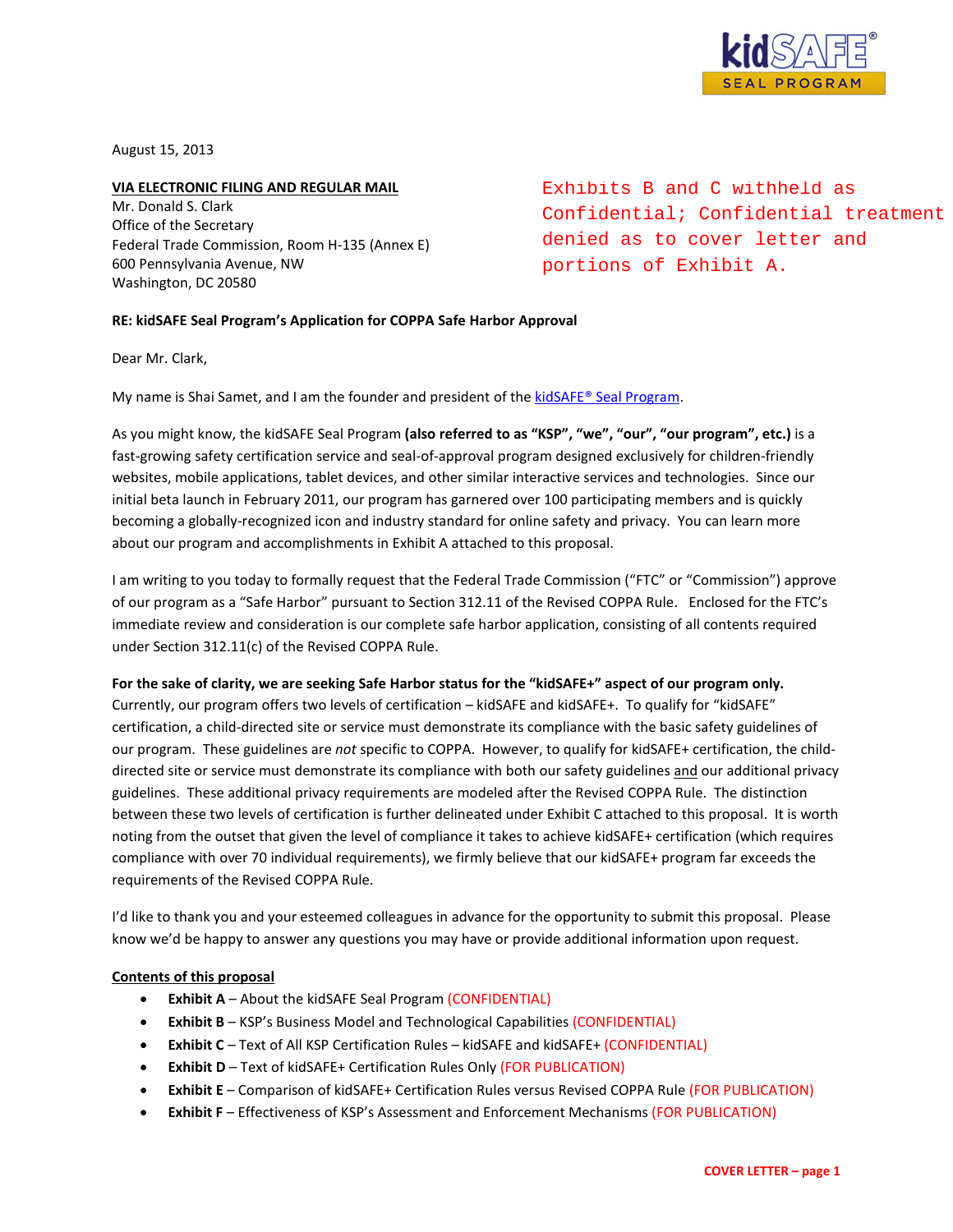

### **Request for confidential treatment**

With the exception of Exhibits D, E, and F attached to this proposal (which are specifically intended for public review and comment), KSP would like to request that the remaining contents of this proposal (i.e., Exhibits A, B, C, and this Cover Letter) be kept strictly confidential and not shared for public review or comment. We believe that the rapid success and growth of our program is largely due to the unique structure of our program, the proprietary nature and compilation of our certification guidelines<sup>[1](#page-1-0)</sup>, and our current and planned technological capabilities (as set forth in Exhibit B). We therefore kindly ask that only the most critical information about our program be posted publicly as part of the public review and commenting process.

We believe the contents of Exhibits D, E, and F (together with the information publicly available on our website at [www.kidsafeseal.com\)](http://www.kidsafeseal.com/) will provide the public and other interested parties more than enough information to assess and comment on the adequacy of our program. If the FTC disagrees with this assertion, we would be happy to consider making additional information publicly available, either in redacted or modified format.

### **Request for expedited review**

We would also like to kindly request that the review of our application be expedited, if at all possible. While we understand that the law allows for a written response within 180 days of filing an application, there are special circumstances surrounding our application. First, our application is coming at a historical time, with the Revised COPPA Rule having gone into effect just a few short weeks ago. Second, we already have several companies participating as members in the kidSAFE+ level of our program. For their sake, we would like them to enjoy the legal benefits of participating in an FTC-approved Safe Harbor Program as soon as feasibly possible. To this end, we would gladly make ourselves available at any time to answer questions or respond to requests for additional information.

We recognize it is an extremely busy time for the Federal Trade Commission in light of its ongoing enforcement efforts around COPPA and other initiatives. We greatly appreciate in advance the time and resources we know will be dedicated to consider this proposal.

We look forward to your feedback and input.

Sincerely,

Shai Samet, JD, CIPP Founder and President kidSAFE Seal Program Samet Privacy, LLC

<span id="page-1-0"></span> $<sup>1</sup>$  As you will see from Exhibits C and D, our certification guidelines are compiled in a unique, easy-to-follow Rules-based format, with</sup> accompanying footnotes that provide detailed guidance on the relevancy of the rules to various web and mobile-type features, as well as guidance on how best to implement those rules in practical and technical terms. Our certification guidelines are further unique in that: (i) they are not simply a regurgitation of the COPPA law; (ii) they contain a unique combination of safety standards not found elsewhere, including standards specific to certain technologies such as mobile apps and tablet devices; and (iii) in some places, they distinguish between mandatory vs. optional rules, giving companies hard-to-find guidance on which rules are more essential than others (i.e., required vs. best practice).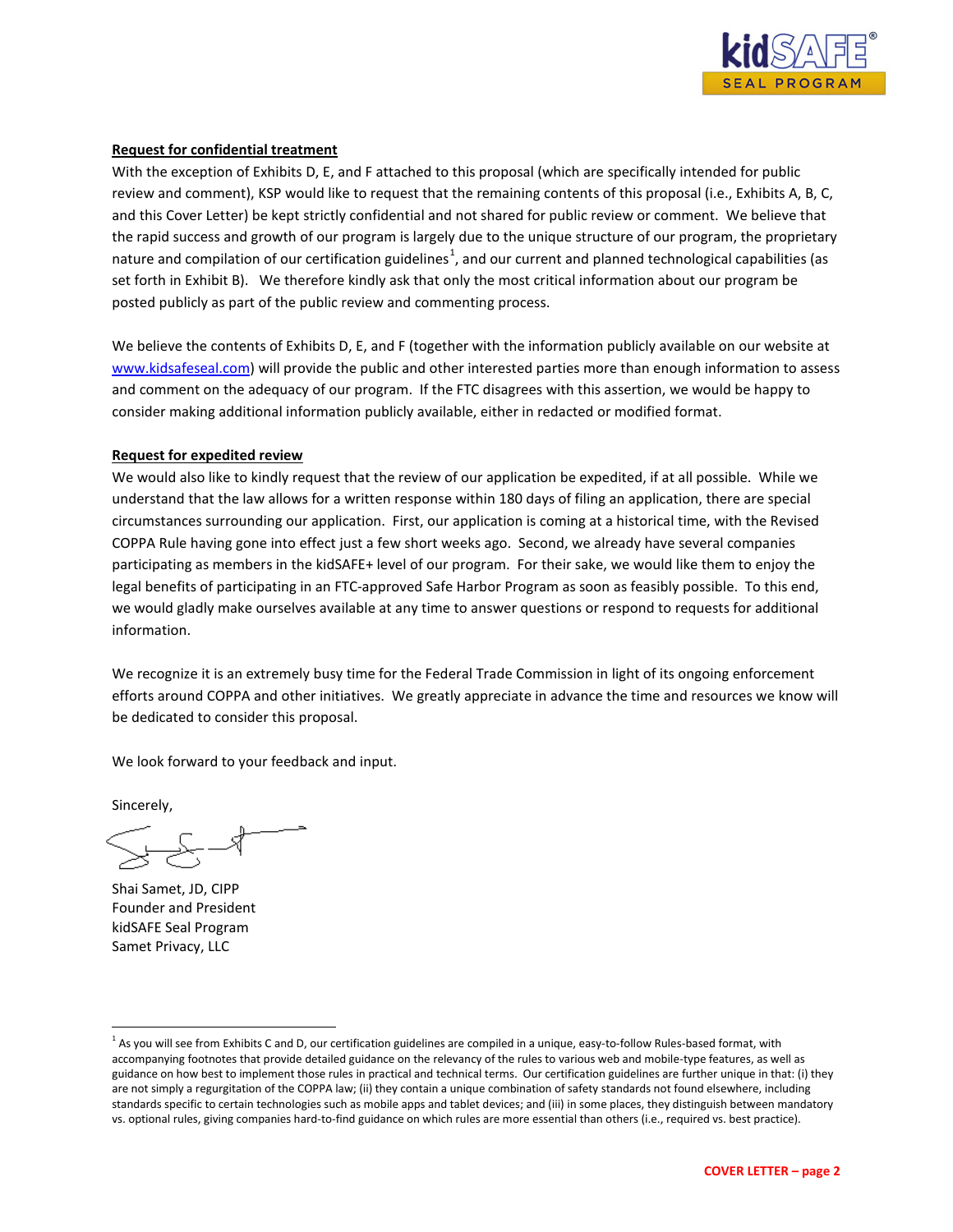

## **EXHIBIT A**

### **ABOUT THE KIDSAFE SEAL PROGRAM**

## **(CONFIDENTIAL & PROPRIETARY – FOR FTC REVIEW ONLY)**

### **About our program (mission and history)**

The kidSAFE Seal Program ("KSP") was founded in 2010 with the mission to become the leading provider of safety certification services and compliance solutions to the fast-growing market of children's websites and applications. A beta version of the program was first launched with a select few brands in February of 2011 and was later opened to all companies in April of 2012. Since then, the program has grown rapidly and generated widespread interest on the part of industry<sup>[1](#page-2-0)</sup> and consumers<sup>[2](#page-2-1)</sup>. The program has already reviewed and certified a large number of child-directed services, including online game sites, educational sites, virtual worlds, social networks, PC and mobile apps, tablet devices, and other interactive services and technologies. Many well-known brands have become members in the program and are proudly displaying the kidSAFE seals.

### **About our founder (credentials and history with the FTC)**



 $\overline{\phantom{a}}$ 

Shai Samet is the founder and president of the kidSAFE Seal Program. Samet has worked, almost exclusively, in the online safety and privacy fields for more than 13 years. During this time, he has advised hundreds of small and large companies around the world on compliance issues related to COPPA and other privacy regulations. You can see Samet's full profile here.

Samet started his privacy career with the Entertainment Software Rating Board (ESRB)<sup>[3](#page-2-2)</sup> back in 1999 when consumer concerns over online safety and privacy first began to surface<sup>[4](#page-2-3)</sup>. In 2004, Samet moved to Southern California to help start up and grow a privacy consulting practice for Deloitte & Touche. He later started and successfully built up his own boutique consulting firm before creating the kidSAFE Seal Program in 2010. The legal entity that currently owns and operates the kidSAFE Seal Program is Samet Privacy, LLC.

Perhaps most impressive, Samet has directly interacted with and developed a strong rapport amongst countless FTC COPPA lawyers over the years, including Beth Delaney and Toby Levin (from 2000-2005), Phyllis Marcus and Mamie Kresses (from 2006-2013), and, more recently, Kristin Cohen and Peder McGee (from April 2013-Present). Samet has also been an active participant in and contributor to the FTC's Rule Review processes<sup>[5](#page-2-4)</sup>, including the one most recently completed in 2012.

Samet is one of the earliest practitioners to have earned the title "Certified Information Privacy Professional", and has been repeatedly voted a "Best Privacy Adviser" by industry surveys<sup>[6](#page-2-5)</sup>. Samet is also a highly sought-after speaker on topics related to COPPA, online safety, and many other cutting-edge privacy issues.

<span id="page-2-0"></span><sup>&</sup>lt;sup>1</sup> For example, we receive emails per week from companies and developers around the world inquiring about our program and the Process of getting certified.<br>
Process of getting certified.<br>
Process of getting certified.<br>
Process of getting certified.<br>
Samet served as director of the ESRB's Privacy Online Program (recently renamed "ESRB Privacy Cert

<span id="page-2-2"></span><span id="page-2-1"></span>assisted many gaming companies to develop and implement enterprise-wide privacy programs in compliance with the COPPA Rule and other developing privacy laws and standards (e.g., EU-US Safe Harbor, etc.). Samet also helped develop the ESRB's COPPA Safe Harbor application,

which enabled the ESRB to become one of the first privacy seal providers to obtain safe harbor status from the FTC.<br><sup>4</sup> For example, massively-multiplayer online games (MMOGs) such as "The Sims" from Electronic Arts were j

<span id="page-2-5"></span><span id="page-2-4"></span><span id="page-2-3"></span>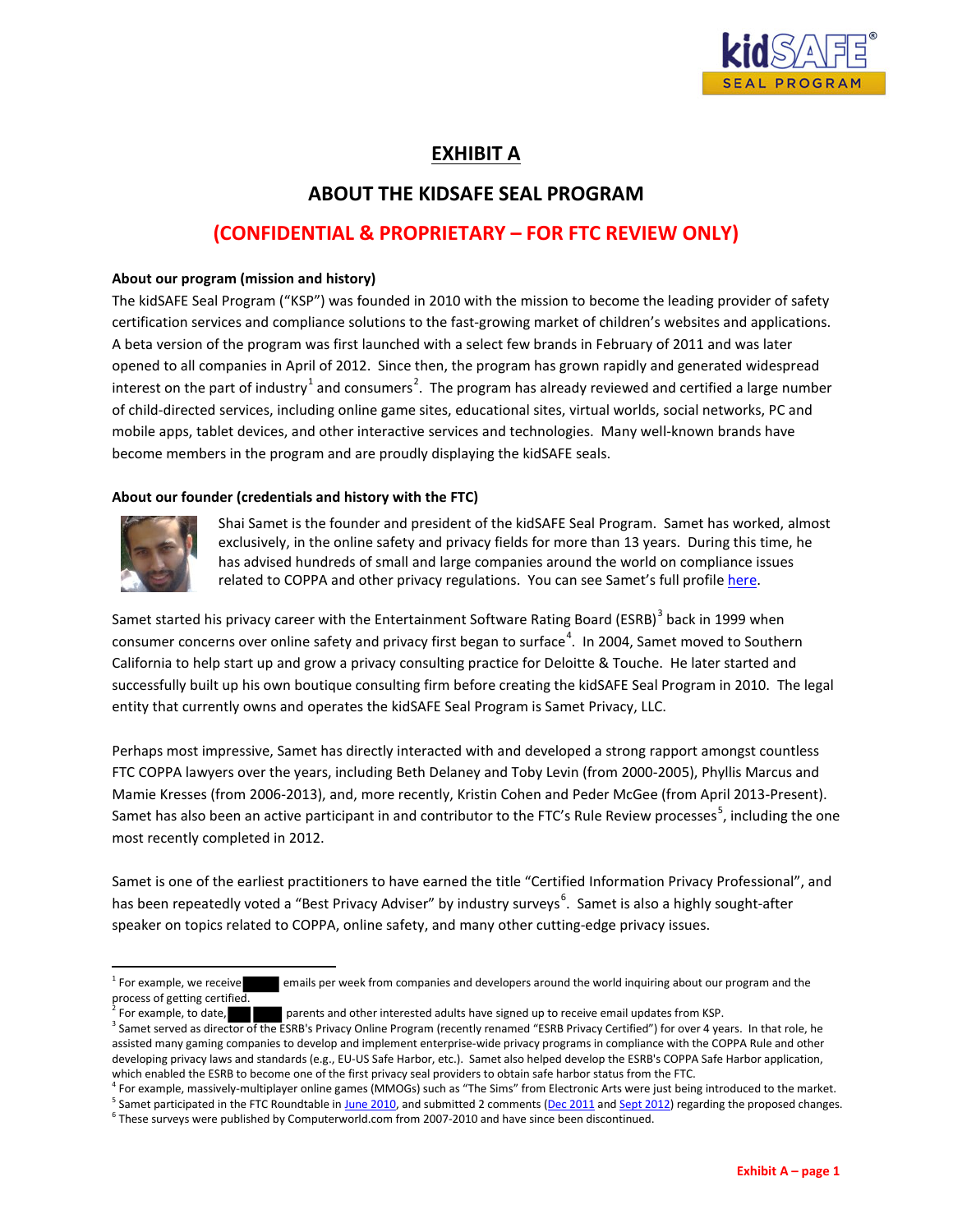

### **Notable advisory board**

In addition to Samet's expertise, the program contains an advisory board of some of the world's leading thinkers, influencers, and subject matter experts on Internet safety, COPPA, online data security, mobile compliance, and digital citizenship. These experts include (among others):



### **Anne Collier**

- Co-Director, ConnectSafely.org (a member of Facebook's advisory board)
- Co-author of several top-selling Internet safety guides
- Co-chair of Obama administration's Online Safety & Technology Working Group



### **Ken Leonard**

- Co-founder and CEO of Attracta
- Founder and former CEO of HACKER SAFE (which later became McAfee Secure)



### **Marian Merritt**

- Director, Internet Safety Advocate for Norton/Symantec
- Author of *Norton's Family Online Safety Guide*



### **Martine Niejadlik**

- Vice President, Support and Compliance Officer, Boku
- Expert on mobile payment ecosystem



### **Amy Pritchard**

- CEO, Metaverse, leading moderation provider for online kids' communities
- Lawyer and moderation expert

Together, our advisors have more than 75 years of combined experience in dealing with online and digital issues affecting children, teens, and other consumers. They are consulted on various aspects of the kidSAFE Seal Program, including the contents of our certification guidelines.

### **Our accomplishments to date (facts and figures)**

Despite our youth, KSP has achieved much success in a short period of time. These accomplishments include:

- Over 100 sites and services are currently displaying our seals (and many more awaiting certification)<sup>[7](#page-3-0)</sup>;
- Over industry contacts have been educated by our program on the new COPPA regulations<sup>[8](#page-3-1)</sup>;
- Our seals are displayed on virtually every technology, including websites, mobile apps, and tablet devices;
- Our seals have been viewed by consumers from over countries/territories around the world<sup>[9](#page-3-2)</sup>; and,
- Our consumer-facing website has generated nearly visits<sup>10</sup>.

We are very proud of these accomplishments and look forward to an equally bright and impactful future.

l

<span id="page-3-0"></span> $^7$  Approximately percent of our current membership are kidSAFE+ members (i.e., COPPA-certified or seeking COPPA certification). This percentage is expected to grow significantly if/once the FTC approves our program as a COPPA safe harbor entity.<br><sup>8</sup> KSP has been very active and a leader in educating the business community about the Revised COPPA Rule an

<span id="page-3-1"></span>illustrations, and practical techniques on how to implement the new requirements. This has been achieved by various webinars and conferences hosted or attended by our program over the past 2 years, all of which have been very well-attended. The FTC has been a participant in many of these events. For example, in May 2013, we hosted a webinar with the FTC to address questions related to the FTC's recently-updated COPPA FAQs. Over 230 industry contacts from around the world registered for that event.<br><sup>9</sup> <u>Source</u>: Google Analytics – Feb 2011-July 2013<br><sup>10</sup> <u>Source</u>: Google Analytics – Feb 2011-July 2013

<span id="page-3-3"></span><span id="page-3-2"></span>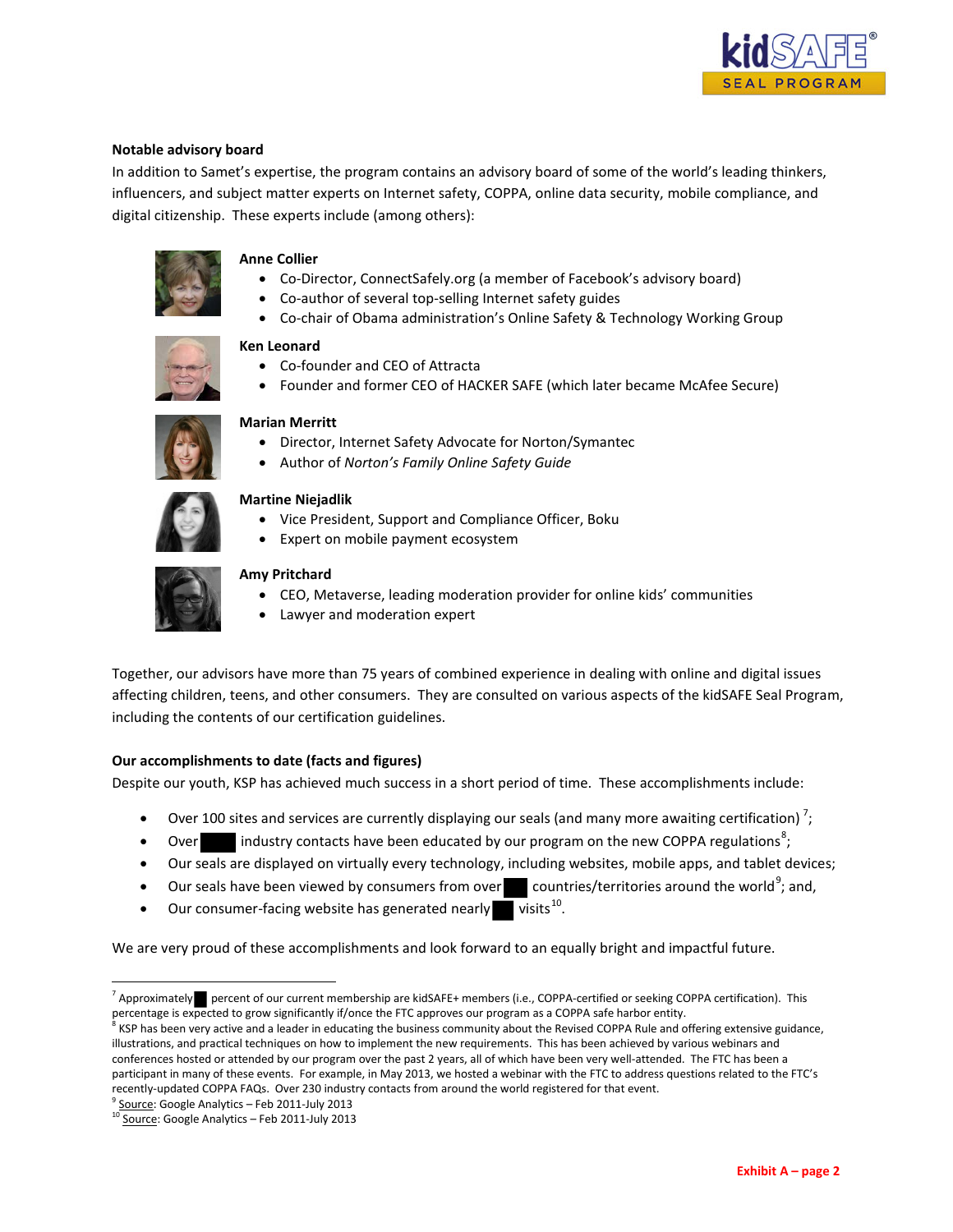

# **EXHIBIT D**

**TEXT OF KIDSAFE+ CERTIFICATION RULES ONLY** *in conformance with Section 312.11(c)(2) of the Revised COPPA Rule*

# **(FOR PUBLIC REVIEW AND COMMENT)**

**---------------------------------**

# **kidSAFE® Seal Program Certification Rules – version 2.0 (FINAL)** *Effective as of July 1, 2013*

The [kidSAFE Seal Program](http://www.kidsafeseal.com/) (KSP) is a fast-growing safety certification service and seal of approval program designed exclusively for children-friendly websites and applications, including kid-targeted game sites, educational sites, virtual worlds, social networks, mobile apps, tablet devices, and other similar interactive services and technologies (collectively, "sites or services").

The Program currently offers two certification seals – kidSAFE and kidSAFE+. To qualify for the basic kidSAFE Seal, the site or service being reviewed must be found compliant with our Basic Safety Rules, which are reflected under Sections 1-5 below. To qualify for the kidSAFE+ Seal, the site or service must be found compliant with our Basic Safety Rules, as well as our Additional Privacy Rules which are reflected under Sections 6-11 below. The Additional Privacy Rules are modeled after the revised Children's Online Privacy Protection Rule ("Revised COPPA Rule" or "COPPA"), which went into effect on July 1, 2013. Only those sites and services that first become paying members in our program are eligible to be reviewed for kidSAFE+ certification.

Please note that any rules listed as "optional" are only recommended (not required) to achieve certification for that level. However, optional rules may be treated as mitigating factors in the absence of full compliance with certain other mandatory rules. Any rules preceded by other limitations (e.g., "mobile apps only", "devices only", etc.) suggest that those rules apply only to that particular technology or service. Please also consult the footnotes at the end of this document, and (when prompted) the relevant text of the Revised COPPA Rule<sup>[1](#page-4-0)</sup> (attached as an Addendum hereto), as both are essential to the appropriate interpretation and application of these Certification Rules.

These KSP Certification Rules are subject to change at any time, with notice to our members. If any material changes are made to the Additional Privacy Rules (i.e., Sections 6-11), such changes will be submitted to the Federal Trade Commission (FTC) for prior approval in accordance with the COPPA Safe Harbor requirements. Unless required otherwise by the FTC for changes to Sections 6-11, all changes to these Rules will be applied on a go-forward basis only.

<span id="page-4-0"></span> $\frac{1}{1}$ <sup>1</sup>Sections 6-11 of these Certification Rules are designed to be fully consistent with, all-encompassing of, and, in some areas, even stricter than the Revised COPPA Rule which went into effect on July 1, 2013. If, however, there appears to be any provision in the Revised COPPA Rule that is not explicitly covered under Sections 6-11 of these Rules, then the relevant provisions of the Revised COPPA Rule shall be incorporated into Sections 6- 11 of these Rules and binding upon our kidSAFE+ seal members.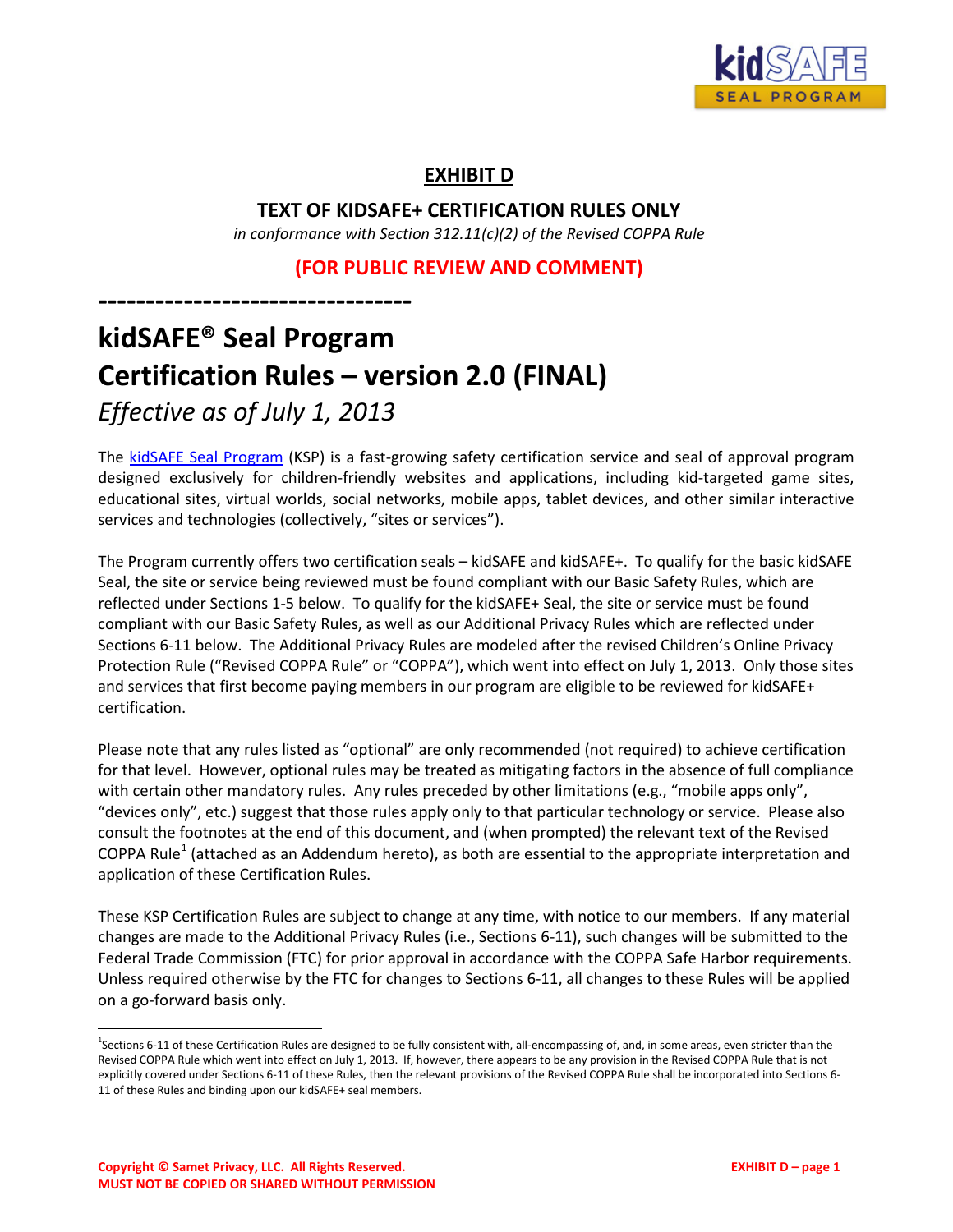

# Basic Safety Rules

**1. Chat and other interactive community features must be designed with safety protections and controls**

*[detailed sub-rules redacted for proprietary reasons, as they are not specific to COPPA]*

**2. Must post rules and educational information about online safety**

*[detailed sub-rules redacted for proprietary reasons, as they are not specific to COPPA]*

# **3. Must have procedures for handling safety issues and complaints**

*[detailed sub-rules redacted for proprietary reasons, as they are not specific to COPPA]*

**4. Must give parents basic safety controls over their child's activities**

*[detailed sub-rules redacted for proprietary reasons, as they are not specific to COPPA]*

**5. Content, advertising, and marketing must be age-appropriate**

*[detailed sub-rules redacted for proprietary reasons, as they are not specific to COPPA]*

# Additional Privacy Rules (kidSAFE+/COPPA certification only)

# **6. Age screening mechanisms (when used) must be neutral**

- *(a) Age screening mechanisms must only be used when appropriate under COPPA[41](#page-8-0)*
- *(b) Age screening mechanisms must not force or entice kids to enter false age information (e.g., the fields should offer a full selection of target ages, no "check here" boxes[42,](#page-8-1) etc.)*
- *(c) The wording displayed around age screening mechanisms (or at any point during the registration process) must not entice kids to provide false age information[43](#page-8-2)*
- *(d) Must not completely lock out kids under 13 from using your site/service[44](#page-8-3)*

*Optional rules*

*(e) [optional] – Should use technological measures (e.g., session cookies) to help prevent age falsification (i.e., kids clicking back and changing their original age selection)*

# **7. Must notify and obtain prior verifiable consent from a parent[45](#page-8-4) when required by the COPPA Rule**

- *(a) Must notify and obtain consent from a parent before collecting and storing a child's personal information[46](#page-8-5) in connection with registration or account creation[47](#page-8-6)*
- *(b) Must notify and obtain consent from a parent before giving a child access to features that allow the sharing of personal information in a public setting or with other users (e.g., chat, in-game messaging, community features, profile pages, blogs, status updates, public contents and promotions, etc.)[48](#page-8-7)*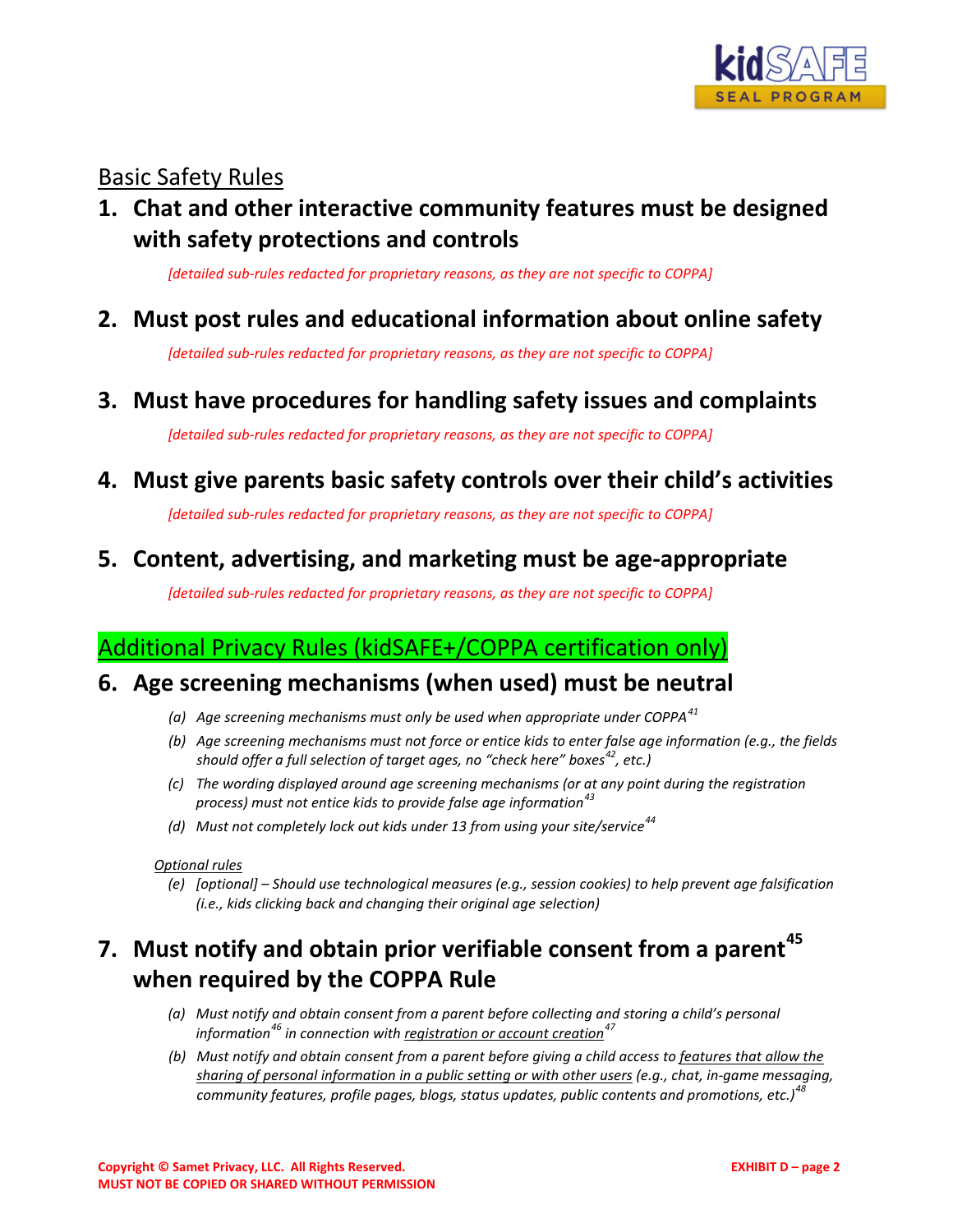

- *(c) Must notify and obtain consent from a parent before giving a child access to send-to-friend features that allow the sharing of personal information[49](#page-9-0)*
- *(d) Must notify and obtain consent from a parent before giving a child access to third party plug-in features (such as third party share functionalities, login features, ad networks, etc. [50](#page-9-1)) that collect personal information through your site or service[51](#page-9-2)*
- *(e) Must notify and obtain consent from a parent before collecting and uploading a child's geolocation information (some exceptions apply[52](#page-9-3))*
- *(f) Must notify and obtain consent from a parent before collecting or using a child's personal information in connection with sending the child ongoing newsletters or other alerts (e.g., push notifications)[53](#page-9-4)*
- *(g) [catch-all requirement] – Must notify and obtain consent from a parent before collecting and storing a child's personal information in connection with any other features or activities (e.g., customer support forms, non-public contests and promotions, uploading of user-generated-content, etc.)[54](#page-9-5)*
- *(h) Must notify and obtain consent from a parent before collecting and using a persistent identifier linked to a child's device[55,](#page-9-6) unless such persistent identifier is used for internal support purposes only[56](#page-9-7)*
- *(i) Must establish a policy to notify and obtain consent from a parent before collecting or using a child's personal information for significantly new purposes not previously consented to by the parent (e.g., giving a child access to new data sharing features)*
- *(j) Any parental notices required under this Section must meet COPPA's "direct notice" requirements [57](#page-9-8)*
- *(k) Any parental consent mechanisms required under this Section must meet COPPA's "verifiable parental consent" requirements[58](#page-9-9)*
- *(l) Must not collect more personal information from children than is allowed under COPPA prior to obtaining parental consent[59](#page-9-10)*
- *(m) When parental consent is required, must delete a child's personal information if the parent's consent is not received within a reasonable amount of time (e.g., 7-14 days)*

# **8. Must give parents access to their child's personal information[60](#page-9-11)**

- *(a) Must allow parents to review[61](#page-9-12) their child's personal information*
- *(b) Must allow parents to stop further collection or use[62](#page-9-13) of their child's personal information*
- *(c) Must allow parents to delete[63](#page-9-14) their child's personal information*
- *(d) Must not allow parents to access or make changes to their child's personal information without prior authentication[64](#page-9-15)*
- *(e) Must provide mechanism for parents to inquire or submit complaints about privacy related issues[65](#page-9-16) (e.g., data usage questions, account hijackings, unsubscribe requests, etc.)*

# **9. Must protect the integrity and security of a child's information**

- *(a) Must minimize the amount of personal information collected/stored from a child to that which is reasonably necessary for each activity[66](#page-9-17)*
- *(b) The registration process for a child's account must be reasonably secure (e.g., no GET method, no use of real name as username, masking of passwords, minimum password length/strength, etc.)*
- *(c) The account access and retrieval process for a child's account must be reasonably secure (e.g., username and password required for login, secure "forgot password" and "forgot username" mechanisms, secure "remember-me" feature, etc.)*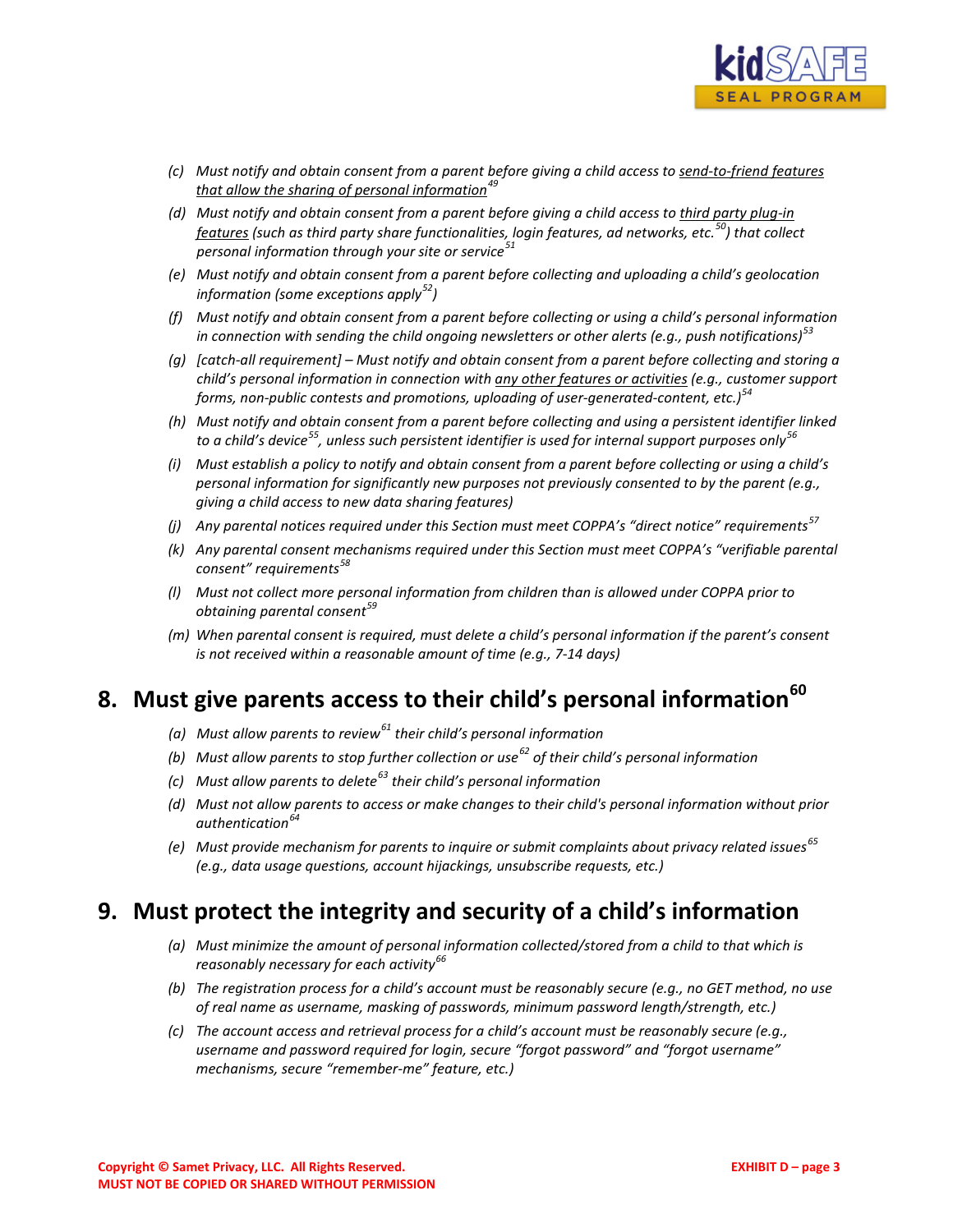

- *(d) Must have stronger protections for collection/transmission of sensitive account information (e.g., encryption for credit card transactions)*
- *(e) Must have reasonable electronic safeguards to protect a child's personal information while it is stored (e.g., firewall-protected servers, intrusion detection testing, internal access controls, etc.) [67](#page-10-0)*
- *(f) Must have reasonable manual safeguards to protect a child's personal information while it is stored (e.g., confidentiality agreements with employees, secure locations for servers and paper records, etc.) [68](#page-10-1)*
- *(g) Must take reasonable steps[69](#page-10-2) to check that any service providers and third parties with whom children's personal information is shared are capable of protecting the information shared with them*
- *(h) Must obtain written assurances[70](#page-10-3) from services providers and third parties that they will protect any children's personal information shared with them*
- *(i) Must take reasonable steps to check that any service providers or third parties that collect information on your behalf for internal support purposes (such as for analytics or contextual advertising) do not also merge such data with behavioral advertising data[71](#page-10-4)*
- *(j) Must delete children's personal information after it is no longer needed[72](#page-10-5)*
- *(k) Any deletion of children's personal information must be done securely[73](#page-10-6)*

# **10. Must post a COPPA-compliant privacy policy[74](#page-10-7)**

- *(a) Must post a children's privacy policy[75](#page-10-8) if your site/service collects any personal information from kids*
- *(b) Links to the policy must be displayed prominently as required by COPPA[76](#page-10-9)*
- *(c) Links to the policy must be displayed in the locations required by COPPA[77](#page-10-10)*
- *(d) The policy must contain all applicable COPPA-required disclosures[78](#page-10-11)*
- *(e) The policy must be truthful, easy-to-understand, and free of irrelevant or confusing information[79](#page-10-12)*
- *(f) The policy must be updated to reflect important changes in the site/service's data handling practices*
- *(g) Upon a general request from a parent, must inform the parent of the specific types of personal information collected from kids*

# **11. Must cooperate with the kidSAFE Seal Program's oversight and enforcement mechanisms**

- *(a) Must cooperate with KSP's compliance reviews, including initial and annual compliance assessments, random seeding and testing of interactive features (such as sign-up forms, chat features, etc.), and periodic monitoring of data usage practices (e.g., review of marketing communications)*
- *(b) Must address all safety and privacy-related consumer complaints forwarded by KSP in a timely and satisfactory manner*
- *(c) When material violations occur[80](#page-10-13), must cooperate with KSP's enforcement mechanisms, which may include increases in membership fees, termination of membership (including removal of all seals), consumer redress, and/or anonymous payments to the United States Treasury[81](#page-10-14)*

### *Optional rules*

- *(d) [optional] – Should submit new product features and practices (e.g., new registration flows, new chat features, new data usage practices, etc.) to KSP for review in advance of launch[82](#page-10-15)*
- *(e) [optional] – Should submit new parental consent techniques to KSP for possible review and approval[83](#page-10-16)*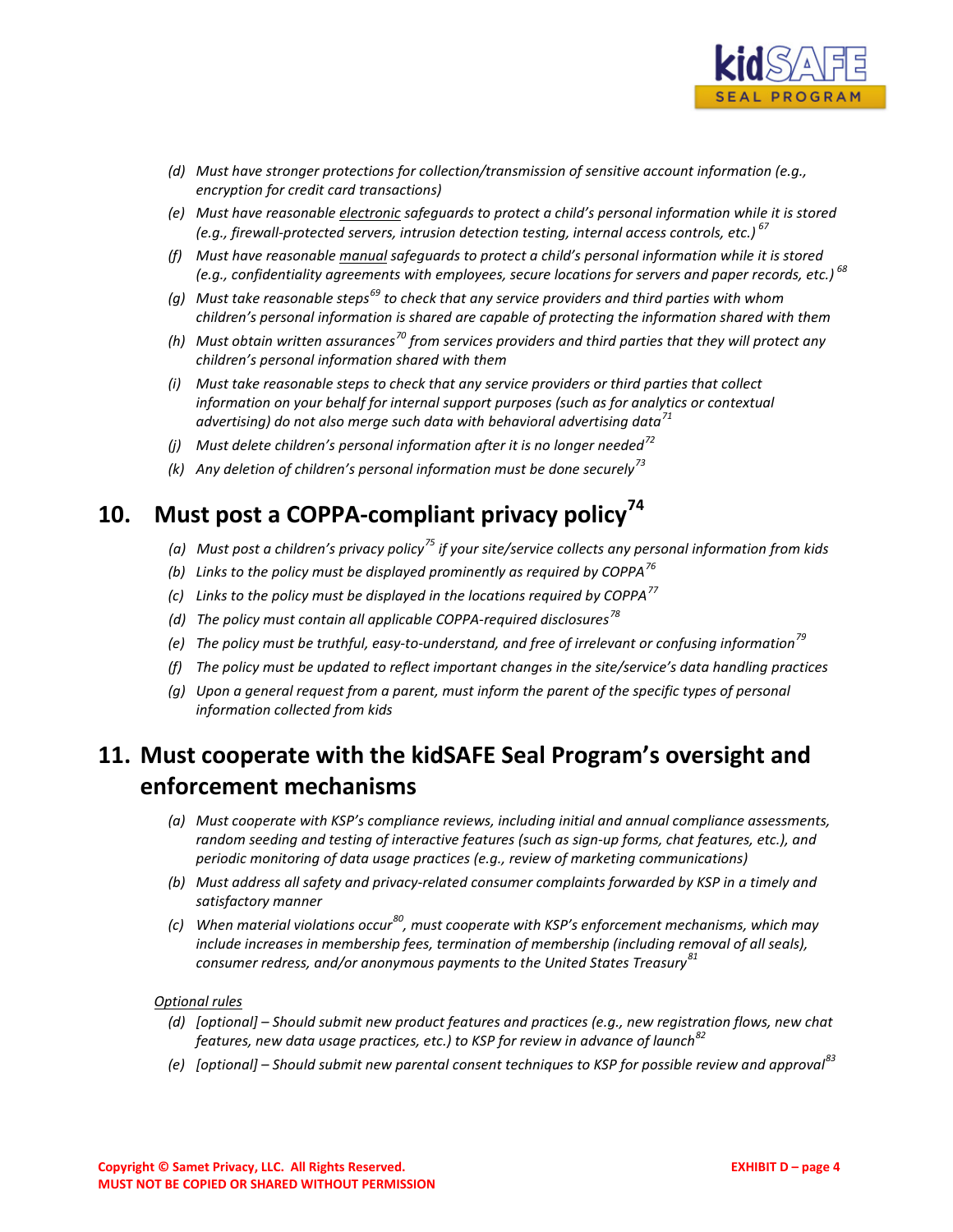

### **FOOTNOTES**

l

### <span id="page-8-0"></span>**FOOTNOTES FOR SECTION 6**

<span id="page-8-6"></span> $41$  Age screening mechanisms are questions that ask for a user's age or date of birth to verify whether the user is old enough to access or participate in a particular activity. These mechanisms should only be used in certain circumstances. For example, if you operate a site, mobile app, or other service that is exclusively intended for children under the age of 13, you may be expected to assume that all of your users are under that age, and have to follow COPPA requirements, regardless of the actual age of every user. By contrast, if you operate a site or service that is directed to children as well as older users (teens, parents, etc.), and so children are not the "primary target", then you would have the option to use an age screen mechanism and either prevent collection of personal information from children under 13 or allow collection from them in accordance with COPPA requirements. *See paragraph (c) of the definition of "Website or online service directed to children" under Section 312.2 of Revised COPPA Rule.* In this scenario, however, you may NOT entirely block children under 13 from using your site or service. *See Rule 6(d) of these Certification Rules.* Note that registration forms on child-directed sites and services may never be directed to parents solely for the purpose of avoiding COPPA requirements. Despite everything stated in this footnote, there are some scenarios when age or date of birth information may be collected for non-age-screening purposes (such as to collect user demographics as part of an anonymous registration feature or in connection with some other COPPA-compliant registration feature). Every age-screening scenario will be carefully assessed by KSP on a case-by-case basis to help ensure compliance with COPPA and the spirit of COPPA.

<span id="page-8-7"></span>To determine whether your site or service is "directed toward children", you should consider all of the following factors about your site or service:

- subject matter
- visual content
- use of animated characters or child-oriented activities and incentives
- music and other audio content
- age of models
- presence of child celebrities or celebrities who appeal to children
- language or other characteristics of your site or service
- whether ads promoting your site or service appear on other child-directed sites/services
- whether ads appearing on your site or service are directed to kids
- evidence regarding the actual, intended, or likely audience of your site or service
- (whether offline merchandise associated with your site or service is marketed to kids)
- (which platforms/devices is your site or service offered on and how is it categorized by third parties, such as the Apple App Store).

*See paragraph (a) of the definition of "Website or online service directed to children" under Section 312.2 of Revised COPPA Rule.*

<span id="page-8-1"></span> $42$  These are check boxes that simply ask users to click a button to confirm they're at least 13 years of age (or some other minimum age) instead of prompting them to enter age information.

<span id="page-8-2"></span> $43$  For example, the age screening mechanism must NOT display a message that tells users how old they need to be to register as a non-child user (for example, "Sorry, you need to be at least 13 years old to register"). This type of messaging may entice kids to lie about their age to avoid parental oversight.

<span id="page-8-3"></span><sup>44</sup> To qualify for certification under the kidSAFE Seal Program and warrant display of our seal, the site or service being reviewed must allow for kids' participation or access at some level. If the service entirely blocks out children (either technologically or via its terms-of-use agreement), then our seal(s) may not be relevant to that particular service. In certain circumstances, the Revised COPPA Rule also does not allow for the complete blocking of children users. *See FN 41 above.* 

### **FOOTNOTES FOR SECTION 7**

<span id="page-8-4"></span><sup>45</sup> For purposes of these Certification Rules, a "parent" includes a legal guardian and (in some cases) may include a school or teacher. *See FN 58 below for additional information*.

<span id="page-8-5"></span> $46$  For purposes of this rule and other applicable kidSAFE+ rules under Sections 6-11, the meaning of a "child" is someone under the age of 13 years old. The meaning of "personal information" is as defined under Section 312.2 of the Revised COPPA Rule. In that section, the following data elements are defined as "personal" when collected from a child:

- First and last name (together);
- Home address or other physical address that includes street name and name of city or town;
- Online contact information (email address, IM identifier, VoIP identifier, video chat ID, other ID that permits direct contact online);
- Screen name or user name when it functions in the same manner as "online contact information" (*see bullet directly above*);
- Telephone number (landline, cell, etc.);
- Social security number;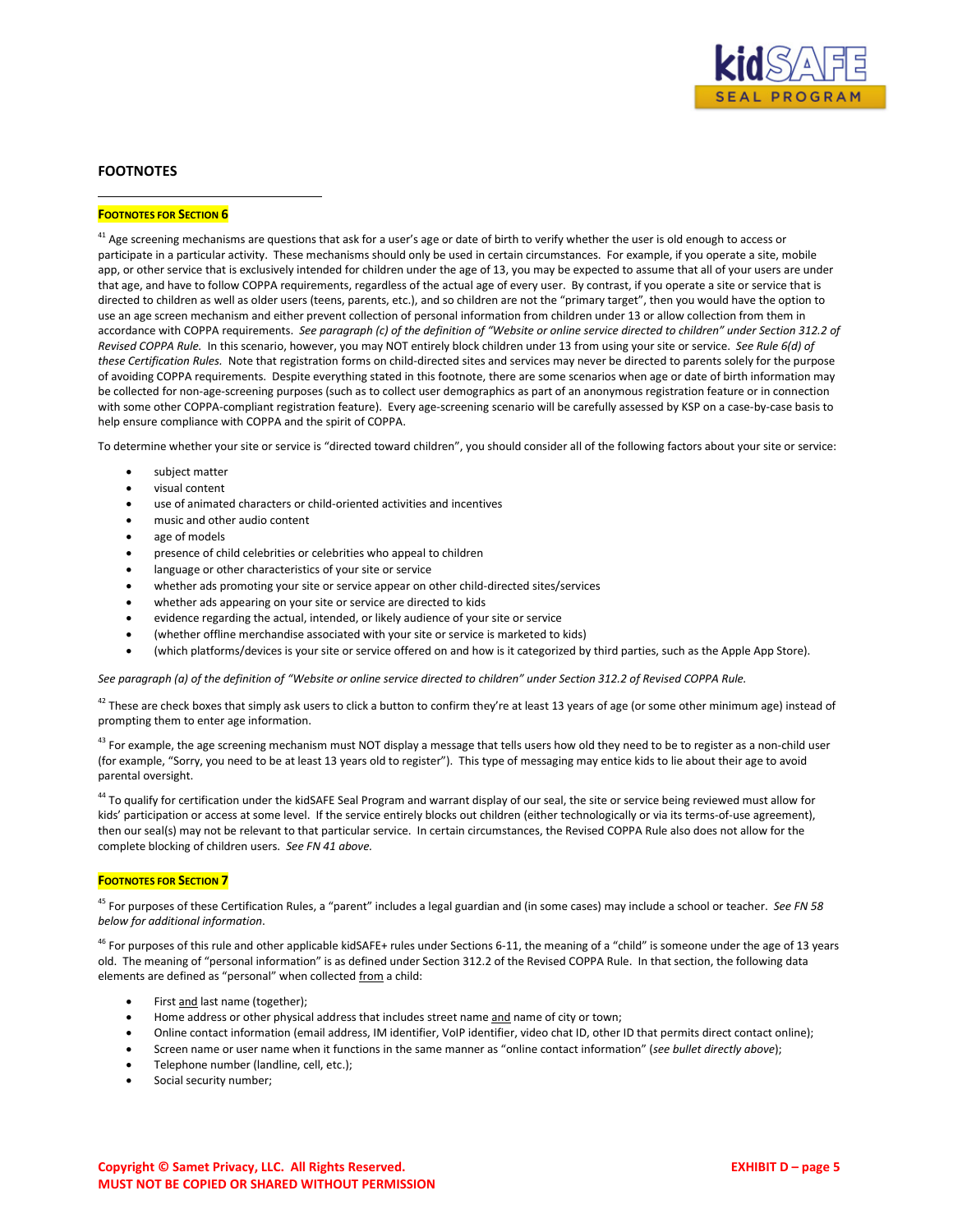

- Persistent identifier (IP address, unique device ID, device serial number, etc.) when it can be used to recognize a user over time and across different sites or services (e.g., behavioral advertising, amassing profile of child, etc.);
- Photo, video, or audio file when such file contains the image or voice of a child;
- Geolocation information sufficient to identify street name and name of city or town;
- Other information regarding a child or parent that is combined with any of the items listed above.

<span id="page-9-10"></span><span id="page-9-5"></span> $47$  There are some exceptions to this rule. For example, if no personal information is collected as part of registration (instead, only anonymous login information such as screen name and password is collected), then parental notice and consent may not be required. Similarly, COPPA allows for collection and use of a parent's email address or other online contact information (without prior parental consent) for purposes of: (a) obtaining parental consent (*see Section 312.5(c)(1) of Revised COPPA Rule*), (b) notifying and updating a parent about a child's account (*see Section 312.5(c)(2) of Revised COPPA Rule*), or (c) responding to certain safety, security, or legal issues (*see Section 312.5(c)(5)-(6) of Revised COPPA Rule*). These exceptions, however, only allow for a limited amount of data collection and may have other usage or retention restrictions (e.g., non-use for other purposes, purging of the data collected after use is complete or if consent is not obtained, etc.). *See Section 312.5(c) of Revised COPPA Rule for further guidance.* Also note that *s*ome of these exceptions may have special parental notice requirements which are described in detail under Section 312.4(c) of the Revised COPPA Rule. *Also see FN 57 below.* 

<span id="page-9-11"></span><span id="page-9-7"></span><span id="page-9-6"></span><sup>48</sup> If a company takes "reasonable measures" (e.g., automated filtering, human moderation, etc.) to delete all or virtually all instances of personal information from a child's postings before they can be made public (or shared with other users), and also takes steps to delete such information from its back-end records, then parental notice and consent would not be required for these types of features. *See Section 1 of these Certification Rules for further guidance on what might be considered "reasonable measures". Also see definitions of the terms "collects or collection" and "delete" under Section 312.2 of the Revised COPPA Rule.* 

<span id="page-9-13"></span><span id="page-9-12"></span><span id="page-9-0"></span><sup>49</sup> Send-to-friend features can be constructed in a way that avoids the requirement for parental notice and consent. For example, if the feature is designed to only collect the "first name" of the sender and the email address(es) of friend(s) to whom the message will be sent (but does NOT also request the email of the sender or allow for a customized message to be entered), and then, immediately after the message is sent, the friends' email addresses are purged, then the feature would conform with COPPA's one-time-use exception (*specifically, Section 312.5(c)(3)*) and therefore not require prior parental notice or consent). Measures should be taken, however, to prevent the child who is sending the message from being able to enter more than just his/her "first name" on the send-to-friend form (for example, through character or space limitations).

<span id="page-9-15"></span><span id="page-9-14"></span><span id="page-9-1"></span> $50$  Examples of third party plug-in features that may be covered under this rule include:

- third party login features (such as Facebook Connect, Yahoo, Google, etc.);
- third party share features/widgets (such as Facebook Share, Twitter, Pinterest, Instagram, AddThis, etc.);
- third party like features (such as Facebook Like, etc.) s*ee Section 312.5(c)(8) of Revised COPPA Rule for possible exception*;
- social gaming plug-ins (such as Apple Game Center, console-gaming networks, etc.);
- downloadable third-party toolbars; and,

<span id="page-9-4"></span> $\overline{\phantom{a}}$ 

third party ad plug-ins that involve behavioral tracking (Note – plug-ins used to allow contextual advertising only can be exempt under Section 312.5(c)(7) of the Revised COPPA Rule).

<span id="page-9-16"></span><span id="page-9-9"></span><span id="page-9-8"></span>These features may be covered regardless of whether they send data back to your site or service. This is because you are seen as benefiting in other ways (e.g., marketing value, convenience, etc.) by their integration on your site or service. *See definition of the term "collected or maintained on behalf of" under Section 312.2 of Revised COPPA Rule.* PLEASE NOTE THIS IS AN AREA OF THE LAW WHERE YOU CAN BE HELD STRICTLY LIABLE IF NOT FULLY COPPA COMPLIANT. WE STRONGLY URGE YOU TO CONSULT WITH YOUR KSP REPRESENTATIVE FOR FURTHER GUIDANCE ON THIS TOPIC.

<span id="page-9-17"></span><span id="page-9-2"></span><sup>51</sup> If, however, your child-directed site or service merely provides a link off to a third party site or service (such as a button link to a Facebook fan page, Twitter page, etc.) but does not actually embed a data-collecting plug-in feature into your site/service, then parental notice and consent would not be required for such links. Note that in some instances an embedded plug-in feature may be allowed even without prior parental notice/consent, such as if it is placed in an entirely separate section of your site/service legitimately designated for parents or users 13 and older or if it conforms with the exception under Section 312.5(c)(8) of the Revised COPPA Rule. However, merely asking for age information prior to enabling such features may not always be sufficient. AGAIN, PLEASE NOTE THIS IS AN AREA OF THE LAW WHERE YOU CAN BE HELD STRICTLY LIABLE IF NOT FULLY COPPA COMPLIANT. WE STRONGLY URGE YOU TO CONSULT WITH YOUR KSP REPRESENTATIVE FOR FURTHER GUIDANCE ON THIS TOPIC.

<span id="page-9-3"></span><sup>52</sup> For parental notice and consent to be required, the geolocation information being collected must be detailed enough to identify street name and name of city or town. *See paragraph (i) of the definition of "personal information" under Section 312.2 of Revised COPPA Rule.* A precise location on a map or longitude/latitude coordinates may be sufficiently detailed enough. However, a 5-digit zip code or other general coarse location would likely not be considered detailed enough, and therefore would not require prior parental notice and consent. Parental notice and consent would also not be required if the geolocation information collected (even if detailed) is never uploaded back to the operator or developer (i.e., it is kept locally on the device only). *Se[e FTC COPPA FAQ A4](http://business.ftc.gov/documents/Complying-with-COPPA-Frequently-Asked-Questions) for the proper handling of geolocation information collected/uploaded prior to July 1, 2013.*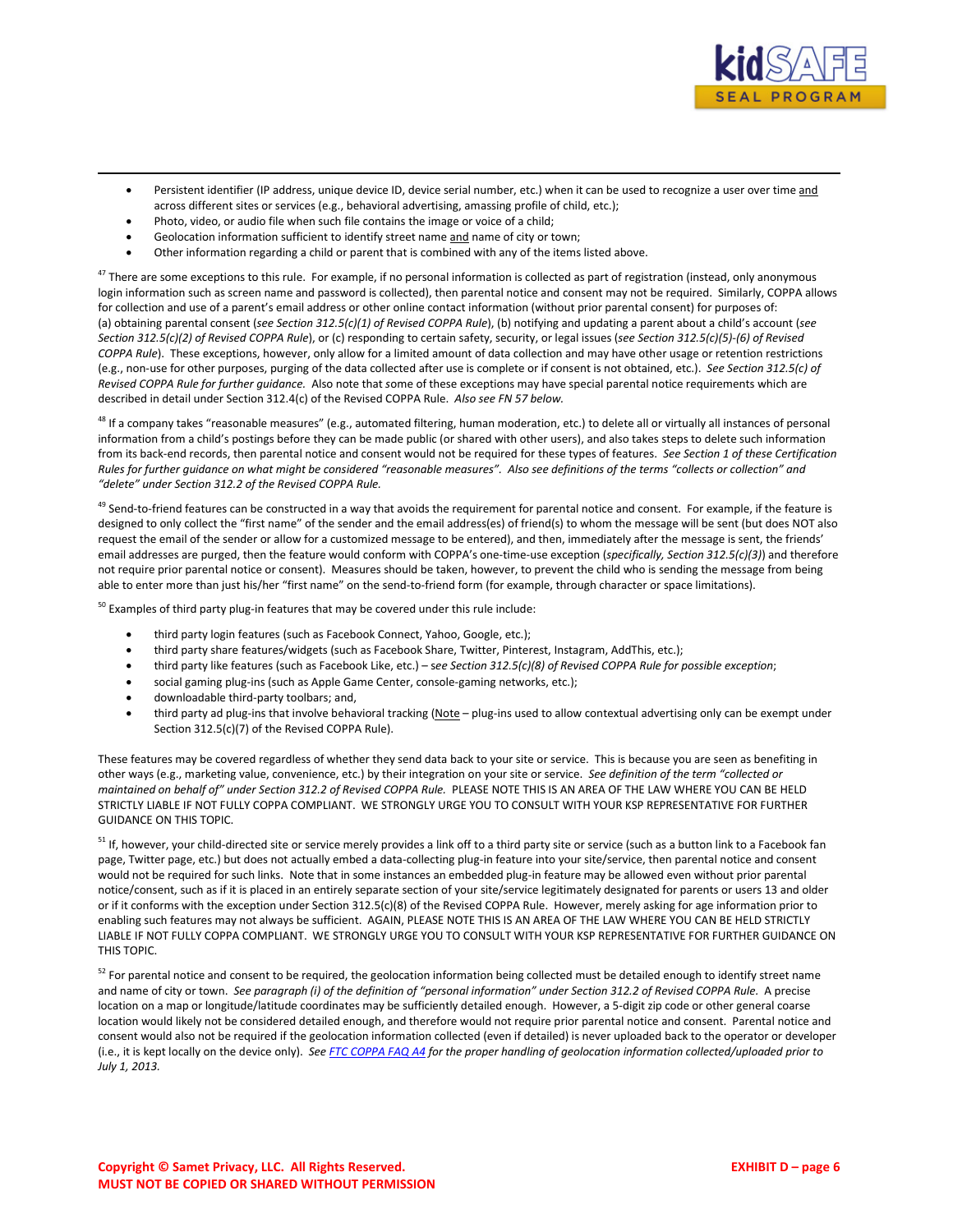

<span id="page-10-12"></span><sup>53</sup> There is an exception to this rule. COPPA allows for the collection and use of a child's email address or other online contact information (without parental consent) for the purpose of sending the child multiple communications for a specific purpose (for example, e-mail newsletters, multiple contest announcements, mobile push notifications, etc.). This exception, however, only allows for a limited amount of data collection and has other usage and data retention restrictions (e.g., non-use for other purposes, no combining the data with other personal information, etc.). In addition, to fulfill this exception, the parent must first be notified about this activity (via email, for example) and given the opportunity to opt-out their child from future communications. *See Sections 312.5(c)(4) and 312.4(c)(3) of Revised COPPA Rule for further guidance or consult with your KSP representative.*

<span id="page-10-14"></span><span id="page-10-13"></span><span id="page-10-6"></span><span id="page-10-5"></span><sup>54</sup> There is an exception to this rule. COPPA allows for the collection and use of a child's email address or other online contact information (without parental notice or consent) for features or activities that involve a one-time use (e.g., send-to-friend, e-card, contest entry, customer support inquiry, etc.). This exception, however, only allows for a limited amount of data collection and has other usage and data retention restrictions (e.g., non-use for other purposes, purging of the data after the one-time use is complete, etc.). *See Section 312.5(c)(3) of Revised COPPA Rule for further guidance or consult with your KSP representative.* 

<span id="page-10-16"></span><span id="page-10-15"></span><sup>55</sup> Examples of persistent identifiers linked to a device may include an IP address, unique device ID, processor or device serial number, customer number held in a cookie, or other similar identifier. *Also see FN 46 above regarding definition of "personal information".*

<span id="page-10-8"></span><span id="page-10-7"></span><sup>56</sup> When a persistent identifier (such as those listed under FN 55 above) is used solely to support the internal operations of a child-directed website or service and is not combined with other personal information (*see FN 46 above*), then it is exempt from this parental notice and consent requirement. This is known as the "support for internal operations" exception under COPPA. Currently, the following data usage activities are considered "support for internal operations" as such term is defined under Section 312.2 of the Revised COPPA Rule:

- maintaining or analyzing the functioning of the site or service (e.g., analytics);
- performing network communications;
- authenticating users;
- <span id="page-10-9"></span>• personalizing content on the site or service (but not for purposes of showing behaviorally-targeted ads);
- serving contextual ads:
- capping the frequency of ads;
- protecting the security or integrity of the user, website, or online service;
- ensuring legal or regulatory compliance; or,
- fulfilling a request from a child under the one-time-contact or multiple-contact exceptions of COPPA (*see FNs 53 and 54 above*).

<span id="page-10-10"></span>To qualify for the exception, the persistent identifier collected and used for the activities above must not also be used to contact a specific individual, to amass a profile on a specific individual, or for any other purpose. The FTC has the authority to add new activities to the list above, following a special review and approval process defined under Section 312.12(b) of the Revised COPPA Rule.

<span id="page-10-11"></span><sup>57</sup> These direct notice requirements are highly unique and detailed to each direct notice scenario. *See Section 312.4(c) of Revised COPPA Rule for*  further guidance on these requirements or consult with your KSP representative. In all cases, however, the site or service must take reasonable steps to ensure that the parent of the child has in fact received the direct notice (*see Section 312.4(b) of Revised COPPA Rule*). For example, if the site or service receives a bounce-back email message indicating that the notice was undeliverable, then the direct notice would be deemed to have not been received.

<sup>58</sup> This entails using a method of parental consent that is reasonably calculated, in light of available technology, to ensure that the person providing consent is the child's parent (*see Section 312.5(b)(1) of Revised COPPA Rule)*. The FTC has enumerated several methods that already meet this standard (*see Section 312.5(b)(2) of Revised COPPA Rule)*. They are as follows:

- For internal uses of a child's information (i.e., when a child's personal information will be used for internal purposes only and will not be shared with other companies or users), "Email Plus" consent may be used. Email Plus consent involves obtaining parental consent via email communication (for example, by sending an activation link to the parent via email), followed by a delayed confirmatory step (such as sending a second email upon receipt of the parent's consent). The confirmatory notice must state that the parent can revoke his/her consent given in response to the earlier email and explain how the parent can do so.
- <span id="page-10-4"></span><span id="page-10-3"></span><span id="page-10-2"></span><span id="page-10-1"></span><span id="page-10-0"></span>• For disclosures of a child's information (i.e., when a child's personal information may be posted publicly or shared with other users or entities), a "more reliable" form of parental consent must be used. Email Plus would not be sufficient. Currently, the following methods of consent are considered "more reliable": (1) having the parent sign a printed consent form and send it back to you via fax, mail, or electronic scan, (2) having the parent use a credit card, debit card, or other online payment system (such as PayPal) in connection with a monetary transaction and that provides notification of each transaction to the primary account holder, (3) having the parent call a toll-free telephone number staffed by live/trained personnel, (4) having the parent connect to live/trained personnel via video conference, (5) having the parent provide a government-issued ID (e.g., driver's license, SSN, etc.) that you verify against a database of such information, so long as the ID information is deleted from your records promptly after the verification is complete, or (6) having a parent use another method pre-approved by the FTC or an FTC-approved COPPA safe harbor program pursuant to the Revised COPPA Rule. *See Sections 312.12(a) and 312.5(b)(3) of Revised COPPA Rule for further details about the process of submitting a new parental consent method for approval..*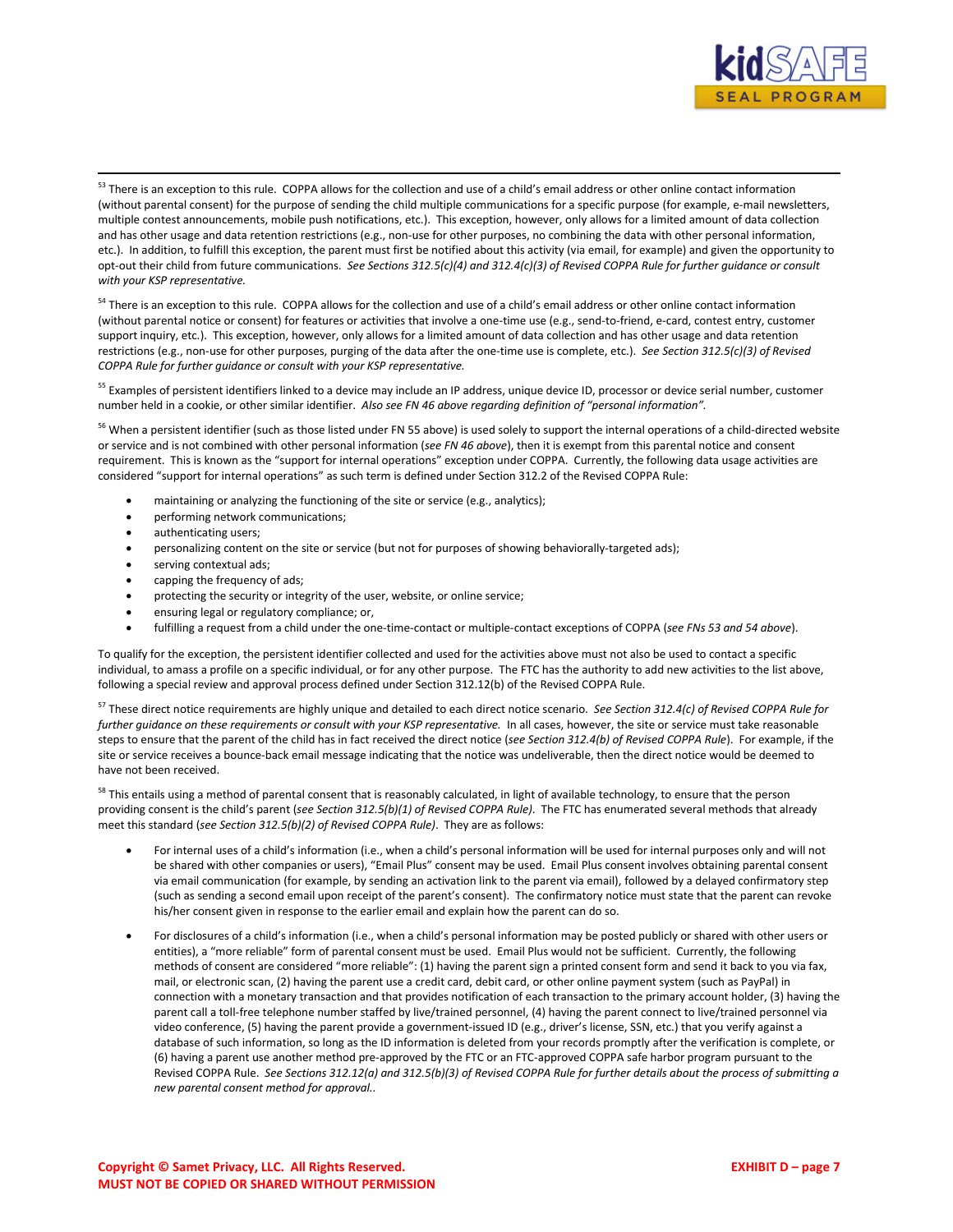

Please note that *merely* directing a child to have the parent register on the child's behalf or to go ask their parent for permission before signing up is never a sufficient means of obtaining parental consent. In some instances (such as for online activities in the school context), you may be allowed to notify and obtain consent from a school teacher or the school itself in lieu of a parent or other legal guardian. *Se[e FTC COPPA FAQs](http://business.ftc.gov/documents/Complying-with-COPPA-Frequently-Asked-Questions)  [M1-M4](http://business.ftc.gov/documents/Complying-with-COPPA-Frequently-Asked-Questions) for further guidance on school-based consent, or consult with your KSP representative.* 

<sup>59</sup> Prior to obtaining parental consent (and for the very purpose of obtaining consent), COPPA allows you to collect a very limited amount of personal information from a child, such as the child's name, parent's name, child's email address, parent's email address, or other online contact information (*see Section 312.5(c)(1) of the Revised COPPA Rule*). The Rule may also allow you to collect other information essential to the account creation and consenting process (e.g., username, password). However, a fuller profile of the child may not be created prior to providing notice and obtaining consent pursuant to COPPA.

#### **FOOTNOTES FOR SECTION 8**

<sup>60</sup> The parental access rights referenced in this Section 8, when applicable, need not be automated or web-based. For example, *manual* processing of a parent's request to review their child's personal information or have it deleted would be acceptable in lieu of an automated or web-based mechanism. Also, these rights (parental access, deletion, etc.) need only be honored upon specific request from a parent. A parent should also be able to make these access requests rather easily (i.e., without an overly burdensome process) and free of charge (i.e., without having to pay a fee or be a paying member of the site/service). *See Section 312.6(a) of Revised COPPA Rule.* 

 $61$  This rule does not require that you store the child's personal information in order for the parent to have access to it later. In other words, if you decide to delete the child's personal information (for policy or other reasons), you can simply reply that you no longer have any personal information stored about the child. If, however, you choose to store the information for legitimate ongoing use and with the appropriate parental permission, then you must enable the parent to access the information for review at any time. *See Section 312.6(a)(3) of Revised COPPA Rule.* 

 $62$  This may include, for example, allowing the parent to stop the sending of marketing communications to the child (if the site does this) or allowing the parent to stop additional collection or use of their child's personal information in connection with other features (such as a social profile page or photo/video contest). If a parent makes a request of this kind, the site or service may prevent the child from accessing the site or service (or certain features within the site or service) in the future. *See Section 312.6(c) of Revised COPPA Rule.* 

 $63$  Any deletion of the child's personal information (done in response to a parent's request) must be done securely, in accordance with Rule 9(j) of these Rules. If a parent requests deletion of their child's personal information, the site or service may prevent the child from accessing the site or service (or certain features within the site or service) in the future. *See Section 312.6(c) of Revised COPPA Rule.* 

<sup>64</sup> Prior authentication of a parent can be achieved in a variety of ways, but must attempt to ensure (taking into account available technology) that the person requesting access is in fact the child's parent. *See Section 312.6(a)(3) of Revised COPPA Rule.* For example, before granting access, the parent should be required to verify at least one of the following: (i) the child's unique login credentials (username, password, etc.), (ii) separate password/PIN information created for the parent or parent account, or (iii) other information that uniquely identifies the child or the child's account and that only the parent would know. If, after taking these reasonable measures, you nonetheless give out a child's personal information to someone who is not the child's parent or guardian, you or any agent acting on your behalf will not be held liable under COPPA (*see Section 312.6(b) of Revised COPPA Rule*).

<sup>65</sup> A simple online contact form, or contact information (such as a contact email address) displayed within a privacy policy, would suffice for purposes of this rule.

#### **FOOTNOTES FOR SECTION 9**

<sup>66</sup> In other words, if certain information is not needed for a child to participate in a specific activity or use a specific feature, then that information should not be collected or requested from the child (*see Section 312.7 of Revised COPPA Rule*). Merely labeling a field as "optional" would not suffice for purposes of meeting this rule (*see paragraph (a) of the definition of "collects or collection" under Section 312.2 of Revised COPPA Rule*).

 $67$  The actual safeguards required will depend on a variety of factors, including (among other things) the sensitivity of the personal information stored about children, the amount of personal information stored, the method of storage, and the size and resources of the company operating the site or service.

### <sup>68</sup> *See FN 67 above.*

<sup>69</sup> At a minimum, these steps should include a due diligence review of the third party's data security practices prior to the initial hiring or sharing of personal information with that third party, as well as periodic checks on the third party's data security practices thereafter.

 $^{70}$  Preferably, these written assurances should be contractual, although other forms of written assurances may be acceptable in lieu of a contract (such as a statement or certificate asserting or demonstrating compliance with a widely-recognized data security standard (PCI, ISO, EU Safe Harbor, etc.).

 $71$  COPPA allows for the collection and use of IP addresses or other persistent identifiers (without parental notice and consent) for the purpose of gathering analytics about the use of your site or service, personalizing the content on your site/service, and showing contextual ads (*see FN 56*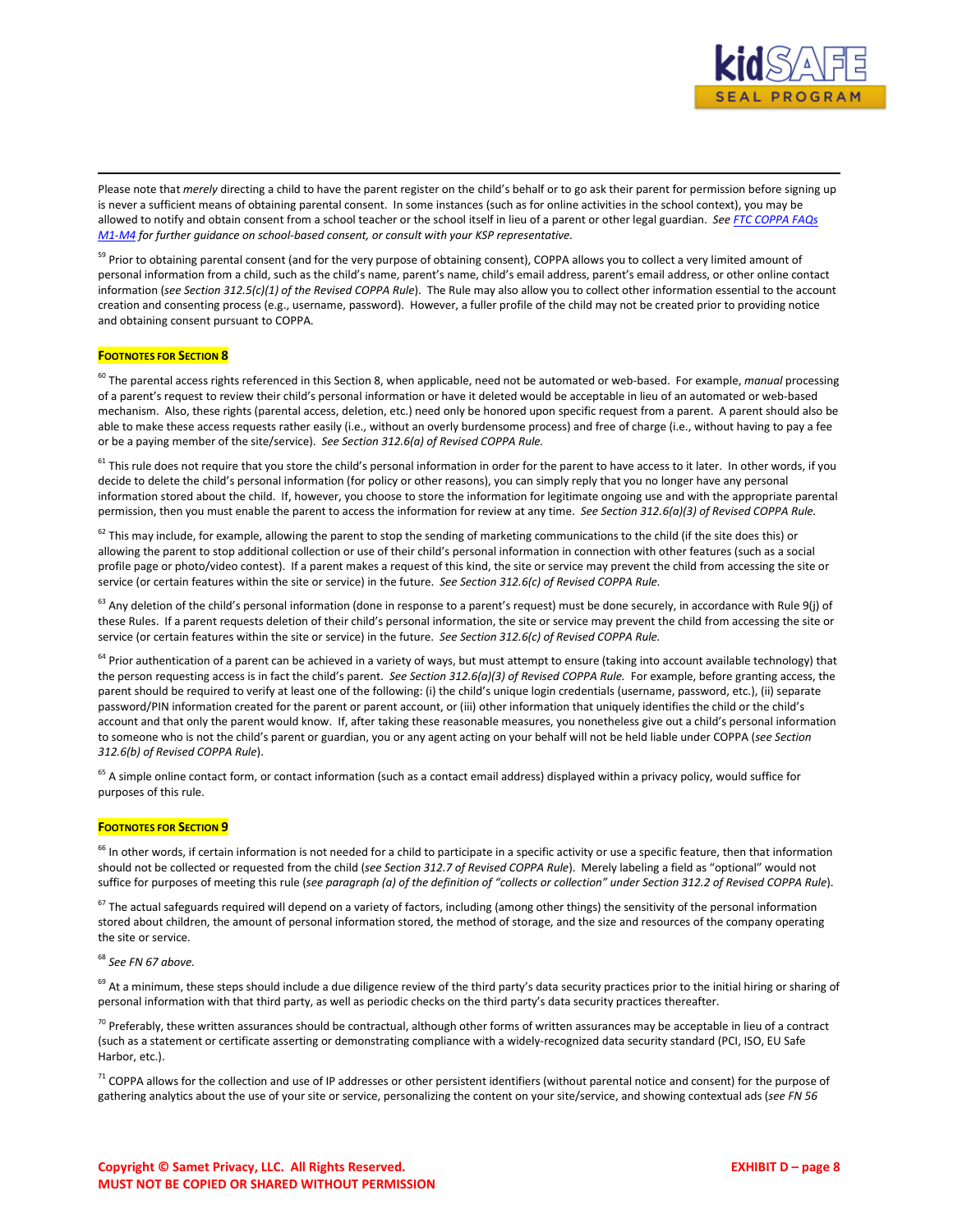

*above for other allowable uses of persistent IDs*). However, that same data may NOT also be used for behavioral advertising purposes or be linked to data used for such purposes (absent prior parental consent). *See definition of the term "support for internal operations" under Section 312.2 of Revised COPPA Rule.* Therefore, it is imperative that you take reasonable steps to confirm that your third party providers are not linking your internal support data with behavioral advertising data.

 $^{72}$  In other words, once the purposes for collecting the personal information have been fulfilled, the information should be deleted or anonymized. Deletion means to remove personal information such that it is not maintained in retrievable form and cannot be retrieved in the normal course of business. See definition of the term "delete" under Section 312.2 of Revised COPPA Rule. In some circumstances, personal information may be retained in archives or backup files if required to comply with records retention requirements.

<sup>73</sup> Reasonable measures must be taken to protect the information from unauthorized access during the deletion/destruction process. *See Section 312.10 of Revised COPPA Rule.* For paper records (such as signed parental consent forms), this process might require destruction of the records via shredding, pulverizing, or other similar method. For electronic records, this process might entail deleting or anonymizing the information so it is no longer retrievable or readable. *Also see FN 72 above.* 

#### **FOOTNOTES FOR SECTION 10**

 $\overline{\phantom{a}}$ 

<sup>74</sup> A COPPA-compliant privacy policy is only needed for sites or services that collect some form of personal information from children or that enable children to share personal information with others. However, even when no personal information is collected or shared from children, it is still recommended that you have a privacy policy to state that fact alone and to describe your practices regarding other features (such as the use of web cookies to track non-personal data). You may also have a legal obligation to post a privacy policy under other laws or regulations.

<sup>75</sup> The children's privacy policy can be a sub-section within a broader or more general privacy policy, but only so long as there is a direct link to the children's section from the top of that policy (e.g., table of contents' link).

<sup>76</sup> To be considered "prominent", the link to the privacy policy must be clearly labeled and easily noticeable (*see Section 312.4(d) of Revised COPPA Rule*). This can be achieved either by making the link distinguishable from other surrounding links (such as by making it a larger font size, all CAPS, different color, and/or contrasting background) or by creating a separate eye-catching icon or button for the policy. A small, non-prominent link placed in the global footer of the site or service (although a good idea to cover every page) would not be sufficient.

 $^{77}$  The privacy policy link must be displayed on the home page of the site or service (or the home page of the children's section of the site/service), and preferably toward the top of the screen (i.e., within initial viewing and no down-scrolling). For mobile apps, the link must be provided on the app's promotion page (i.e., the description page on the relevant app store), as well as on the app's landing screen or menu screen. In addition, a privacy policy link must be provided on every screen where personal information is requested from a child, within close proximity to the fields requesting such information. *See Section 312.4(d) of Revised COPPA Rule.* All links to the policy, wherever offered, should immediately present the policy content, and not require multiple clicks or additional navigation.

<sup>78</sup> The privacy policy must contain the following information *(see Section 312.4(d)(1)-(3) of Revised COPPA Rule*):

- **Contact Information.** Full contact information for the company operating the site or service, including name, address, telephone number, and e-mail address. Also, if applicable, full contact information for any third party companies (such as joint sponsors/operators, third party plug-ins, etc.) that may be collecting personal information *through* your site or service. If you, as the owner of the site or service, agree to handle all inquiries related to data collection occurring on your site/service (including any data collection by third party features), then only the names of those third parties (not their full contact information) would need to be listed in your policy. (Note that you do not have an obligation under COPPA to list in your policy the names of third party vendors that collect or process personal information strictly on your behalf and within your site or service. Examples of these types of vendors may include (among others) payment processors, promotion fulfillment companies, email deliverability providers, and analytics tools.)
- **Information Collection Practices.** A description of the types of personal information the site or service collects from children, and whether the site or service enables children to share personal information publicly or with other users (such as through a chat room, community area, or other feature).
- **Information Use Practices.** A description of how the operator of the site or service uses personal information collected from children (e.g., marketing, personalization, to access to special content or features, account maintenance, etc.).
- **Information Sharing Practices.** A statement of whether the operator shares personal information collected from children with third parties, and if so, which types of third parties (e.g., vendors, joint sponsors, etc.).
- **Parental Access Rights.** A statement that parents can review their child's personal information or request that their child's information be deleted or no longer collected or used. The policy must also tell parents how they can exercise these rights (e.g., by providing a link to the parental dashboard area or displaying a contact email address).

[Note: KSP offers a free policy template you can use to help craft a customized policy that meets these requirements and is easy for parents to read and understand. For a copy of this policy, please contact your KSP representative. If you need to craft a mobile-friendly privacy policy, you can consider using this free **[Policy Maker tool](http://www.privacychoice.org/policymaker)** from PrivacyChoice.]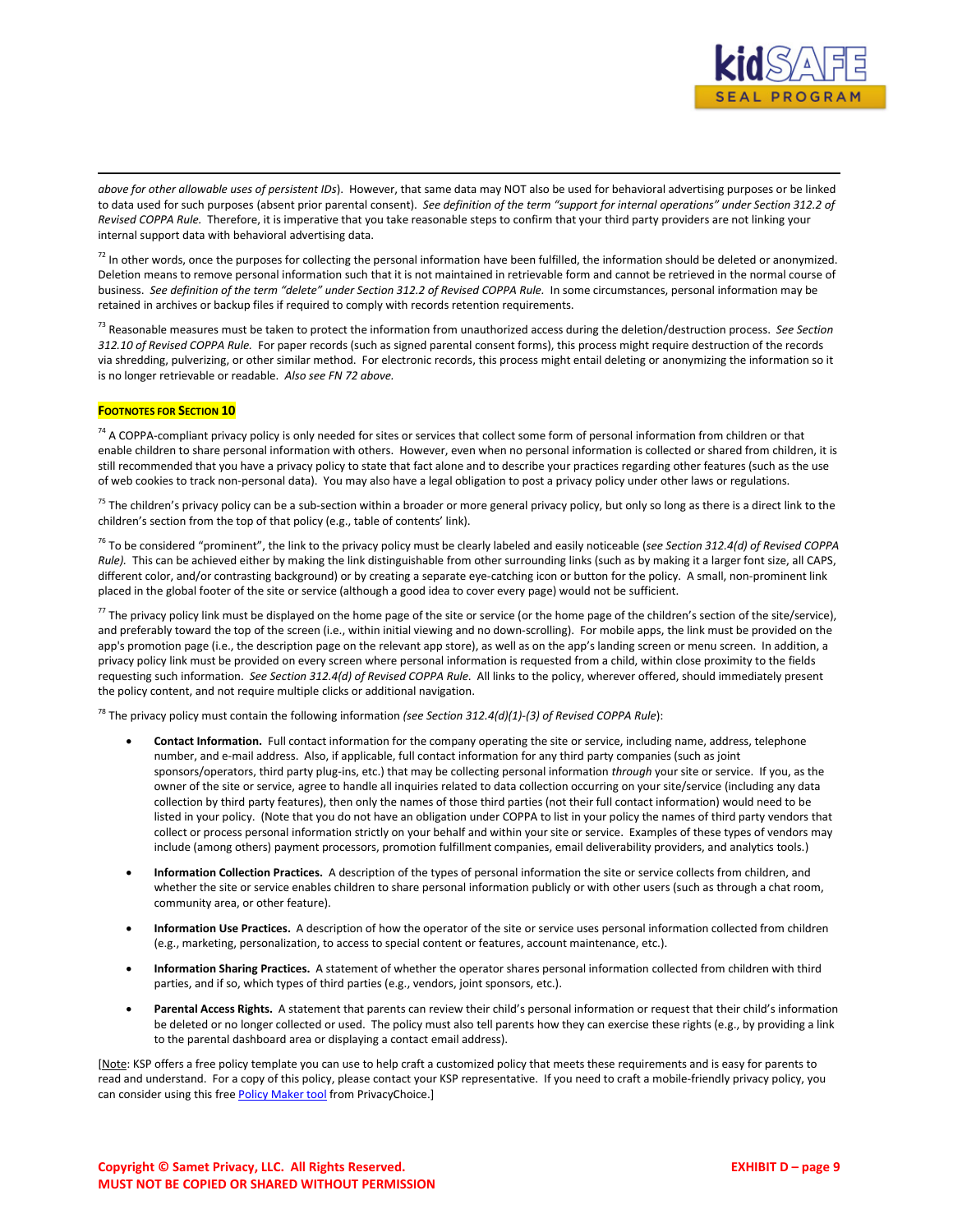

<sup>79</sup> The policy should be written in plain language (not hard-to-understand legalese) and should be its own document. It should NOT be bundled or blended together with a terms-of-use document or other legal document. It should also be free of advertisements, promotional materials, or other distracting content. *See Section 312.4(a) of Revised COPPA Rule.*

### **FOOTNOTES FOR SECTION 11**

<sup>80</sup> Material violations may include severe or repeated violations of these Certification Rules or other significant breaches of consumer safety or privacy. This will be determined on a case-by-case basis in the sole discretion of KSP.

<sup>81</sup> The appropriate enforcement mechanism(s) for a material violation will be determined on a case-by-case basis in KSP's sole discretion. Factors considered will include the severity of the violation, including (among other things) the number of affected children, the amount and type of data involved, whether personal information was shared publicly or with third parties, and any harm that may have resulted from the violation.

 $82$  This service comes as a benefit to our kidSAFE+ members.

<sup>83</sup> The Revised COPPA Rule allows for FTC-approved safe harbor providers to review and approve new parental consent techniques, provided that such techniques meet the COPPA standard of reliability (i.e., they are "reasonably calculated, in light of available technology, to ensure that the person providing consent is the child's parent"). *See Section 312.5(b)(3) of Revised COPPA Rule.*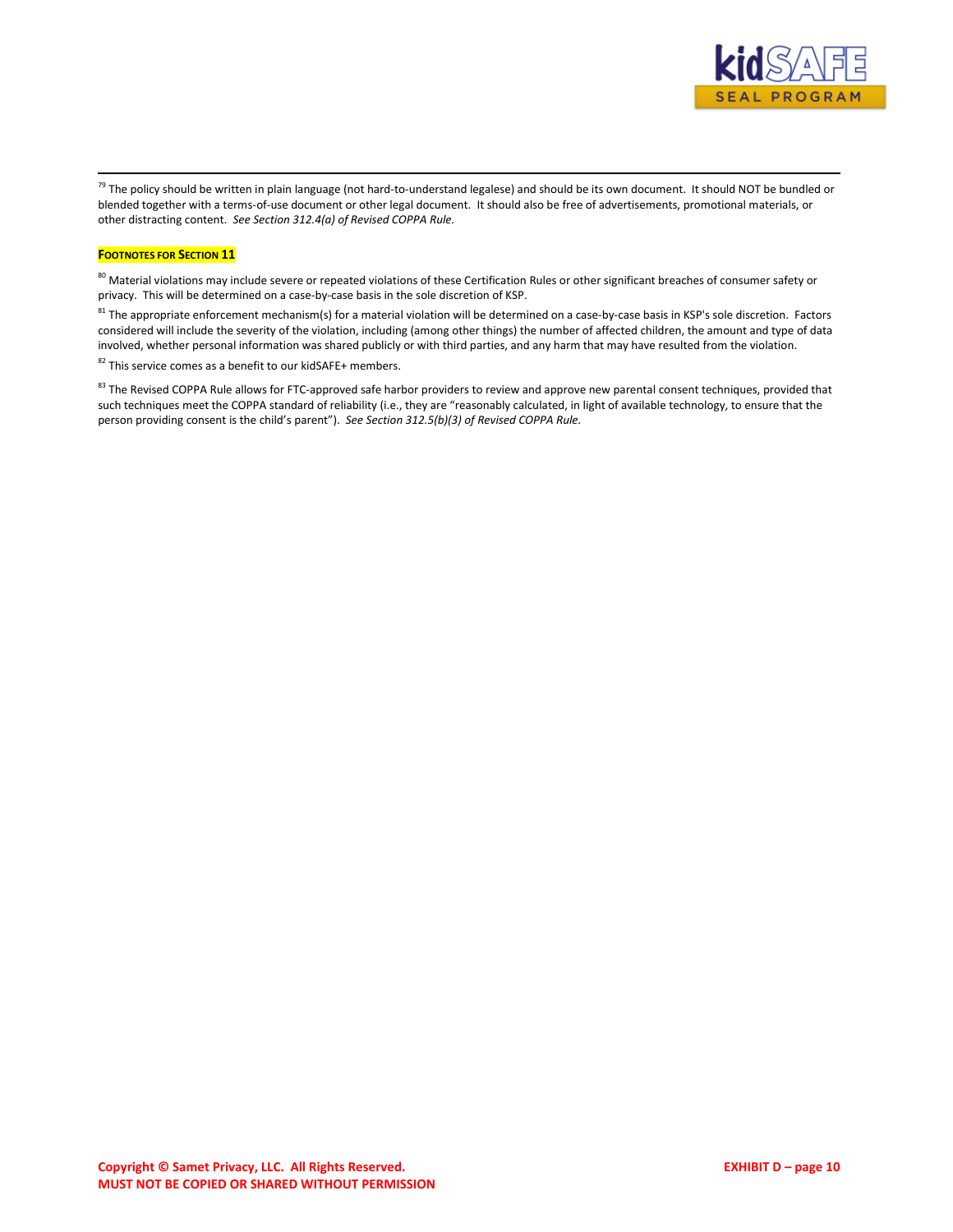

# **ADDENDUM:**

# *Full Text of Revised COPPA Rule*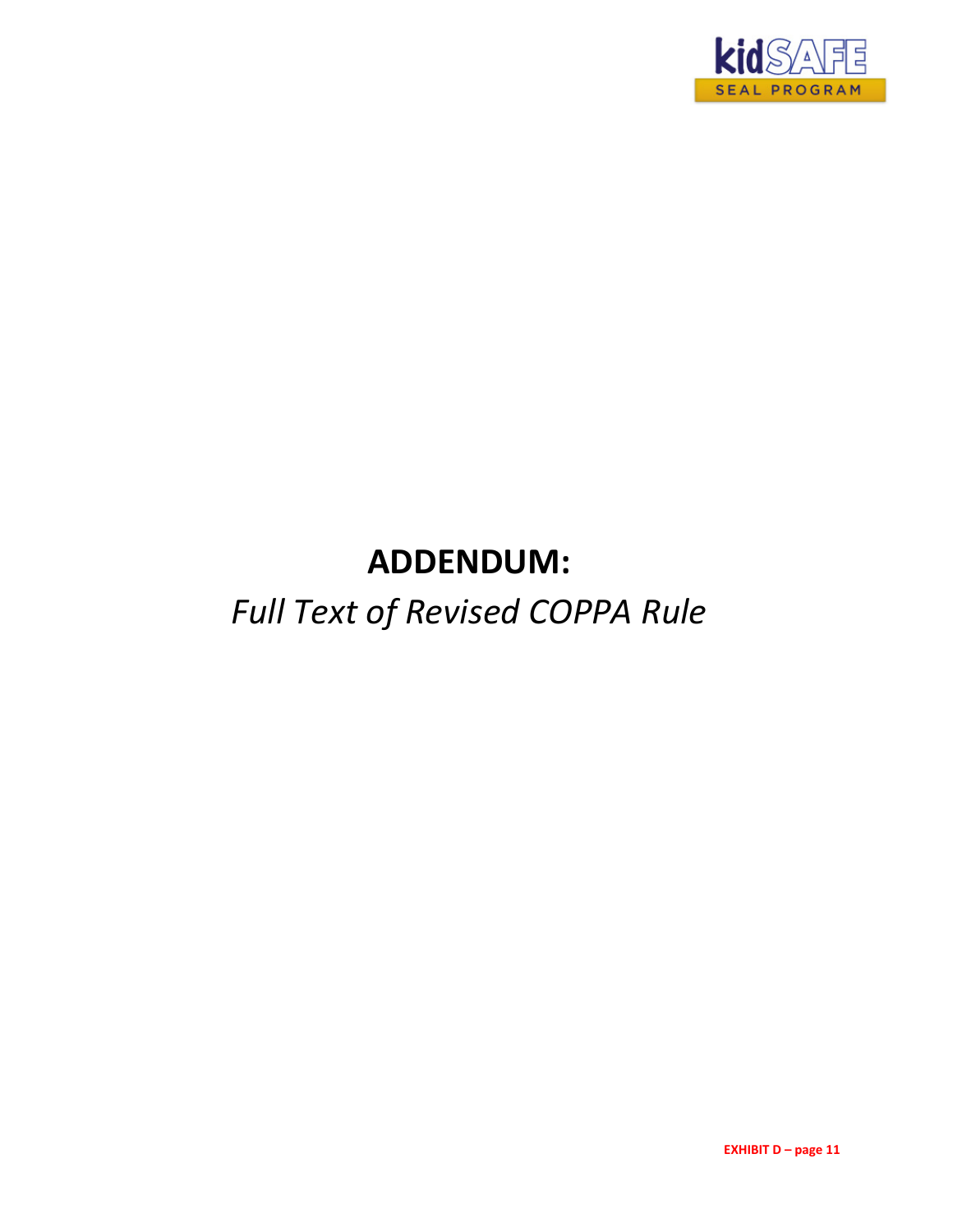

### **V. Revised Rule**

### **List of Subjects in 16 CFR Part 312**

Children, Communications, Consumer Protection, Electronic Mail, E-mail, Internet, Online Service, Privacy, Record Retention, Safety, Science and

Technology, Trade Practices, Website, Youth.

Accordingly, for the reasons stated above, the Federal Trade Commission revises Part 312 of Title 16 of the Code of Federal Regulations to read as follows:

### **PART 312 – CHILDREN'S ONLINE PRIVACY PROTECTION RULE**

Sec.

- 312.1 Scope of regulations in this part.
- 312.2 Definitions.
- 312.3 Regulation of unfair or deceptive acts or practices in connection with the collection, use, and/or disclosure of personal information from and about children on the Internet.
- 312.4 Notice.

### 312.5 Parental consent.

- 312.6 Right of parent to review personal information provided by a child.
- 312.7 Prohibition against conditioning a child's participation on collection of personal information.
- 312.8 Confidentiality, security, and integrity of personal information collected from children.
- 312.9 Enforcement.
- 312.10 Data retention and deletion requirements.
- 312.11 Safe harbor programs.
- 312.12 Voluntary Commission Approval Processes.
- 312.13 Severability.

AUTHORITY: 15 U.S.C. 6501-6508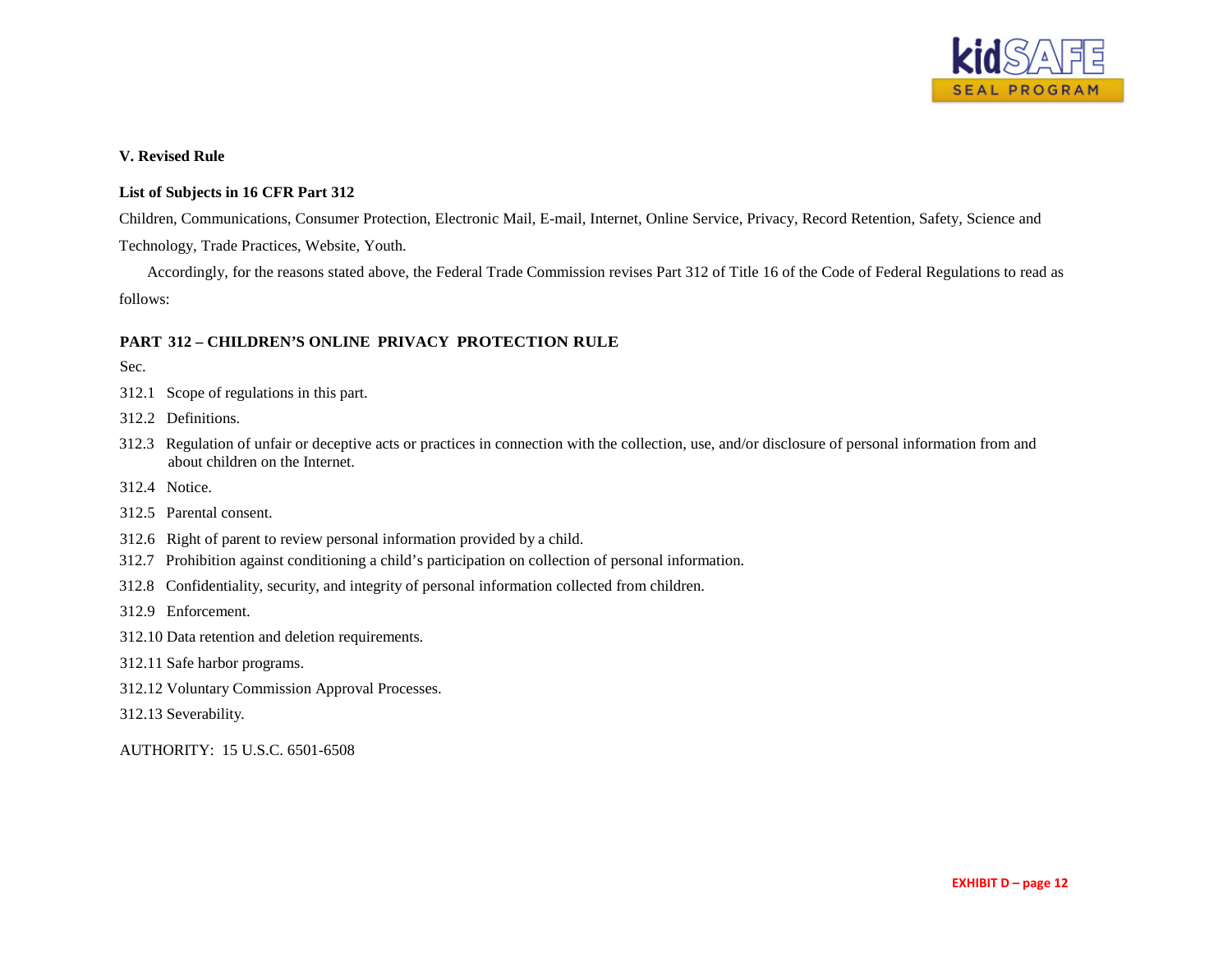

### **§ 312.1 Scope of regulations in this part.**

This part implements the Children's Online Privacy Protection Act of 1998, (15 U.S.C. 6501, et seq.,) which prohibits unfair or deceptive acts or practices in connection with the collection, use, and/or disclosure of personal information from and about children on the Internet.

### **§ 312.2 Definitions.**

*Child* means an individual under the age of 13.

*Collects or collection* means the gathering of any personal information from a child by any means, including but not limited to:

- (a) Requesting, prompting, or encouraging a child to submit personal information online;
- (b) Enabling a child to make personal information publicly available in identifiable form. An operator shall not be considered to have collected personal information under this paragraph if it takes reasonable measures to delete all or virtually all personal information from a child's postings before they are made public and also to delete such information from its records; or
- (c) Passive tracking of a child online.

*Commission* means the Federal Trade Commission.

*Delete* means to remove personal information such that it is not maintained in retrievable form and cannot be retrieved in the normal course of business.

*Disclose or disclosure* means, with respect to personal information:

- (a) The release of personal information collected by an operator from a child in identifiable form for any purpose, except where an operator provides such information to a person who provides support for the internal operations of the website or online service; and
- (b) Making personal information collected by an operator from a child publicly available in identifiable form by any means, including but not limited to a public posting through the Internet, or through a personal home page or screen posted on a website or online service; a pen pal service; an electronic mail service; a message board; or a chat room.

*Federal agency* means an agency, as that term is defined in Section 551(1) of title 5, United States Code.

*Internet* means collectively the myriad of computer and telecommunications facilities, including equipment and operating software, which comprise the interconnected world-wide network of networks that employ the Transmission Control Protocol/Internet Protocol, or any predecessor or successor protocols to such protocol, to communicate information of all kinds by wire, radio, or other methods of transmission.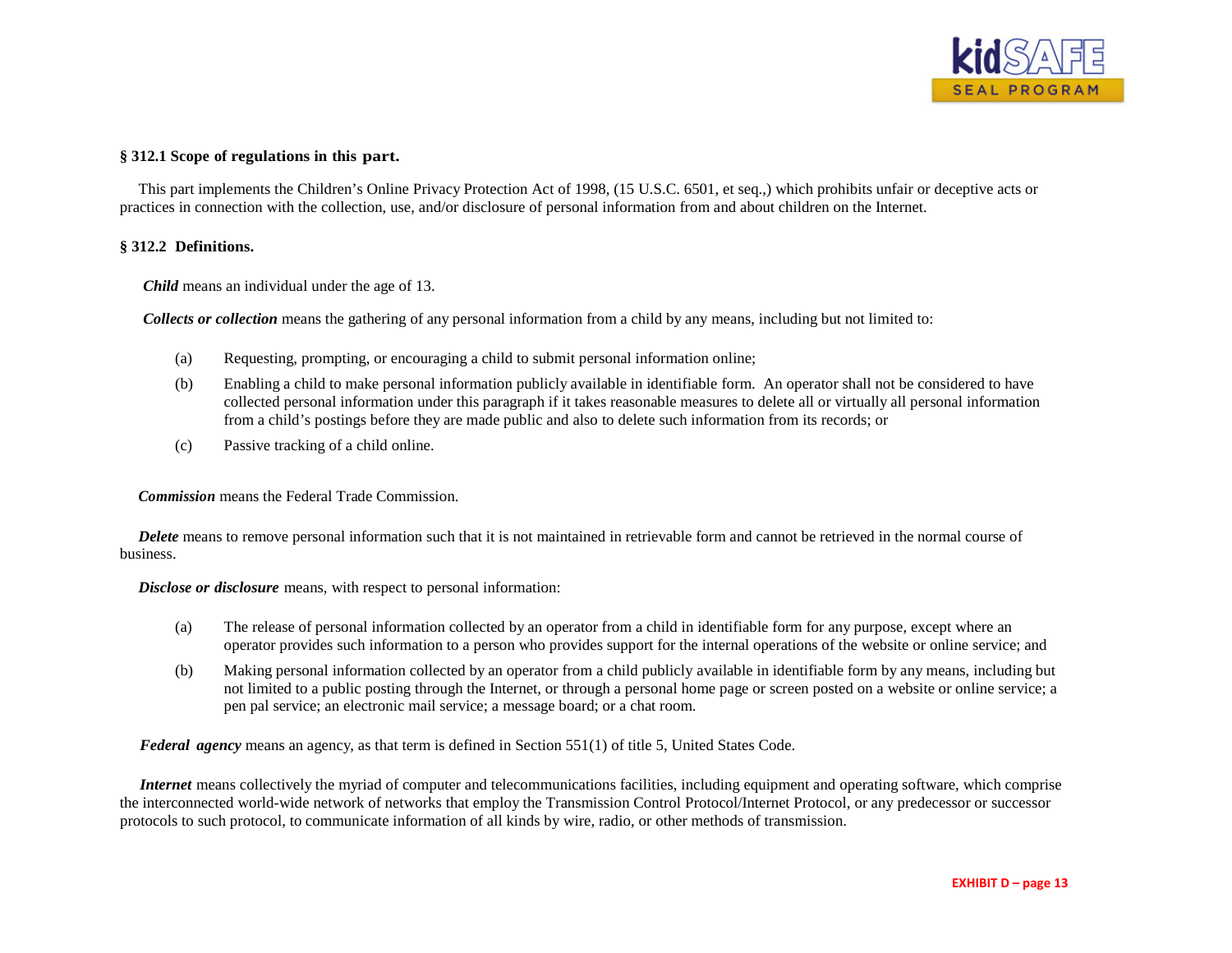

*Online contact information* means an email address or any other substantially similar identifier that permits direct contact with a person online, including but not limited to, an instant messaging user identifier, a voice over internet protocol (VOIP) identifier, or a video chat user identifier.

*Operator* means any person who operates a website located on the Internet or an online service and who collects or maintains personal information from or about the users of or visitors to such website or online service, or on whose behalf such information is collected or maintained, or offers products or services for sale through that website or online service, where such website or online service is operated for commercial purposes involving commerce:

- (a) Among the several States or with 1 or more foreign nations;
- (b) In any territory of the United States or in the District of Columbia, or between any such territory and
	- (1) Another such territory, or
	- (2) Any State or foreign nation; or
- (c) Between the District of Columbia and any State, territory, or foreign nation. This definition does not include any nonprofit entity that would otherwise be exempt from coverage under Section 5 of the Federal Trade Commission Act (15 U.S.C. 45).

Personal information is *collected or maintained on behalf of* an operator when: (a) it is collected or maintained by an agent or service provider of the operator; or (b) the operator benefits by allowing another person to collect personal information directly from users of such website or online service.

*Parent* includes a legal guardian.

*Person* means any individual, partnership, corporation, trust, estate, cooperative, association, or other entity.

*Personal information* means individually identifiable information about an individual collected online, including:

- (a) A first and last name;
- (b) A home or other physical address including street name and name of a city or town;
- (c) Online contact information as defined in this section;
- (d) A screen or user name where it functions in the same manner as online contact information, as defined in this section;
- (e) A telephone number;
- (f) A Social Security number;
- (g) A persistent identifier that can be used to recognize a user over time and across different websites or online services. Such persistent identifier includes, but is not limited to, a customer number held in a cookie, an Internet Protocol (IP) address, a processor or device serial number, or unique device identifier;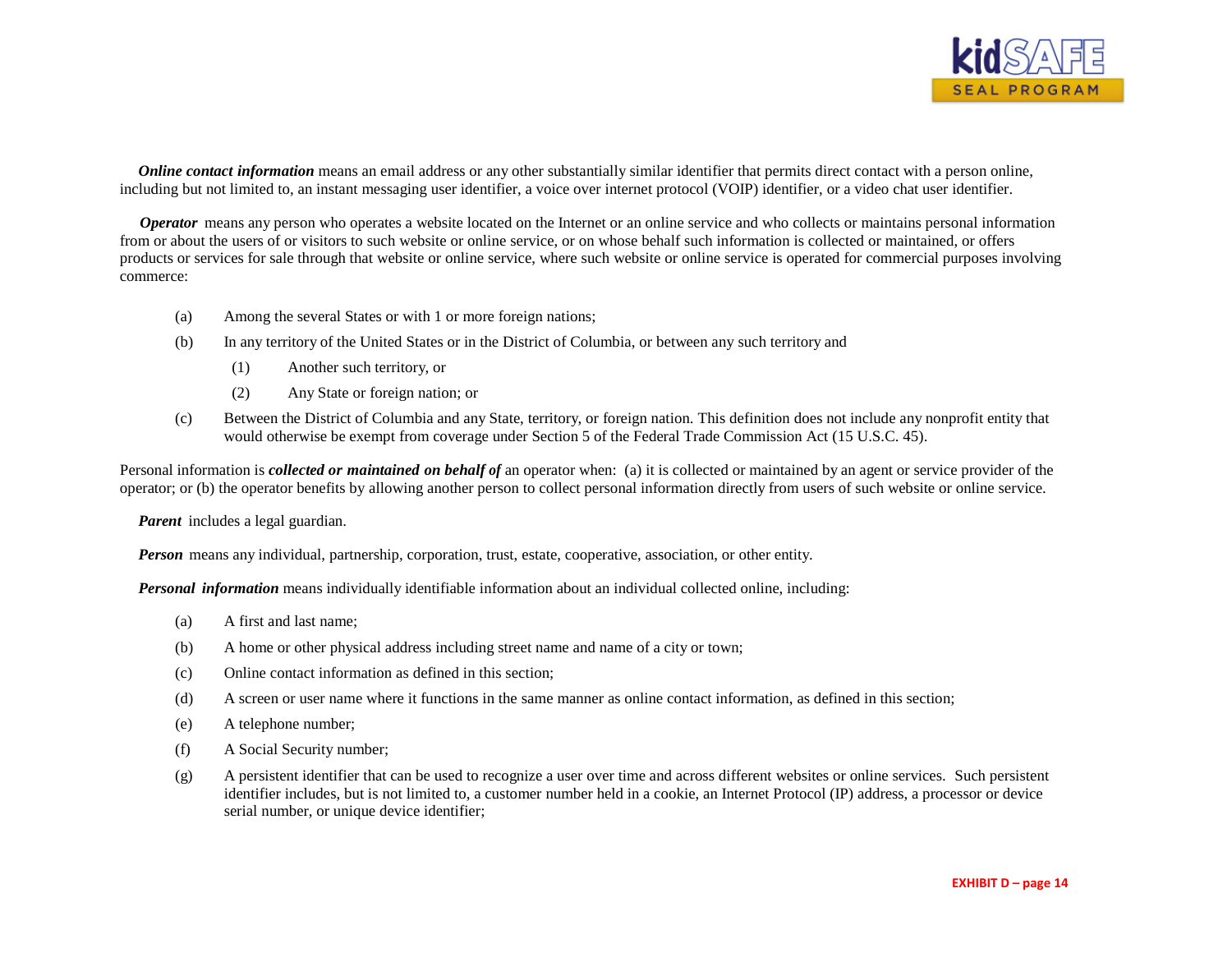

- (h) A photograph, video, or audio file where such file contains a child's image or voice;
- (i) Geolocation information sufficient to identify street name and name of a city or town; or
- (j) Information concerning the child or the parents of that child that the operator collects online from the child and combines with an identifier described in this definition.

*Release of personal information* means the sharing, selling, renting, or transfer of personal information to any third party.

*Support for the internal operations of the website or online service* means those activities necessary to:

- (a) maintain or analyze the functioning of the website or online service;
- (b) perform network communications;
- (c) authenticate users of, or personalize the content on, the website or online service;
- (d) serve contextual advertising on the website or online service or cap the frequency of advertising;
- (e) protect the security or integrity of the user, website, or online service;
- (f) ensure legal or regulatory compliance; or
- (g) fulfill a request of a child as permitted by §§  $312.5(c)(3)$  and (4);

so long as the information collected for the activities listed in paragraphs (a)-(g) is not used or disclosed to contact a specific individual, including through behavioral advertising, to amass a profile on a specific individual, or for any other purpose.

*Third party* means any person who is not:

- (a) An operator with respect to the collection or maintenance of personal information on the website or online service; or
- (b) A person who provides support for the internal operations of the website or online service and who does not use or disclose information protected under this part for any other purpose.

*Obtaining verifiable consent* means making any reasonable effort (taking into consideration available technology) to ensure that before personal information is collected from a child, a parent of the child:

- (a) Receives notice of the operator's personal information collection, use, and disclosure practices; and
- (b) Authorizes any collection, use, and/or disclosure of the personal information.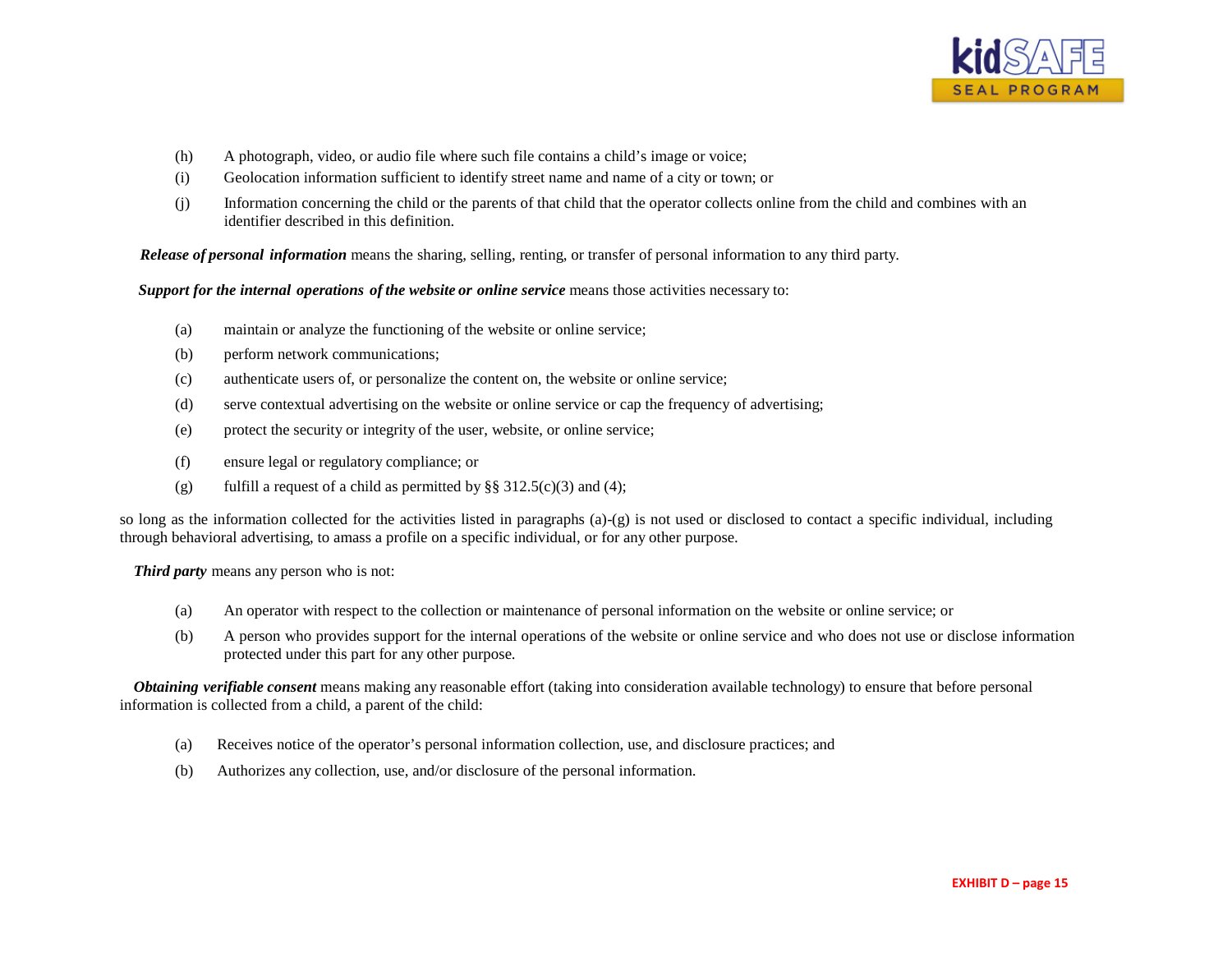

*Website or online service directed to children* means a commercial website or online service, or portion thereof, that is targeted to children.

- (a) In determining whether a website or online service, or a portion thereof, is directed to children, the Commission will consider its subject matter, visual content, use of animated characters or child-oriented activities and incentives, music or other audio content, age of models, presence of child celebrities or celebrities who appeal to children, language or other characteristics of the website or online service, as well as whether advertising promoting or appearing on the website or online service is directed to children. The Commission will also consider competent and reliable empirical evidence regarding audience composition, and evidence regarding the intended audience.
- (b) A website or online service shall be deemed directed to children when it has actual knowledge that it is collecting personal information directly from users of another website or online service directed to children.
- (c) A website or online service that is directed to children under the criteria set forth in (a) above, but that does not target children as its primary audience, shall not be deemed directed to children if it: (i) does not collect personal information from any visitor prior to collecting age information; and (ii) prevents the collection, use, or disclosure of personal information from visitors who identify themselves as under age 13 without first complying with the notice and parental consent provisions of this part.
- (d) A website or online service shall not be deemed directed to children solely because it refers or links to a commercial website or online service directed to children by using information location tools, including a directory, index, reference, pointer, or hypertext link.

### § 312.3 Regulation of unfair or deceptive acts or practices in connection with the collection, use, and/or disclosure of personal information **from and about children on the Internet.**

*General requirements.* It shall be unlawful for any operator of a website or online service directed to children, or any operator that has actual knowledge that it is collecting or maintaining personal information from a child, to collect personal information from a child in a manner that violates the regulations prescribed under this part. Generally, under this part, an operator must:

- (a) Provide notice on the website or online service of what information it collects from children, how it uses such information, and its disclosure practices for such information (§ 312.4(b));
- (b) Obtain verifiable parental consent prior to any collection, use, and/or disclosure of personal information from children (§ 312.5);
- (c) Provide a reasonable means for a parent to review the personal information collected from a child and to refuse to permit its further use or maintenance (§312.6);
- (d) Not condition a child's participation in a game, the offering of a prize, or another activity on the child disclosing more personal information than is reasonably necessary to participate in such activity  $(\S 312.7)$ ; and
- (e) Establish and maintain reasonable procedures to protect the confidentiality, security, and integrity of personal information collected from children (§ 312.8).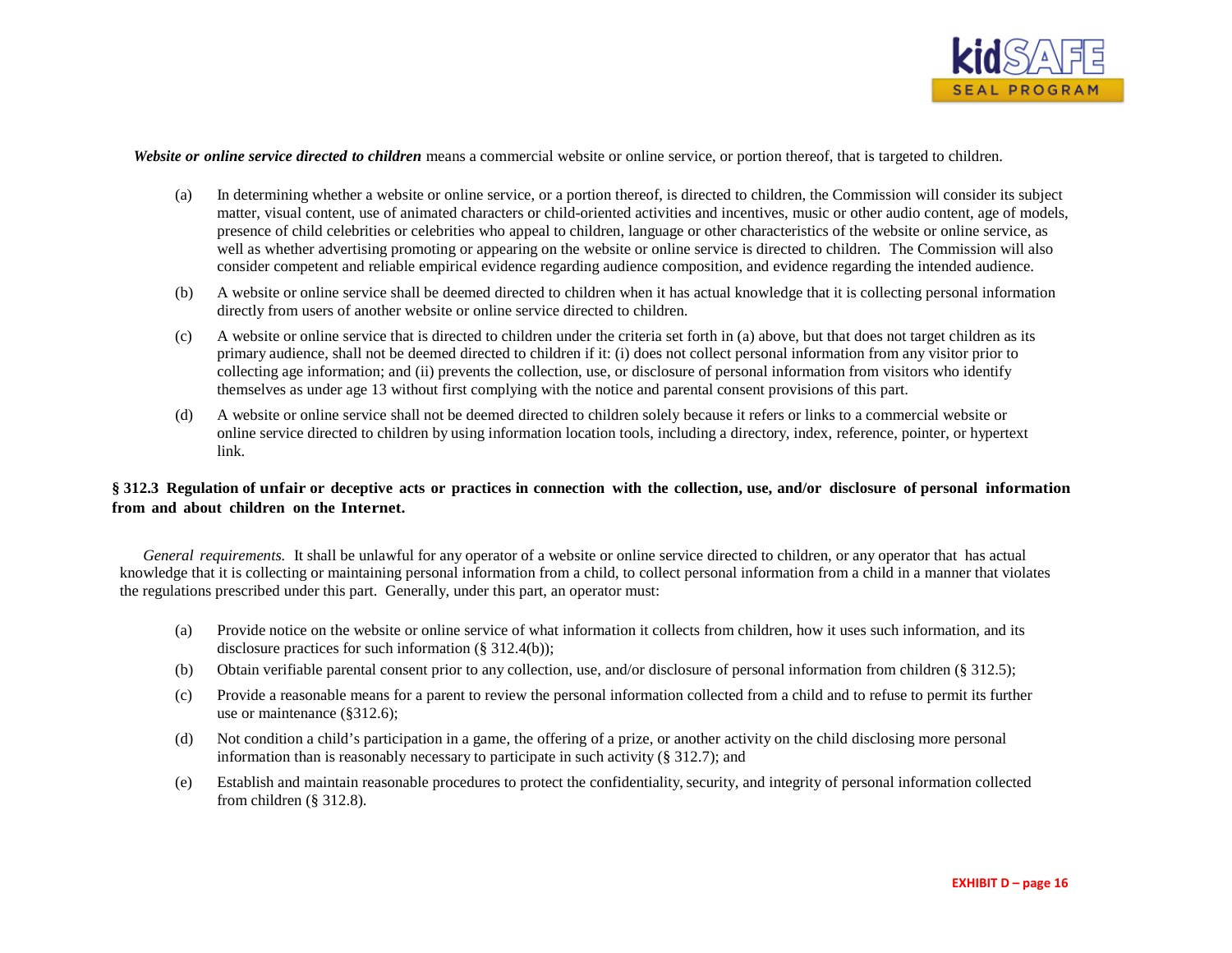

### **§ 312.4 Notice.**

- (a) *General principles of notice.* It shall be the obligation of the operator to provide notice and obtain verifiable parental consent prior to collecting, using, or disclosing personal information from children. Such notice must be clearly and understandably written, complete, and must contain no unrelated, confusing, or contradictory materials.
- (b) *Direct notice to the parent.* An operator must make reasonable efforts, taking into account available technology, to ensure that a parent of a child receives direct notice of the operator's practices with regard to the collection, use, or disclosure of personal information from children, including notice of any material change in the collection, use, or disclosure practices to which the parent has previously consented.
- (c) *Content of the direct notice to the parent.*
	- (1) Content of the direct notice to the parent under  $\$312.5(c)(1)$  (Notice to Obtain Parent's Affirmative Consent to the Collection, *Use, or Disclosure of a Child's Personal Information).* This direct notice shall set forth:
		- (i) That the operator has collected the parent's online contact information from the child, and, if such is the case, the name of the child or the parent, in order to obtain the parent's consent;
		- (ii) That the parent's consent is required for the collection, use, or disclosure of such information, and that the operator will not collect, use, or disclose any personal information from the child if the parent does not provide such consent;
		- (iii) The additional items of personal information the operator intends to collect from the child, or the potential opportunities for the disclosure of personal information, should the parent provide consent;
		- (iv) A hyperlink to the operator's online notice of its information practices required under § 312.4(d);
		- (v) The means by which the parent can provide verifiable consent to the collection, use, and disclosure of the information; and
		- (vi) That if the parent does not provide consent within a reasonable time from the date the direct notice was sent, the operator will delete the parent's online contact information from its records.
	- (2) Content of the direct notice to the parent under  $\S312.5(c)(2)$  (Voluntary Notice to Parent of a Child's Online Activities Not *Involving the Collection, Use or Disclosure of Personal Information).* Where an operator chooses to notify a parent of a child's participation in a website or online service, and where such site or service does not collect any personal information other than the parent's online contact information, the direct notice shall set forth:
		- (i) That the operator has collected the parent's online contact information from the child in order to provide notice to, and subsequently update the parent about, a child's participation in a website or online service that does not otherwise collect, use, or disclose children's personal information;
		- (ii) That the parent's online contact information will not be used or disclosed for any other purpose;
		- (iii) That the parent may refuse to permit the child's participation in the website or online service and may require the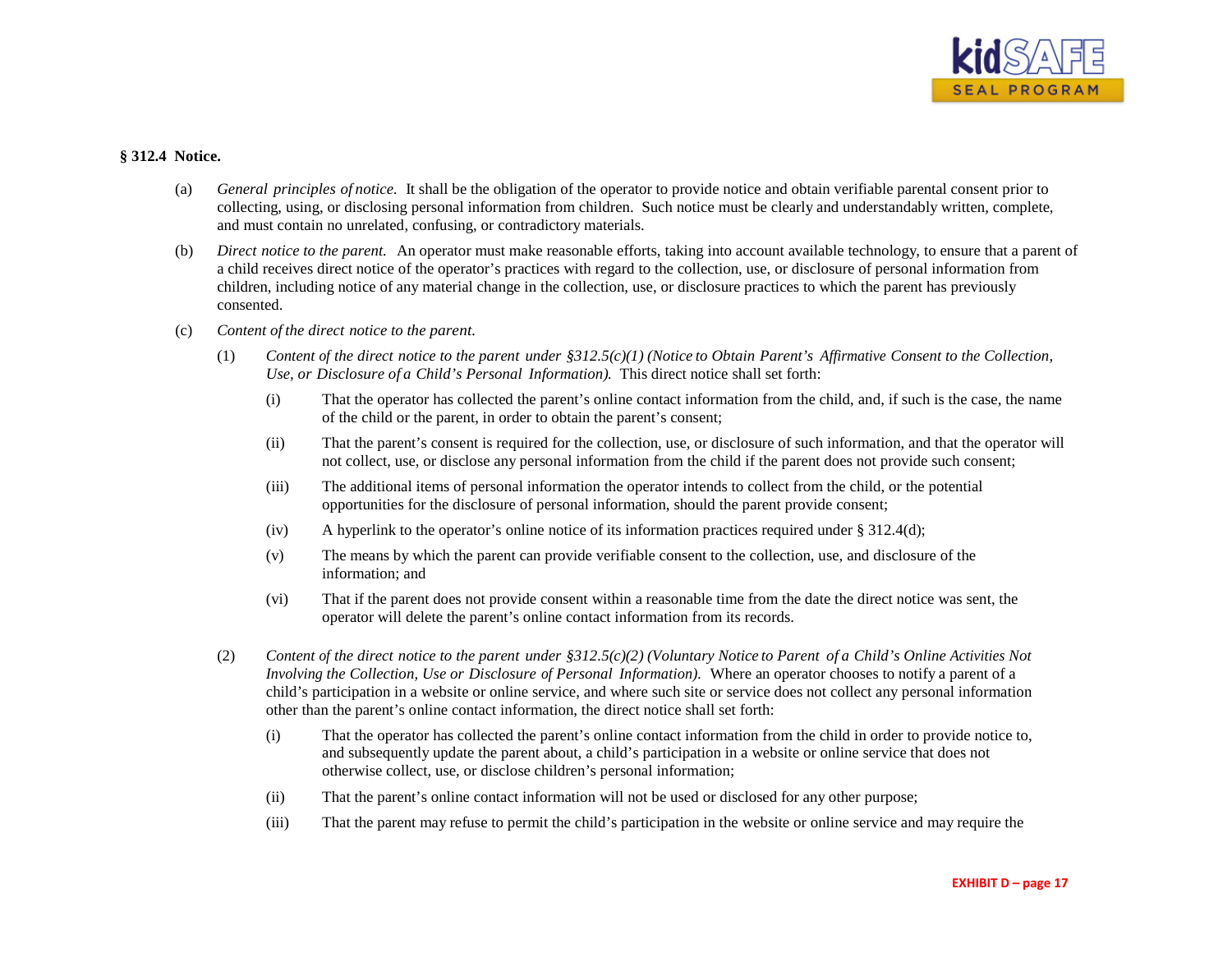

deletion of the parent's online contact information, and how the parent can do so; and

- (iv) A hyperlink to the operator's online notice of its information practices required under § 312.4(d).
- (3) Content of the direct notice to the parent under  $\S 312.5(c)(4)$  (Notice to a Parent of Operator's Intent to Communicate with the *Child Multiple Times).* This direct notice shall set forth:
	- (i) That the operator has collected the child's online contact information from the child in order to provide multiple online communications to the child;
	- (ii) That the operator has collected the parent's online contact information from the child in order to notify the parent that the child has registered to receive multiple online communications from the operator;
	- (iii) That the online contact information collected from the child will not be used for any other purpose, disclosed, or combined with any other information collected from the child;
	- (iv) That the parent may refuse to permit further contact with the child and require the deletion of the parent's and child's online contact information, and how the parent can do so;
	- (v) That if the parent fails to respond to this direct notice, the operator may use the online contact information collected from the child for the purpose stated in the direct notice; and
	- (vi) A hyperlink to the operator's online notice of its information practices required under § 312.4(d).
- (4) *Content of the direct notice to the parent required under § 312.5(c)(5) (Notice to a Parent In Order to Protect a Child's Safety).* This direct notice shall set forth:
	- (i) That the operator has collected the name and the online contact information of the child and the parent in order to protect the safety of a child;
	- (ii) That the information will not be used or disclosed for any purpose unrelated to the child's safety;
	- (iii) That the parent may refuse to permit the use, and require the deletion, of the information collected, and how the parent can do so;
	- (iv) That if the parent fails to respond to this direct notice, the operator may use the information for the purpose stated in the direct notice; and
	- (v) A hyperlink to the operator's online notice of its information practices required under § 312.4(d).
- (d) *Notice on the website or online service.* In addition to the direct notice to the parent, an operator must post a prominent and clearly labeled link to an online notice of its information practices with regard to children on the home or landing page or screen of its website or online service, and, at each area of the website or online service where personal information is collected from children. The link must be in close proximity to the requests for information in each such area. An operator of a general audience website or online service that has a separate children's area must post a link to a notice of its information practices with regard to children on the home or landing page or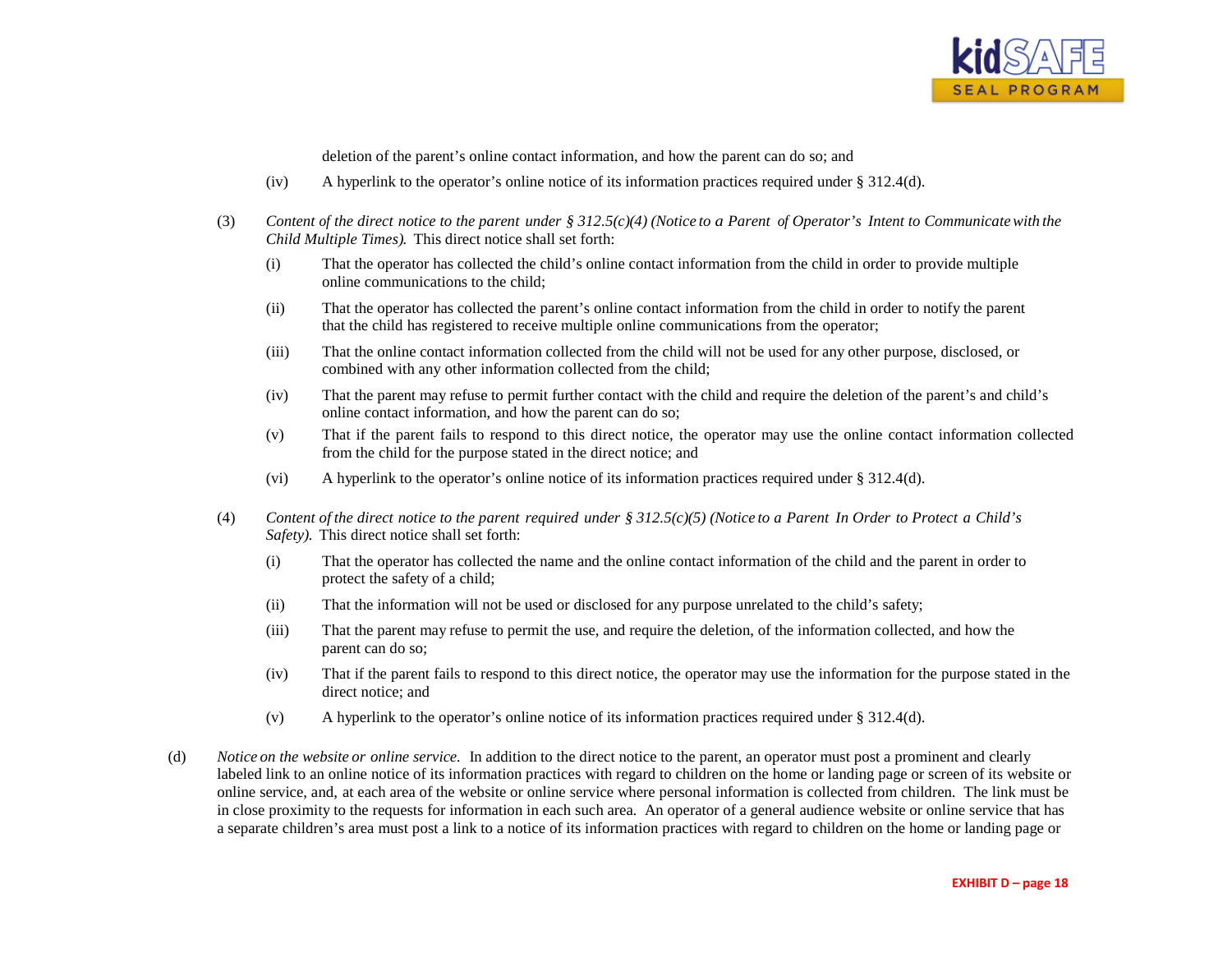screen of the children's area. To be complete, the online notice of the website or online service's information practices must state the following:

- (1) The name, address, telephone number, and e-mail address of all operators collecting or maintaining personal information from children through the website or online service. Provided that: the operators of a website or online service may list the name, address, phone number, and e-mail address of one operator who will respond to all inquiries from parents concerning the operators' privacy policies and use of children's information, as long as the names of all the operators collecting or maintaining personal information from children through the website or online service are also listed in the notice;
- (2) A description of what information the operator collects from children, including whether the website or online service enables a child to make personal information publicly available; how the operator uses such information; and, the operator's disclosure practices for such information; and
- (3) That the parent can review or have deleted the child's personal information, and refuse to permit further collection or use of the child's information, and state the procedures for doing so.

### **§ 312.5 Parental consent.**

- (a) *General requirements.*
	- (1) An operator is required to obtain verifiable parental consent before any collection, use, or disclosure of personal information from children, including consent to any material change in the collection, use, or disclosure practices to which the parent has previously consented.
	- (2) An operator must give the parent the option to consent to the collection and use of the child's personal information without consenting to disclosure of his or her personal information to third parties.
- (b) *Methodsfor verifiable parental consent.*
	- (1) An operator must make reasonable efforts to obtain verifiable parental consent, taking into consideration available technology. Any method to obtain verifiable parental consent must be reasonably calculated, in light of available technology, to ensure that the person providing consent is the child's parent.
	- (2) Existing methods to obtain verifiable parental consent that satisfy the requirements of this paragraph include:
		- (i) Providing a consent form to be signed by the parent and returned to the operator by postal mail, facsimile, or electronic scan;
		- (ii) Requiring a parent, in connection with a monetary transaction, to use a credit card, debit card, or other online payment system that provides notification of each discrete transaction to the primary account holder;
		- (iii) Having a parent call a toll-free telephone number staffed by trained personnel;
		- (iv) Having a parent connect to trained personnel via video-conference;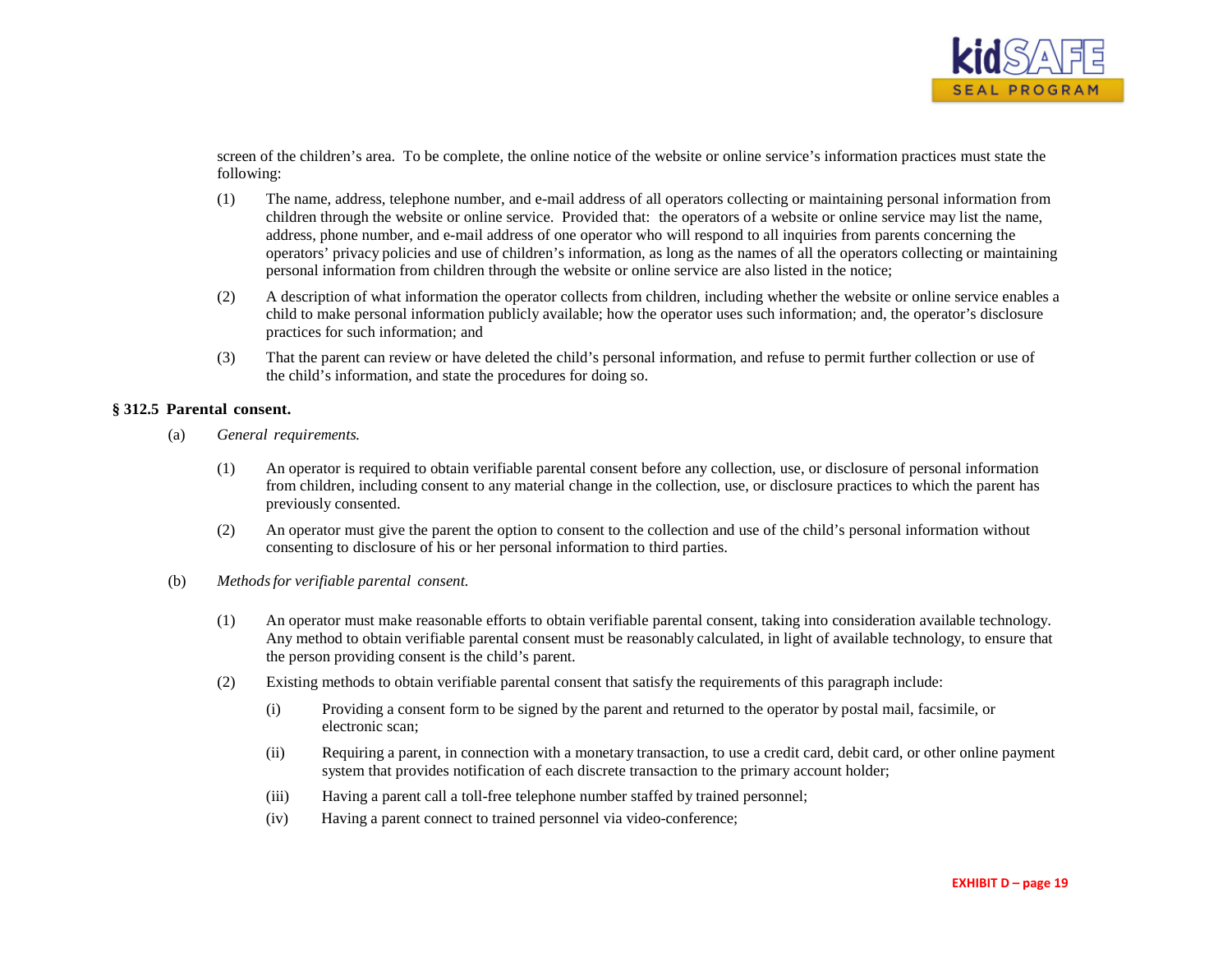

- (v) Verifying a parent's identity by checking a form of government-issued identification against databases of such information, where the parent's identification is deleted by the operator from its records promptly after such verification is complete; or
- (vi) *Provided that*, an operator that does not "disclose" (as defined by §312.2) children's personal information, may use an email coupled with additional steps to provide assurances that the person providing the consent is the parent. Such additional steps include: sending a confirmatory email to the parent following receipt of consent, or obtaining a postal address or telephone number from the parent and confirming the parent's consent by letter or telephone call. An operator that uses this method must provide notice that the parent can revoke any consent given in response to the earlier email.
- (3) *Safe harbor approval of parental consent methods.* A safe harbor program approved by the Commission under § 312.11 may approve its member operators' use of a parental consent method not currently enumerated in paragraph (b)(2) where the safe harbor program determines that such parental consent method meets the requirements of paragraph (b)(1).
- (c) *Exceptionsto prior parental consent.* Verifiable parental consent is required prior to any collection, use, or disclosure of personal information from a child except as set forth in this paragraph:
	- (1) Where the sole purpose of collecting the name or online contact information of the parent or child is to provide notice and obtain parental consent under  $\S 312.4(c)(1)$ . If the operator has not obtained parental consent after a reasonable time from the date of the information collection, the operator must delete such information from its records;
	- (2) Where the purpose of collecting a parent's online contact information is to provide voluntary notice to, and subsequently update the parent about, the child's participation in a website or online service that does not otherwise collect, use, or disclose children's personal information. In such cases, the parent's online contact information may not be used or disclosed for any other purpose. In such cases, the operator must make reasonable efforts, taking into consideration available technology, to ensure that the parent receives notice as described in § 312.4(c)(2);
	- (3) Where the sole purpose of collecting online contact information from a child is to respond directly on a one-time basis to a specific request from the child, and where such information is not used to re-contact the child or for any other purpose, is not disclosed, and is deleted by the operator from its records promptly after responding to the child's request;
	- (4) Where the purpose of collecting a child's and a parent's online contact information is to respond directly more than once to the child's specific request, and where such information is not used for any other purpose, disclosed, or combined with any other information collected from the child. In such cases, the operator must make reasonable efforts, taking into consideration available technology, to ensure that the parent receives notice as described in § 312.4(c)(3). An operator will not be deemed to have made reasonable efforts to ensure that a parent receives notice where the notice to the parent was unable to be delivered;
	- (5) Where the purpose of collecting a child's and a parent's name and online contact information, is to protect the safety of a child, and where such information is not used or disclosed for any purpose unrelated to the child's safety. In such cases, the operator must make reasonable efforts, taking into consideration available technology, to provide a parent with notice as described in §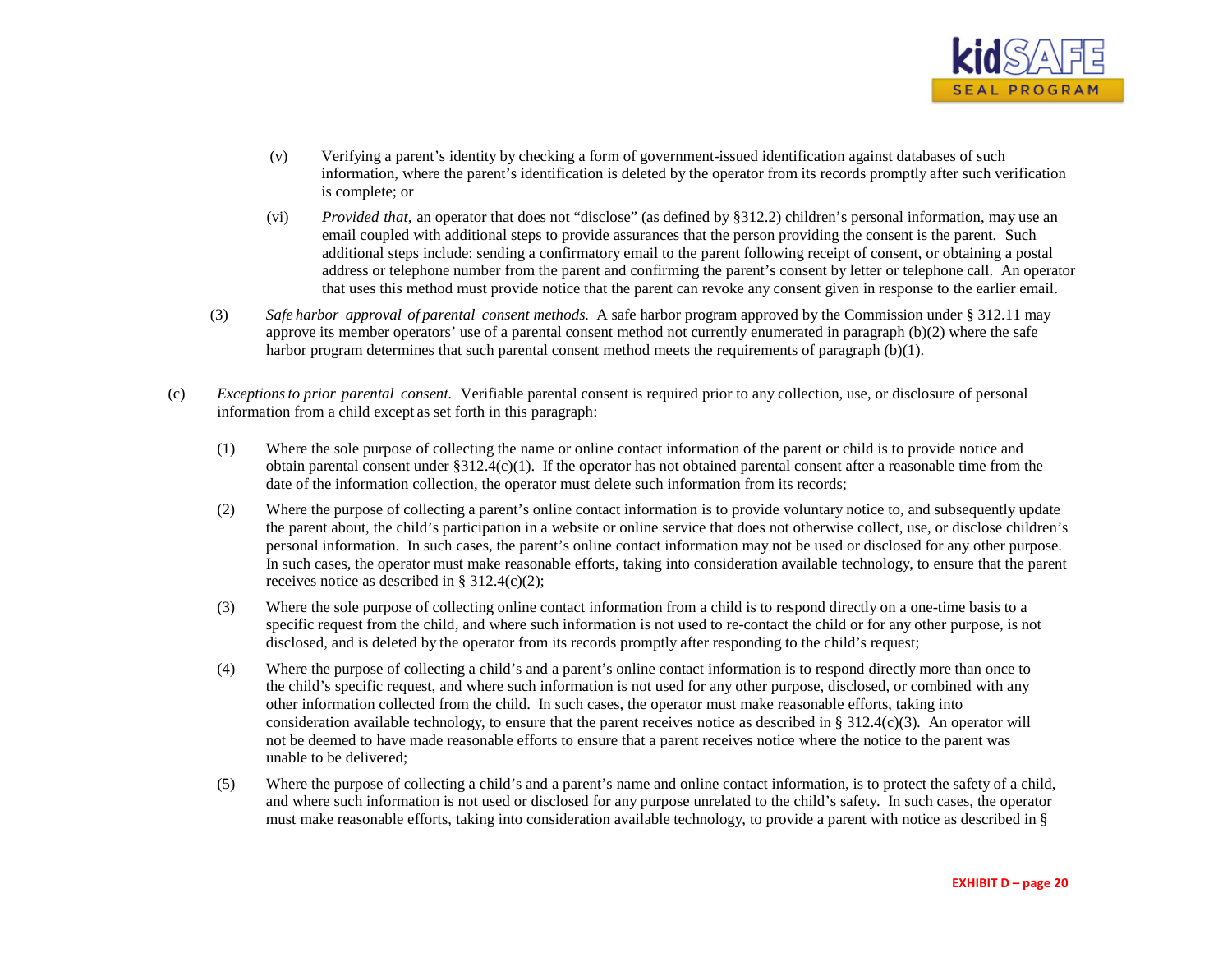

312.4(c)(4);

- (6) Where the purpose of collecting a child's name and online contact information is to:
	- (i) protect the security or integrity of its website or online service;
	- (ii) take precautions against liability;
	- (iii) respond to judicial process; or
	- (iv) to the extent permitted under other provisions of law, to provide information to law enforcement agencies or for an investigation on a matter related to public safety; and where such information is not be used for any other purpose;
- (7) Where an operator collects a persistent identifier and no other personal information and such identifier is used for the sole purpose of providing support for the internal operations of the website or online service. In such case, there also shall be no obligation to provide notice under §312.4; or
- (8) Where an operator covered under paragraph (b) of the definition of website or online service directed to children collects a persistent identifier and no other personal information from a user who affirmatively interacts with the operator and whose previous registration with that operator indicates that such user is not a child. In such case, there also shall be no obligation to provide notice under § 312.4.

### **§ 312.6 Right of parent to review personal information provided by a child.**

- (a) Upon request of a parent whose child has provided personal information to a website or online service, the operator of that website or online service is required to provide to that parent the following:
	- (1) A description of the specific types or categories of personal information collected from children by the operator, such as name, address, telephone number, e-mail address, hobbies, and extracurricular activities;
	- (2) The opportunity at any time to refuse to permit the operator's further use or future online collection of personal information from that child, and to direct the operator to delete the child's personal information; and
	- (3) Notwithstanding any other provision of law, a means of reviewing any personal information collected from the child. The means employed by the operator to carry out this provision must:
		- (i) Ensure that the requestor is a parent of that child, taking into account available technology; and
		- (ii) Not be unduly burdensome to the parent.
- (b) Neither an operator nor the operator's agent shall be held liable under any Federal or State law for any disclosure made in good faith and following reasonable procedures in responding to a request for disclosure of personal information under this section.
- (c) Subject to the limitations set forth in § 312.7, an operator may terminate any service provided to a child whose parent has refused, under paragraph (a)(2) of this section, to permit the operator's further use or collection of personal information from his or her child or has directed the operator to delete the child's personal information.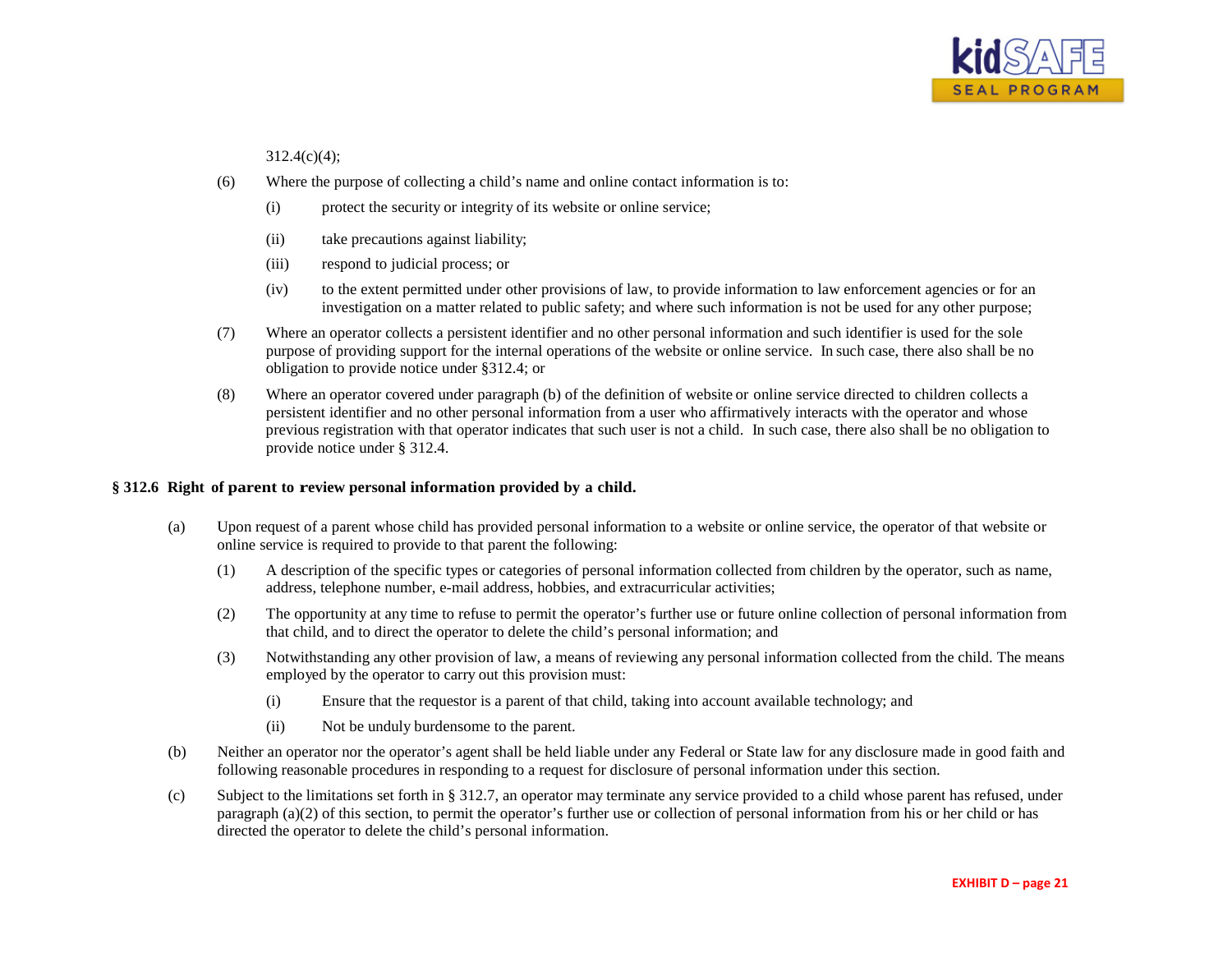

### **§ 312.7 Prohibition against conditioning a child's participation on collection of personal information.**

An operator is prohibited from conditioning a child's participation in a game, the offering of a prize, or another activity on the child's disclosing more personal information than is reasonably necessary to participate in such activity.

### **§ 312.8 Confidentiality, security, and integrity of personal information collected from children.**

The operator must establish and maintain reasonable procedures to protect the confidentiality, security, and integrity of personal information collected from children. The operator must also take reasonable steps to release children's personal information only to service providers and third parties who are capable of maintaining the confidentiality, security and integrity of such information, and who provide assurances that they will maintain the information in such a manner.

### **§ 312.9 Enforcement.**

Subject to §§ 6503 and 6505 of the Children's Online Privacy Protection Act of 1998, a violation of a regulation prescribed under section 6502 (a) of this Act shall be treated as a violation of a rule defining an unfair or deceptive act or practice prescribed under Section 18(a)(1)(B) of the Federal Trade Commission Act  $(15 \text{ U.S.C. } 57a(a)(1)(B)).$ 

### **§ 312.10 Data retention and deletion requirements.**

An operator of a website or online service shall retain personal information collected online from a child for only as long as is reasonably necessary to fulfill the purpose for which the information was collected. The operator must delete such information using reasonable measures to protect against unauthorized access to, or use of, the information in connection with its deletion.

### **§ 312.11 Safe harbor programs.**

- (a) *In general.* Industry groups or other persons may apply to the Commission for approval of self-regulatory program guidelines ("safe harbor programs"). The application shall be filed with the Commission's Office of the Secretary. The Commission will publish in the FEDERAL REGISTER a document seeking public comment on the application. The Commission shall issue a written determination within 180 days of the filing of the application.
- (b) *Criteria for approval of self-regulatory program guidelines.* Proposed safe harbor programs must demonstrate that they meet the following performance standards:
	- (1) Program requirements that ensure operators subject to the self-regulatory program guidelines ("subject operators") provide substantially the same or greater protections for children as those contained in §§ 312.2 through 312.8, and 312.10.
	- (2) An effective, mandatory mechanism for the independent assessment of subject operators' compliance with the self-regulatory program guidelines. At a minimum, this mechanism must include a comprehensive review by the safe harbor program, to be conducted not less than annually, of each subject operator's information policies, practices, and representations. The assessment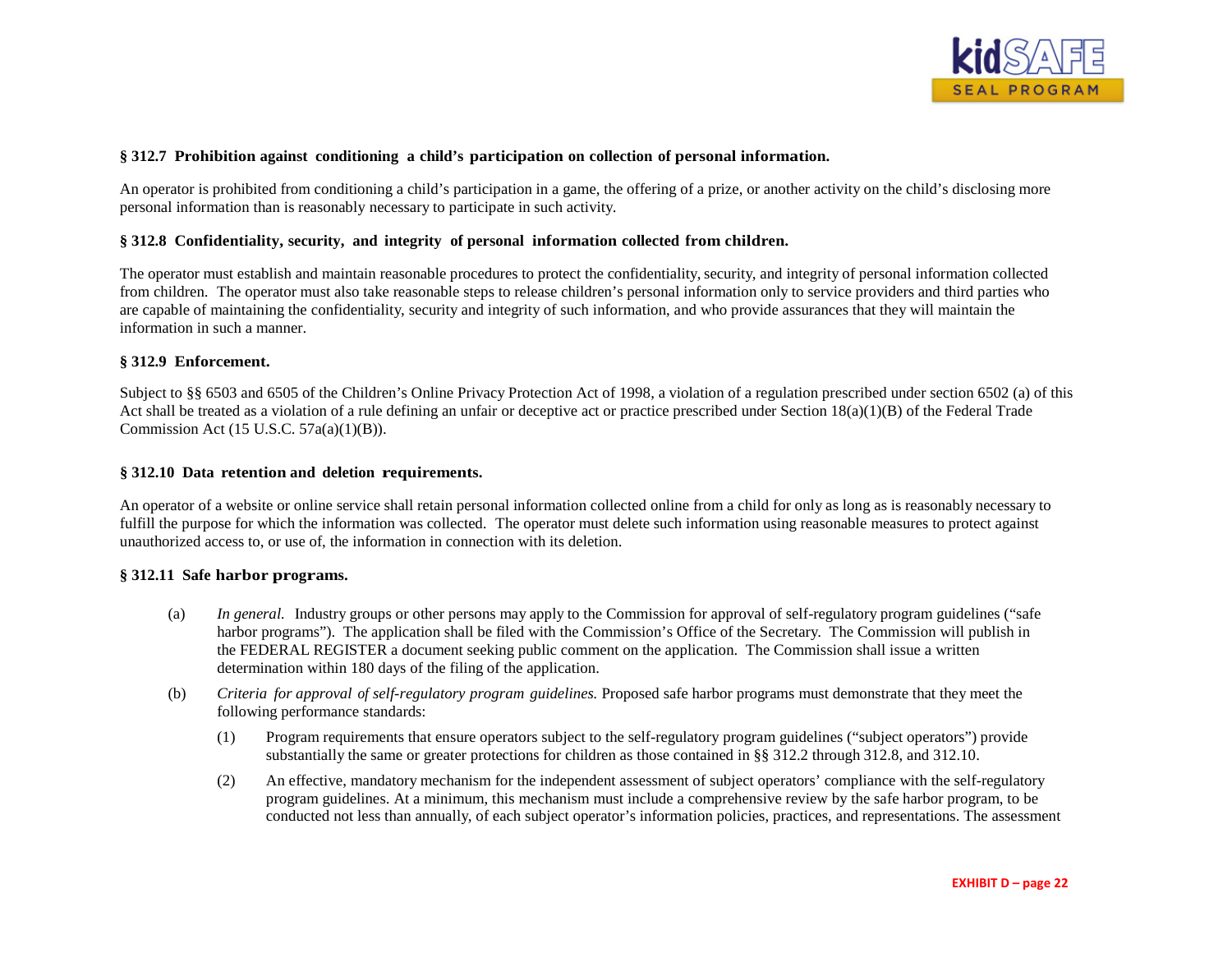

mechanism required under this paragraph can be provided by an independent enforcement program, such as a seal program.

- (3) Disciplinary actions for subject operators' non-compliance with self- regulatory program guidelines. This performance standard may be satisfied by:
	- (i) Mandatory, public reporting of any action taken against subject operators by the industry group issuing the selfregulatory guidelines;
	- (ii) Consumer redress;
	- (iii) Voluntary payments to the United States Treasury in connection with an industry-directed program for violators of the self- regulatory guidelines;
	- (iv) Referral to the Commission of operators who engage in a pattern or practice of violating the self-regulatory guidelines; or
	- (v) Any other equally effective a*c*tion.
- (c) *Request for Commission approval of self-regulatory program guidelines.* A proposed safe harbor program's request for approval shall be accompanied by the following:
	- (1) A detailed explanation of the applicant's business model, and the technological capabilities and mechanisms that will be used for initial and continuing assessment of subject operators' fitness for membership in the safe harbor program;
	- (2) A copy of the full text of the guidelines for which approval is sought and any accompanying commentary;
	- (3) A comparison of each provision of §§ 312.2 through 312.8, and 312.10 with the corresponding provisions of the guidelines; and
	- (4) A statement explaining:
		- (i) how the self-regulatory program guidelines, including the applicable assessment mechanisms, meet the requirements of this part; and
		- (ii) how the assessment mechanisms and compliance consequences required under paragraphs (b)(2) and (b)(3) provide effective enforcement of the requirements of this part.
- (d) *Reporting and recordkeeping requirements.* Approved safe harbor programs shall:
	- (1) By July 1, 2014, and annually thereafter, submit a report to the Commission containing, at a minimum, an aggregated summary of the results of the independent assessments conducted under paragraph (b)(2), a description of any disciplinary action taken against any subject operator under paragraph (b)(3), and a description of any approvals of member operators' use of a parental consent mechanism, pursuant to § 312.5(b)(4);
	- (2) Promptly respond to Commission requests for additional information; and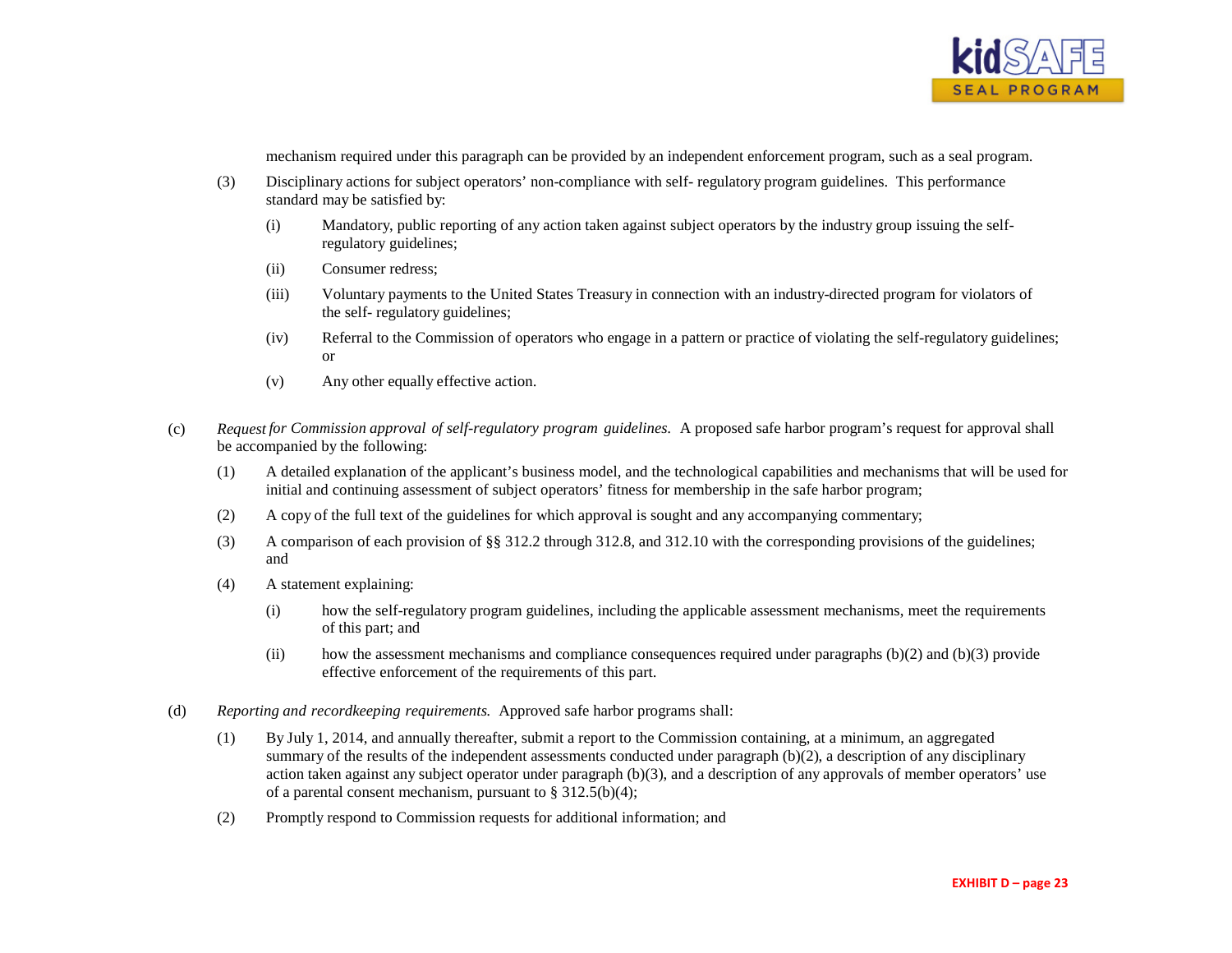

- (3) Maintain for a period not less than three years, and upon request make available to the Commission for inspection and copying:
	- (i) Consumer complaints alleging violations of the guidelines by subject operators;
	- (ii) Records of disciplinary actions taken against subject operators; and
	- (iii) Results of the independent assessments of subject operators' compliance required under paragraph (b)(2).
- (e) *Post-approval modificationsto self-regulatory program guidelines.* Approved safe harbor programs must submit proposed changes to their guidelines for review and approval by the Commission in the manner required for initial approval of guidelines under paragraph  $(c)(2)$ . The statement required under paragraph  $(c)(4)$  must describe how the proposed changes affect existing provisions of the guidelines.
- (f) *Revocation of approval ofself-regulatory program guidelines.* The Commission reserves the right to revoke any approval granted under this section if at any time it determines that the approved self-regulatory program guidelines or their implementation do not meet the requirements of this part. Safe harbor programs that were approved prior to the publication of the Final Rule amendments must, by March 1, 2013, submit proposed modifications to their guidelines that would bring them into compliance with such amendments, or their approval shall be revoked.
- (g) *Operators' participation in a safe harbor program.* An operator will be deemed to be in compliance with the requirements of §§ 312.2 through 312.8, and 312.10 if that operator complies with Commission-approved safe harbor program guidelines. In considering whether to initiate an investigation or bring an enforcement action against a subject operator for violations of this part, the Commission will take into account the history of the subject operator's participation in the safe harbor program, whether the subject operator has taken action to remedy such non-compliance, and whether the operator's non- compliance resulted in any one of the disciplinary actions set forth in paragraph (b)(3).

### **§ 312.12 Voluntary Commission Approval Processes.**

- (a) *Parental consent methods.* An interested party may file a written request for Commission approval of parental consent methods not currently enumerated in §312.5(b). To be considered for approval, a party must provide a detailed description of the proposed parental consent methods, together with an analysis of how the methods meet  $\S 312.5(b)(1)$ . The request shall be filed with the Commission's Office of the Secretary. The Commission will publish in the FEDERAL REGISTER a document seeking public comment on the request. The Commission shall issue a written determination within 120 days of the filing of the request; and
- (b) *Support for internal operations of the website or online service.* An interested party may file a written request for Commission approval of additional activities to be included within the definition of support for internal operations. To be considered for approval, a party must provide a detailed justification why such activities should be deemed support for internal operations, and an analysis of their potential effects on children's online privacy. The request shall be filed with the Commission's Office of the Secretary. The Commission will publish in the FEDERAL REGISTER a document seeking public comment on the request. The Commission shall issue a written determination within 120 days of the filing of the request.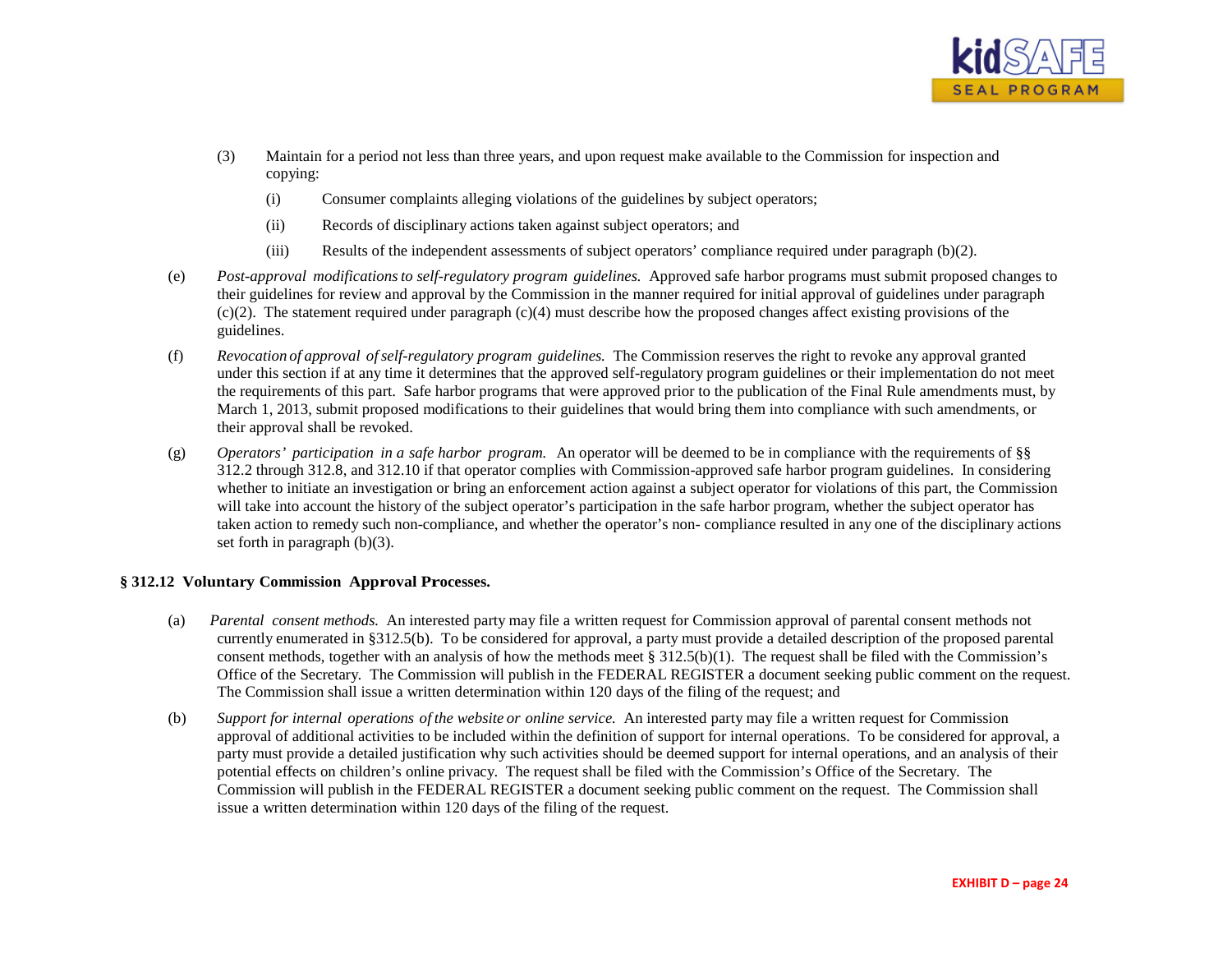

### **§ 312.13 Severability.**

The provisions of this part are separate and severable from one another. If any provision is stayed or determined to be invalid, it is the Commission's intention that the remaining provisions shall continue in effect.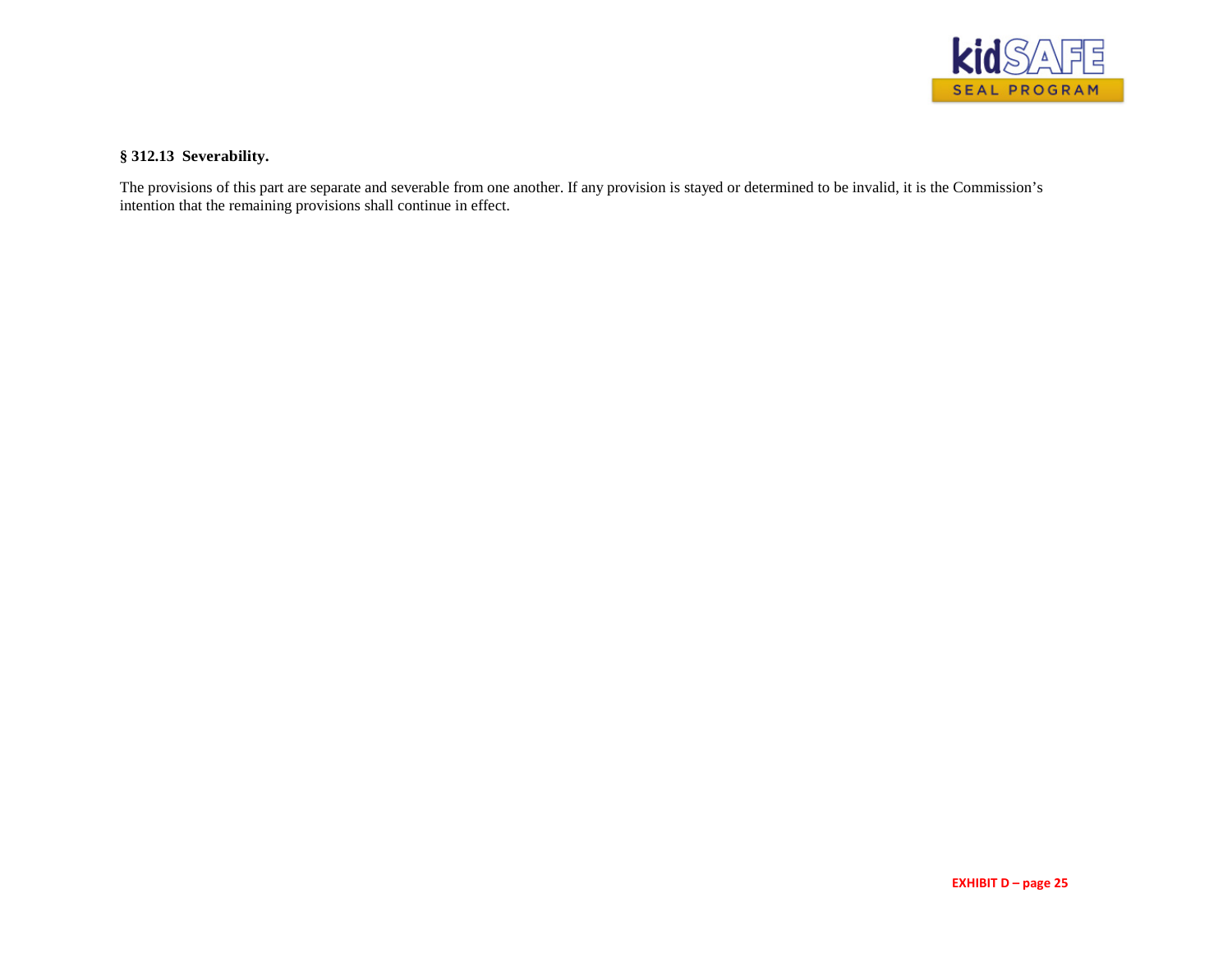

## **EXHIBIT E**

## **COMPARISON OF KIDSAFE+ CERTIFICATION RULES VERSUS REVISED COPPA RULE**

## **(FOR PUBLIC REVIEW AND COMMENT)**

In conformance with Section 312.11(c)(3) of the Revised COPPA Rule, this document provides a comparative chart illustrating the alignment between the requirements of the Revised COPPA Rule (specifically, Sections 312.2 through 312.8, and 312.10) and the kidSAFE Seal Program's COPPA-related guidelines.

For purposes of assessing the adequacy of our program (as compared to COPPA) and reviewing the chart below, we kindly request that the Commission take special note of the following two factors that make our program unique.

**First,** in light of the requirement that all COPPA-certified members under our program must comply not only with COPPA but also our Basic Safety Rules (see Exhibit C or D of this proposal), we feel our program requirements far exceed those of COPPA.

**Second,** the unique, Rules-based and feature-centric format of our Certification Rules tends to be far more effective in actually helping our members achieve COPPA compliance. This is because our Rules provide a clear, checklisttype roadmap of exactly what features on a website or service need to be reviewed and tested for COPPA compliance, and what legal rules and compliance options apply to each feature. This unique style is very beneficial to our members, as well as our own staff, as it greatly increases the likelihood that we flag all COPPA-related issues during the auditing process. A simple regurgitation of the COPPA law as the layout for our guidelines could not achieve the same result<sup>[1](#page-29-0)</sup>.

To illustrate the second point above, take for example COPPA's provisions regarding third party plug-ins. For a company to fully understand COPPA's requirements in this area, it would need to piece together all of the following: (i) the definition of the term "operator"; (ii) the definition of the term "collected or maintained on behalf of"; (iii) paragraph (b) of the definition of the term "website or online service directed to children"; (iv) Section  $312.5(c)(8)$  covering the exception that applies to certain limited plug-in features (such as the Facebook Like button); and, (v) in the case of third party ad networks, Section 312.5(c)(7), along with the definitions of "personal information" and "support for internal operations", which collectively tell you that *behavioral advertising* requires prior parental consent while *contextual advertising* does not. By contrast, our Certification Rules capture all of this, along with the pertinent exceptions, in one simple rule about third party plug-ins – Rule 7(d) and its two footnotes.

In spite of these advantages, if the Commission still were to view this approach as somewhat unorthodox, we have added the full text of the Revised COPPA Rule as an addendum to our Certification Rules and have cross-referenced the pertinent sections of the Revised COPPA Rule within the footnotes of our guidelines.

<span id="page-29-0"></span> $1$  In addition, it is worth noting that an exact or near-exact replication of the COPPA Rule provisions as the format for a safe harbor's guidelines does not appear to be required or necessarily desired by the law itself. Rather, the law itself requires that the guidelines of the proposed safe harbor provide "substantially the same or greater protections for children than those contained [under COPPA]". *See Section 312.11(b)(1) of Revised COPPA Rule.* We believe our guidelines demonstrate this to the fullest extent.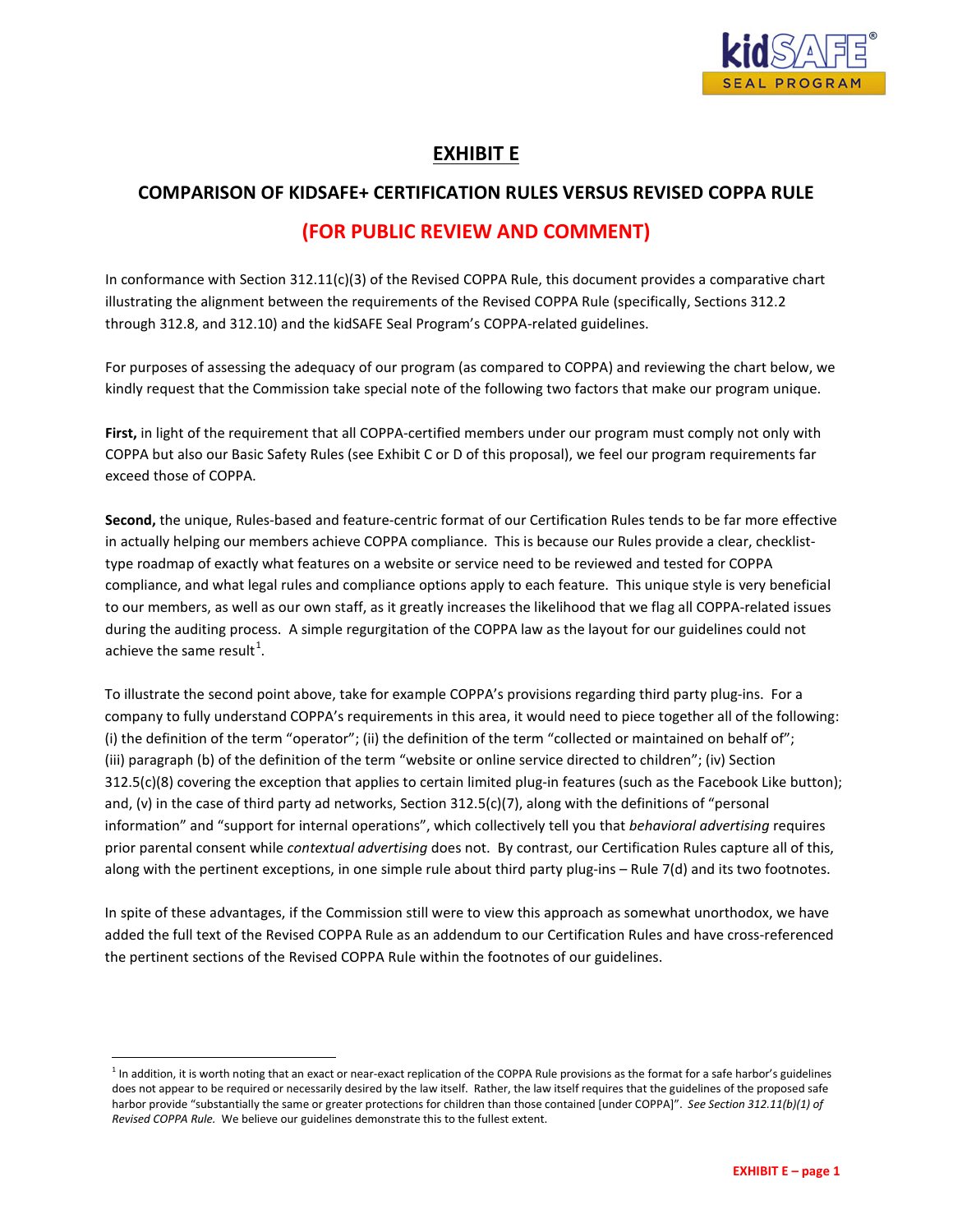

## **COMPARATIVE CHART (COPPA vs. kidSAFE+)**

| <b>Relevant Section of Revised COPPA Rule</b>                                         | <b>Corresponding kidSAFE+ Certification Rule(s)</b>                                                                                                                                                                                                                                                                                                                                                                                                                                                                                                                                                                                                                                                                                                                                                                                                                                                                                                                                                                                                                                                                                                                                         |
|---------------------------------------------------------------------------------------|---------------------------------------------------------------------------------------------------------------------------------------------------------------------------------------------------------------------------------------------------------------------------------------------------------------------------------------------------------------------------------------------------------------------------------------------------------------------------------------------------------------------------------------------------------------------------------------------------------------------------------------------------------------------------------------------------------------------------------------------------------------------------------------------------------------------------------------------------------------------------------------------------------------------------------------------------------------------------------------------------------------------------------------------------------------------------------------------------------------------------------------------------------------------------------------------|
| <b>Section 312.2</b><br><b>Definitions</b>                                            | These definitions are incorporated (explicitly or implicitly) across various<br>sections of our kidSAFE+ Certification Rules (specifically, Sections 6-11).<br>Rather than create an entirely separate section for definitions, the terms most<br>relevant to our program are defined in those locations of our guidelines<br>where the terms are actually used, providing much greater context and clarity<br>for member companies.<br>Examples of terms defined in this manner include:<br>o "Parent" - see Rule 7 and Footnote 45<br>$\circ$ "Child" – see Rule 7(a) and Footnote 46<br>$\circ$ "Personal information" – see Rule 7(a) and Footnote 46<br>"Online contact information" - see Footnote 46<br>$\circ$ "Support for internal operations" – see Rule 7(h) and Footnote 56<br>$\circ$ "Delete" – see Rule 9(j) and Footnote 72<br>o "Website or online service directed to children" - see Footnote 41<br>[Note: We have outlined only those child-directed categories (i.e.,<br>312.2(a) and (c)) that are pertinent to our program, which is focused<br>primarily on reviewing and certifying sites and services specifically<br>intended for children and their families.] |
| <b>Section 312.3(a)</b><br><b>General notice requirement</b>                          | Rule 7 (generally)<br>$\bullet$<br>Rules 7(j) and 10 (more specifically)                                                                                                                                                                                                                                                                                                                                                                                                                                                                                                                                                                                                                                                                                                                                                                                                                                                                                                                                                                                                                                                                                                                    |
| <b>Section 312.3(b)</b><br>General verifiable parental consent (VPC)<br>requirement   | Rule 7 and all of its corresponding sub-rules<br>[Rule 7(g) - catchall VPC requirement for collection of personal information<br>from children in connection with any features or activities]                                                                                                                                                                                                                                                                                                                                                                                                                                                                                                                                                                                                                                                                                                                                                                                                                                                                                                                                                                                               |
| <b>Section 312.3(c)</b><br>General parental access requirement                        | Rule 8 and all of its corresponding sub-rules, specifically 8(a) and 8(b)                                                                                                                                                                                                                                                                                                                                                                                                                                                                                                                                                                                                                                                                                                                                                                                                                                                                                                                                                                                                                                                                                                                   |
| <b>Section 312.3(d)</b><br><b>General data minimization requirement</b>               | Rule 9(a)<br>٠                                                                                                                                                                                                                                                                                                                                                                                                                                                                                                                                                                                                                                                                                                                                                                                                                                                                                                                                                                                                                                                                                                                                                                              |
| <b>Section 312.3(e)</b><br><b>General data security requirement</b>                   | Rule 9 and all of its corresponding sub-rules                                                                                                                                                                                                                                                                                                                                                                                                                                                                                                                                                                                                                                                                                                                                                                                                                                                                                                                                                                                                                                                                                                                                               |
| <b>Section 312.4(a)</b><br><b>General principles of notice</b>                        | Rules 7 and 10 (regarding general notice obligation)<br>٠<br>Rules 10(d)-(e) (regarding completeness and clarity of notice)                                                                                                                                                                                                                                                                                                                                                                                                                                                                                                                                                                                                                                                                                                                                                                                                                                                                                                                                                                                                                                                                 |
| <b>Section 312.4(b)</b><br>Direct notice to parents (obligation)                      | Rule 7, Rule 7(j), and Footnote 57 (regarding delivery of notice)<br>$\bullet$<br>Rule 7(i) (regarding notice of material changes)<br>$\bullet$                                                                                                                                                                                                                                                                                                                                                                                                                                                                                                                                                                                                                                                                                                                                                                                                                                                                                                                                                                                                                                             |
| Section 314.4(c)(1)-(4)<br>Direct notice to parents (contents)                        | Rule 7(j)<br>$\bullet$<br>The content requirements for "direct notice" are explicitly referenced under<br>Footnote 57. Given the lengthy and highly-detailed nature of the direct-notice<br>content requirements, KSP felt it was unnecessary and overly complex to list<br>out all of these requirements directly within our Certification Rules document.<br>Instead, we chose to provide a direct reference to the relevant sections of the<br>Revised COPPA Rule, which is attached as an addendum to our guidelines.                                                                                                                                                                                                                                                                                                                                                                                                                                                                                                                                                                                                                                                                   |
| <b>Section 312.4(d)</b><br>Privacy policy notice - prominence and<br>location of link | Rule 10 (generally)<br>٠<br>Rules 10(a)-(c) and Footnotes 75-77 (specifically)                                                                                                                                                                                                                                                                                                                                                                                                                                                                                                                                                                                                                                                                                                                                                                                                                                                                                                                                                                                                                                                                                                              |
| Section 312.4(d)(1)-(3)<br>Privacy policy notice - contents                           | Rule 10 (generally)<br>$\bullet$<br>Rule 10(d) and Footnote 78 (specifically)                                                                                                                                                                                                                                                                                                                                                                                                                                                                                                                                                                                                                                                                                                                                                                                                                                                                                                                                                                                                                                                                                                               |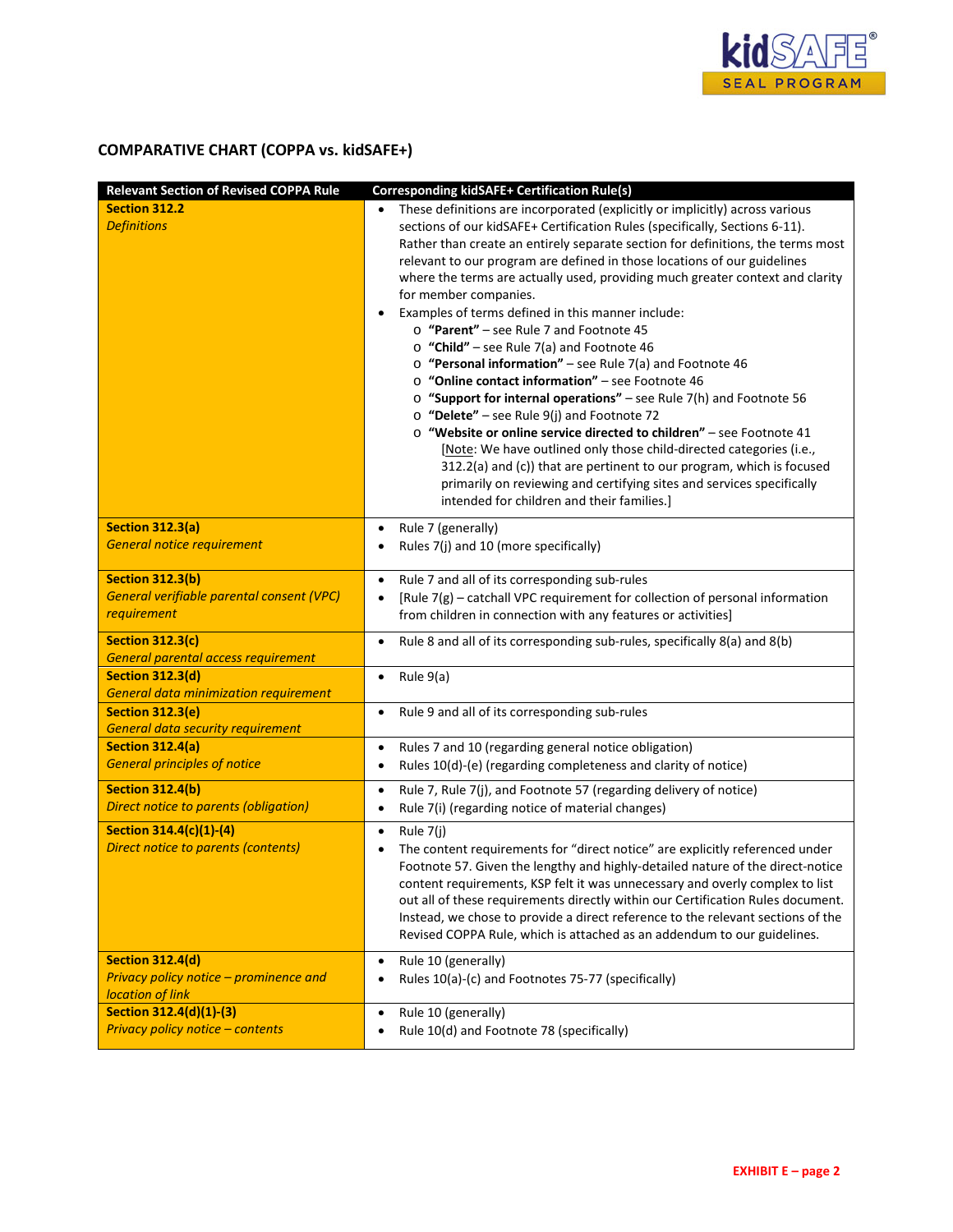

| <b>Relevant Section of Revised COPPA Rule</b>                                                                                                                    | <b>Corresponding kidSAFE+ Certification Rule(s)</b>                                                                                                                                                                                                                                                                                                                                                                                                                                                                                                                                                                                                                                                                                                                                                                                                                                                                                                                                                                                                                                                                                                                                                                                                                       |
|------------------------------------------------------------------------------------------------------------------------------------------------------------------|---------------------------------------------------------------------------------------------------------------------------------------------------------------------------------------------------------------------------------------------------------------------------------------------------------------------------------------------------------------------------------------------------------------------------------------------------------------------------------------------------------------------------------------------------------------------------------------------------------------------------------------------------------------------------------------------------------------------------------------------------------------------------------------------------------------------------------------------------------------------------------------------------------------------------------------------------------------------------------------------------------------------------------------------------------------------------------------------------------------------------------------------------------------------------------------------------------------------------------------------------------------------------|
| <b>Section 312.5(a)(1)</b><br><b>General VPC requirement</b>                                                                                                     | Rule 7 (generally)<br>Rules 7(a)-(i) (specifically)<br>$\bullet$<br>[Rule 7(g) - catchall VPC requirement for collection of personal information<br>from children in connect with any other features or activities]<br>[Rule 7(i) - VPC requirement for material changes]                                                                                                                                                                                                                                                                                                                                                                                                                                                                                                                                                                                                                                                                                                                                                                                                                                                                                                                                                                                                 |
| <b>Section 312.5(a)(2)</b><br>Parental option to consent to collection but<br>not disclosure                                                                     | Not applicable, as KSP prohibits the disclosure of children's personal<br>information to third parties (see Rule 5(g) under our Basic Safety Rules).<br>[Note - The terminology regarding "marketing" under Rule 5(g) is there to<br>$\bullet$<br>exclude from the prohibition (i.e., allow) the sharing of personal information<br>with third party vendors and service providers for non-marketing purposes,<br>which is both allowed under our program and not subject to this "collection<br>without disclosure" requirement under COPPA.]                                                                                                                                                                                                                                                                                                                                                                                                                                                                                                                                                                                                                                                                                                                            |
| Section 312.5(b)(1)-(3)<br>Methods of verifiable parental consent                                                                                                | Rule 7 (generally)<br>٠<br>Rule 7(k) and Footnote 58 (specifically)                                                                                                                                                                                                                                                                                                                                                                                                                                                                                                                                                                                                                                                                                                                                                                                                                                                                                                                                                                                                                                                                                                                                                                                                       |
| <b>Section 312.5(c)(1)</b><br>Exceptions to VPC - seeking consent                                                                                                | Rule 7(I) and Footnote 59<br>$\bullet$<br>Rule 7(m)<br>Footnote 47 (in connection with Rule 7(a))                                                                                                                                                                                                                                                                                                                                                                                                                                                                                                                                                                                                                                                                                                                                                                                                                                                                                                                                                                                                                                                                                                                                                                         |
| <b>Section 312.5(c)(2)</b><br>Exceptions to VPC - parental notification                                                                                          | Footnote 47 (in connection with Rule 7(a))<br>$\bullet$<br>Rule 7(j) and Footnote 57 (regarding delivery of notice)                                                                                                                                                                                                                                                                                                                                                                                                                                                                                                                                                                                                                                                                                                                                                                                                                                                                                                                                                                                                                                                                                                                                                       |
| <b>Section 312.5(c)(3)</b><br>Exceptions to VPC - one-time-contact                                                                                               | Footnote 54 (in connection with Rule 7(g))                                                                                                                                                                                                                                                                                                                                                                                                                                                                                                                                                                                                                                                                                                                                                                                                                                                                                                                                                                                                                                                                                                                                                                                                                                |
| <b>Section 312.5(c)(4)</b><br>Exceptions to VPC - multiple contact                                                                                               | Footnote 53 (in connection with Rule 7(f))<br>$\bullet$<br>Rule 7(j) and Footnote 57 (regarding delivery of notice)                                                                                                                                                                                                                                                                                                                                                                                                                                                                                                                                                                                                                                                                                                                                                                                                                                                                                                                                                                                                                                                                                                                                                       |
| Section 312.5(c)(5)-(6)<br>Exceptions to VPC - safety, security, legal                                                                                           | Footnote 47<br>Rule 7(j) and Footnote 57 (regarding delivery of notice)                                                                                                                                                                                                                                                                                                                                                                                                                                                                                                                                                                                                                                                                                                                                                                                                                                                                                                                                                                                                                                                                                                                                                                                                   |
| <b>Section 312.5(c)(7)</b><br>Exceptions to VPC - persistent ID for<br>internal support                                                                          | Rule 7(h) and Footnotes 55-56                                                                                                                                                                                                                                                                                                                                                                                                                                                                                                                                                                                                                                                                                                                                                                                                                                                                                                                                                                                                                                                                                                                                                                                                                                             |
| <b>Section 312.5(c)(8)</b><br>Exceptions to VPC - persistent ID from users<br>previously identified as 13 or older (for<br>actual knowledge sites/services only) | Footnotes 50-51<br>[Although covered under the footnotes listed above, it remains unclear to KSP<br>$\bullet$<br>how this exception can be implemented in practice. If this exception is meant<br>for the potential use of certain third party plug-in features (such as the<br>Facebook Like feature), how would the operator of the child-directed site or<br>service know in advance whether it can serve up that feature without having<br>access to the age information previously collected by the third party plug-in?<br>In addition, what if the user who interacts with the third party feature does<br>not already have a previous account with the third party operator? In that<br>scenario, the user would be required to create an account (as is the case with<br>Facebook), which would then necessitate the collection of more information<br>than is allowed under the exception (such as an email address). Despite the<br>release of an FTC FAQ on this topic, it is still unclear how and when this<br>exception can actually be used without a scenario that may run afoul of the<br>Revised COPPA Rule. For this reason, incorporation of this exception into our<br>guidelines is done with some caution, pending further clarity from the FTC.] |
| <b>Section 312.6(a)(1)</b><br>Parental access rights - general request                                                                                           | Rule $10(g)$<br>$\bullet$                                                                                                                                                                                                                                                                                                                                                                                                                                                                                                                                                                                                                                                                                                                                                                                                                                                                                                                                                                                                                                                                                                                                                                                                                                                 |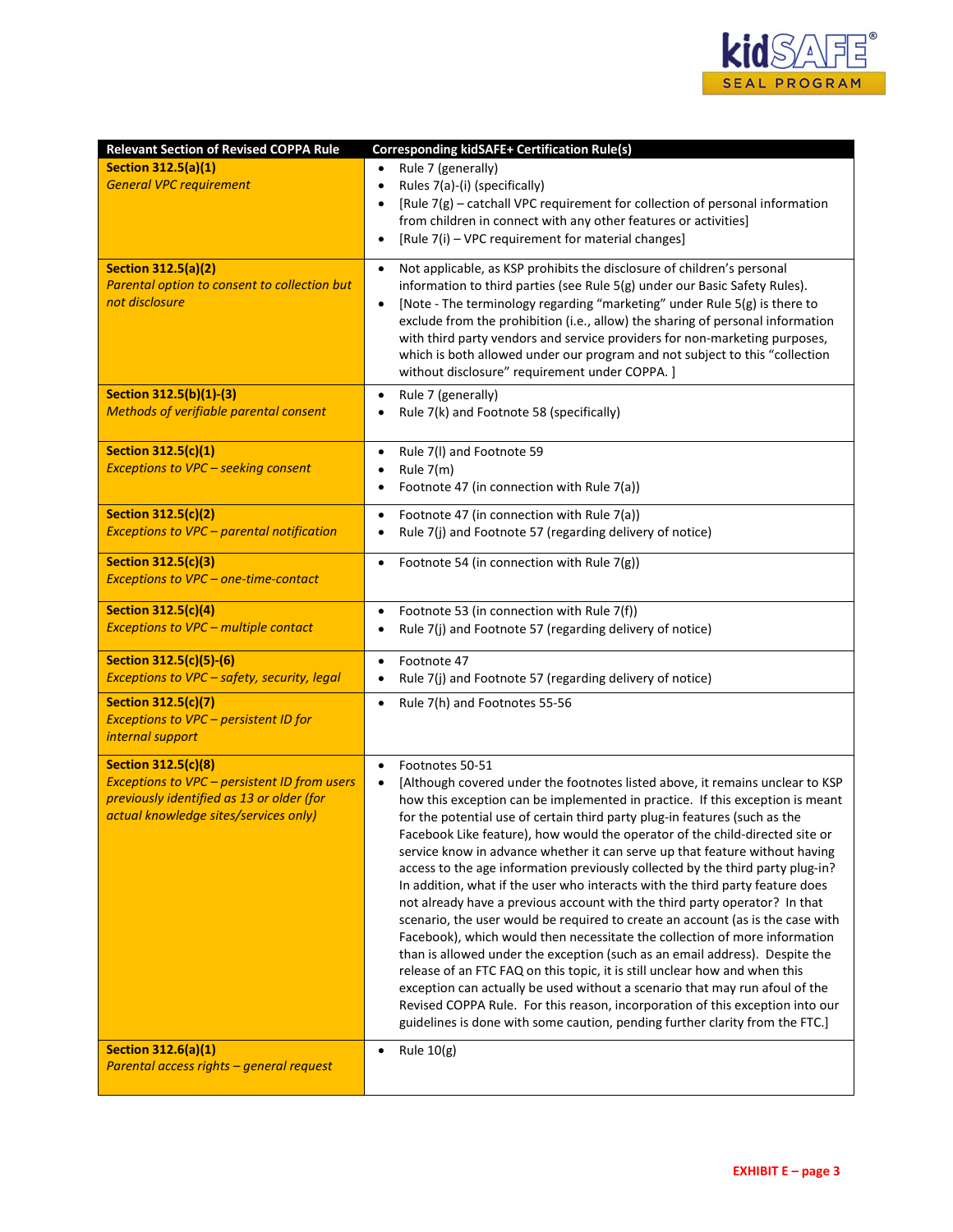

| <b>Relevant Section of Revised COPPA Rule</b>  | <b>Corresponding kidSAFE+ Certification Rule(s)</b>                          |
|------------------------------------------------|------------------------------------------------------------------------------|
| <b>Section 312.6(a)(2)</b>                     | Rule 8(b) (regarding stopping further collection or use)                     |
| Parental access rights - stopping further      | Rule 8(c) (regarding deletion)                                               |
| collection or use and right to delete          |                                                                              |
| <b>Section 312.6(a)(3)</b>                     | Rule $8(a)$                                                                  |
| Parental access rights - right to review       |                                                                              |
| Section 312.6(a)(3)(i)-(ii)                    | Rule 8(d) and Footnote 64 (regarding authenticating the requestor)           |
| Parental access rights - means of providing    | Footnote 60 (regarding least burdensome process)                             |
| access                                         |                                                                              |
| <b>Section 312.6(b)</b>                        | Footnote 64 (in connection with Rule 8(d))<br>٠                              |
| Parental access rights - no liability for good |                                                                              |
| faith disclosure to parent                     |                                                                              |
| <b>Section 312.6(c)</b>                        | Footnote 62 (for termination in response to stopping further collection/use) |
| Parental access rights - right to terminate    | Footnote 63 (for termination in response to deletion)                        |
| child's access                                 |                                                                              |
| Section 312.7                                  | Rule 9(a) and Footnote 66                                                    |
| <b>General data minimization requirement</b>   |                                                                              |
| <b>Section 312.8 (part 1)</b>                  | Rule 9 and all of its corresponding sub-rules                                |
| Reasonable data security procedures            | Rules 9(e) and 9(f) (specifically requiring "reasonable safeguards")         |
|                                                |                                                                              |
| <b>Section 312.8 (part 2)</b>                  | Rule 9(g) and Footnote 69 (regarding data security capabilities)             |
| Due diligence of service providers and third   | Rule 9(h) and Footnote 70 (regarding data security assurances)               |
| parties                                        |                                                                              |
| <b>Section 312.10 (part 1)</b>                 | Rule 9(j) and Footnote 72                                                    |
| <b>Data retention requirement</b>              |                                                                              |
|                                                |                                                                              |
| <b>Section 312.10 (part 2)</b>                 | Rule 9(k) and Footnote 73                                                    |
| <b>Secure deletion requirement</b>             |                                                                              |
|                                                |                                                                              |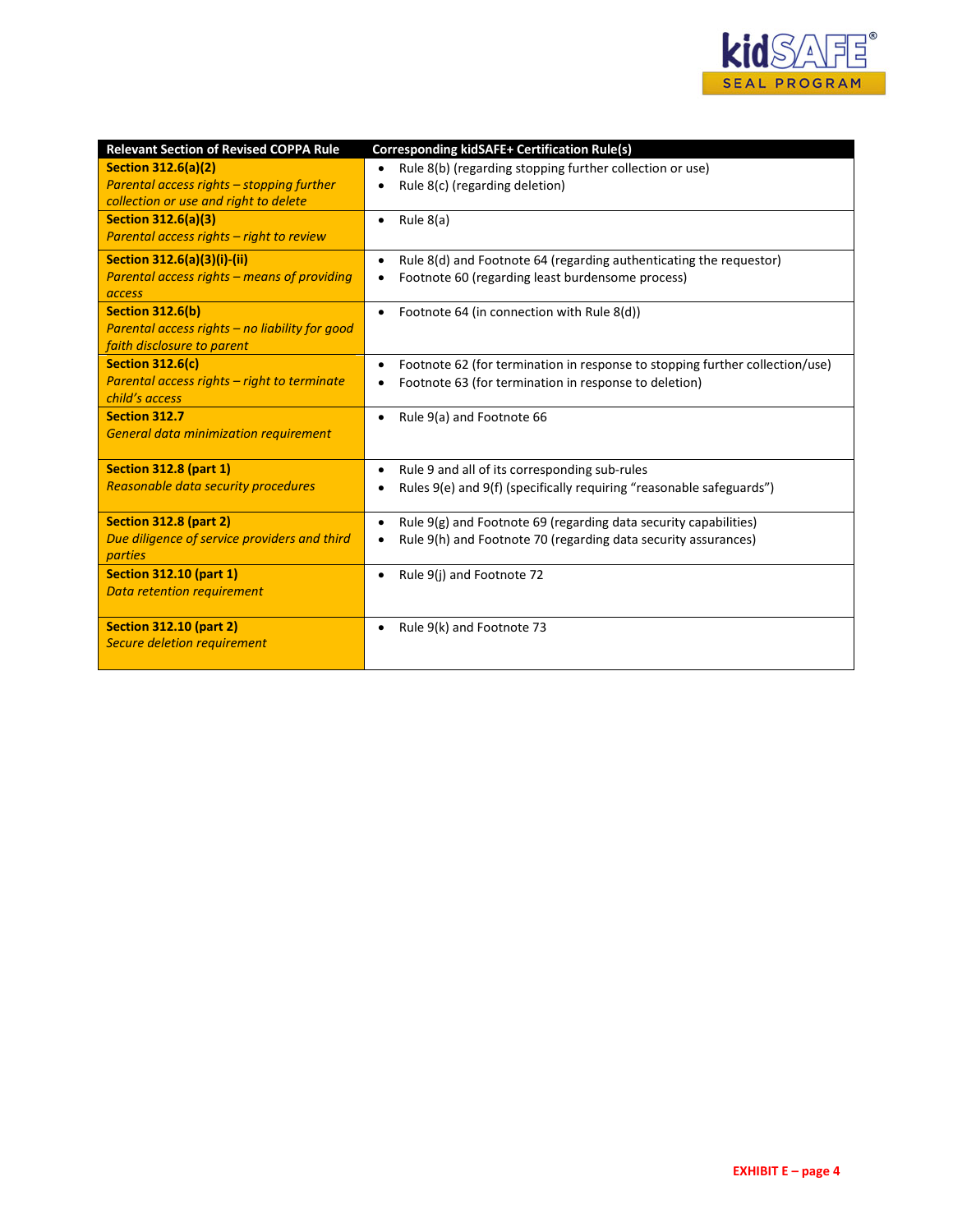

## **EXHIBIT F**

### **EFFECTIVENESS OF KSP'S ASSESSMENT AND ENFORCEMENT MECHANISMS**

## **(FOR PUBLIC REVIEW AND COMMENT)**

In conformance with Section 312.11(c)(4) of the Revised COPPA Rule, this document: (i) provides a description of the various assessment and enforcement techniques used by our program to help ensure our members' ongoing compliance with COPPA; and, (ii) illustrates the effectiveness of these techniques $^1$  $^1$ . These techniques – which have already been implemented by our program – are spelled out explicitly under Section 11 of our Certification Rules and are also contractually agreed to by every kidSAFE+ member prior to our provision of services. Excerpts of the pertinent guidelines and contractual terms are provided below.

### **Rule 11 of our Certification Rules (which is required for kidSAFE+ certification) reads in part as follows:**

- *11. Must cooperate with the kidSAFE Seal Program's oversight and enforcement mechanisms*
	- *(a) Must cooperate with KSP's compliance reviews, including initial and annual compliance assessments, random seeding and testing of interactive features (such as sign-up forms, chat features, etc.), and periodic monitoring of data usage practices (e.g., review of marketing communications)*
	- *(b) Must address all safety and privacy-related consumer complaints forwarded by KSP in a timely and satisfactory manner*
	- *(c) When material violations occur, must cooperate with KSP's enforcement mechanisms, which may include increases in membership fees, termination of membership (including removal of all seals), consumer redress, and/or anonymous payments to the United States Treasury*

### **Section 5 of our kidSAFE+ membership agreement (which all kidSAFE+ members must sign) reads in part as follows:**

- *5.2 Cooperation and Enforcement. If you are awarded kidSAFE+ certification and choose to be acknowledged as such (for example, by displaying the kidSAFE+ Seal on your qualifying in-scope products), you agree to make best efforts to comply with all KSP Certification Rules during the term of your kidSAFE+ status (also see Section 5.3 below). You further agree to cooperate with KSP's routine oversight and enforcement mechanisms. These mechanisms may include (without limitation): (i) annual compliance assessments of your in-scope products (for as long you retain kidSAFE+ membership), (ii) seeding and testing of interactive features (such as sign-up forms, chat features, etc.), (iii) periodic monitoring of your data usage practices (e.g., review of consumer email communications), (iv) the requirement to address all consumer complaints forwarded to you by KSP in a timely and satisfactory manner, and (v) the reporting of certain information regarding member assessments and disciplinary actions to the Federal Trade Commission. In more extreme cases (such as for serious violations of our certification rules or breaches of consumer safety/privacy), our enforcement may include more severe measures, such as increases in your membership fees, the requirement for [COMPANY] to provide consumer redress, termination of your KSP membership (including the immediate removal or suspension of all seals), and/or the requirement to make an anonymous payment to the United States Treasury.*
- *5.3 Notification of Changes. You agree to notify KSP in advance of any significant changes to your in-scope products (e.g., new registration flows, new chat features, new data usage practices, etc.). Such changes may need to be reviewed by KSP to help ensure your continued compliance with the KSP Certification Rules. Non-compliance with this requirement may result in termination of your membership and kidSAFE+ status.*

As you can see, ongoing assessment and monitoring are crucial components of our enforcement program, to which all kidSAFE+ members must agree. These techniques, and their effectiveness, are further discussed below.

<span id="page-33-0"></span><sup>&</sup>lt;sup>1</sup> KSP has already demonstrated earlier in this proposal (specifically, through Exhibits D and E) how its self-regulatory guidelines meet the requirements of the Revised COPPA Rule. The focus of this Exhibit, therefore, is on KSP's assessment and enforcement mechanisms and the effectiveness of those techniques.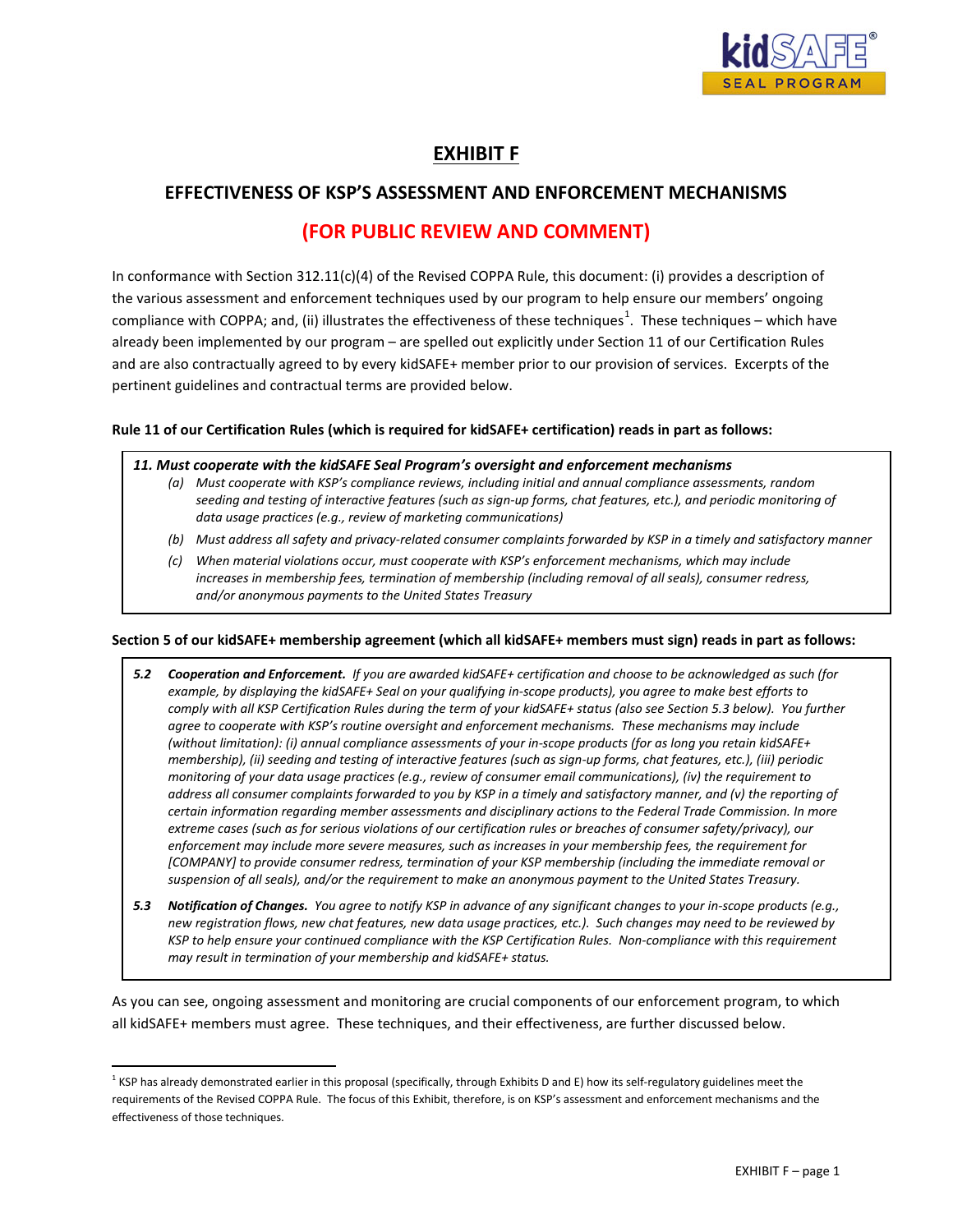

### **1. Annual Compliance Assessments**

Pursuant to Section 312.11(b)(2) of the Revised COPPA Rule, for every kidSAFE+/COPPA member of our program, KSP conducts a thorough assessment of the member's compliance with the Revised COPPA Rule. This assessment is performed initially as a prerequisite to receiving kidSAFE+ certification and then annually thereafter. Each assessment entails reviewing and testing our kidSAFE+ member for compliance across all 11 sections of our Certification Rules, including Sections 6-11 which specifically cover COPPA. We then document our findings and any corrective actions for every rule within our guidelines (which together total more than 70 individual compliance requirements). The comprehensiveness of our review is unparalleled in the industry<sup>[2](#page-34-0)</sup>.

Our annual compliance reviews are especially unique and effective for the following additional reasons:

- **A separate review and report is generated for every single product (site, app, etc.) seeking certification.** We don't combine reviews of multiple sites or services, even if they all belong to the same company.
- **Our compliance reviews are truly independent.** We not the client initiate and conduct the audit, without having the client first complete a questionnaire explaining their practices. This allows us to test and review their site or service wholly objectively, without any pre-conceived notions or bias on how their site or service actually operates<sup>[3](#page-34-1)</sup>. Once our review is complete, the client is then given the opportunity to comment on our findings and clarify any practices of concern.
- **Members can re-use our assessment tool at any time.** Our kidSAFE+ clients can request a re-assessment of their site or service at any time throughout their membership year and get access to the same tool we use to self-audit their own practices. This proves to be very useful, especially after a major website or service re-launch.

For more specifics on the technological tools and manual techniques we use to actually generate and document the findings in our reports (techniques we consider to be "proprietary"), please see Exhibit B of this proposal.

For purposes of this document, however, we note that all findings from our audits are recorded, tracked, and easily searchable in a database owned and maintained by KSP. This enables us to advise members on compliance issues quickly and efficiently, and in turn help expedite their ability to make any necessary changes. To date, through our compliance audits alone, we have successfully helped (or currently are helping) over 30 sites and services achieve or maintain COPPA compliance, demonstrating the effectiveness of our assessment procedures.

### **2. Ongoing Compliance Support**

In addition to annual reviews, KSP provides ongoing compliance support to kidSAFE+ clients throughout the year. This includes responding to any client questions about COPPA, reviewing and advising on new methods of parental consent, and reviewing and approving of new website or interactive features before they launch. We also require that all kidSAFE+ members notify us of any significant changes in their data collection or use activities (see Section 5.2 of contract language above) and so we're constantly in sync with our members' policies and practices. These added consultations are very effective in helping our members launch new or modified features in conformance with COPPA and achieve a cleaner report at the time of their next annual review.

<span id="page-34-0"></span> $<sup>2</sup>$  This claim is made based on the simple premise that kidSAFE+ members are reviewed for compliance not only with all COPPA requirements</sup> (i.e., our "Additional Privacy Rules") but also with all of our Basic Safety Rules (which are not COPPA specific, but rather added safety and privacy best practices).

<span id="page-34-1"></span> $3$  For those areas that require a company's input (i.e., that requires information or documentation available to them only), we require the client to provide this information upon the completion of our initial review. The most common example of this is information or documentation that describes their back-end data security practices or third party due diligence procedures.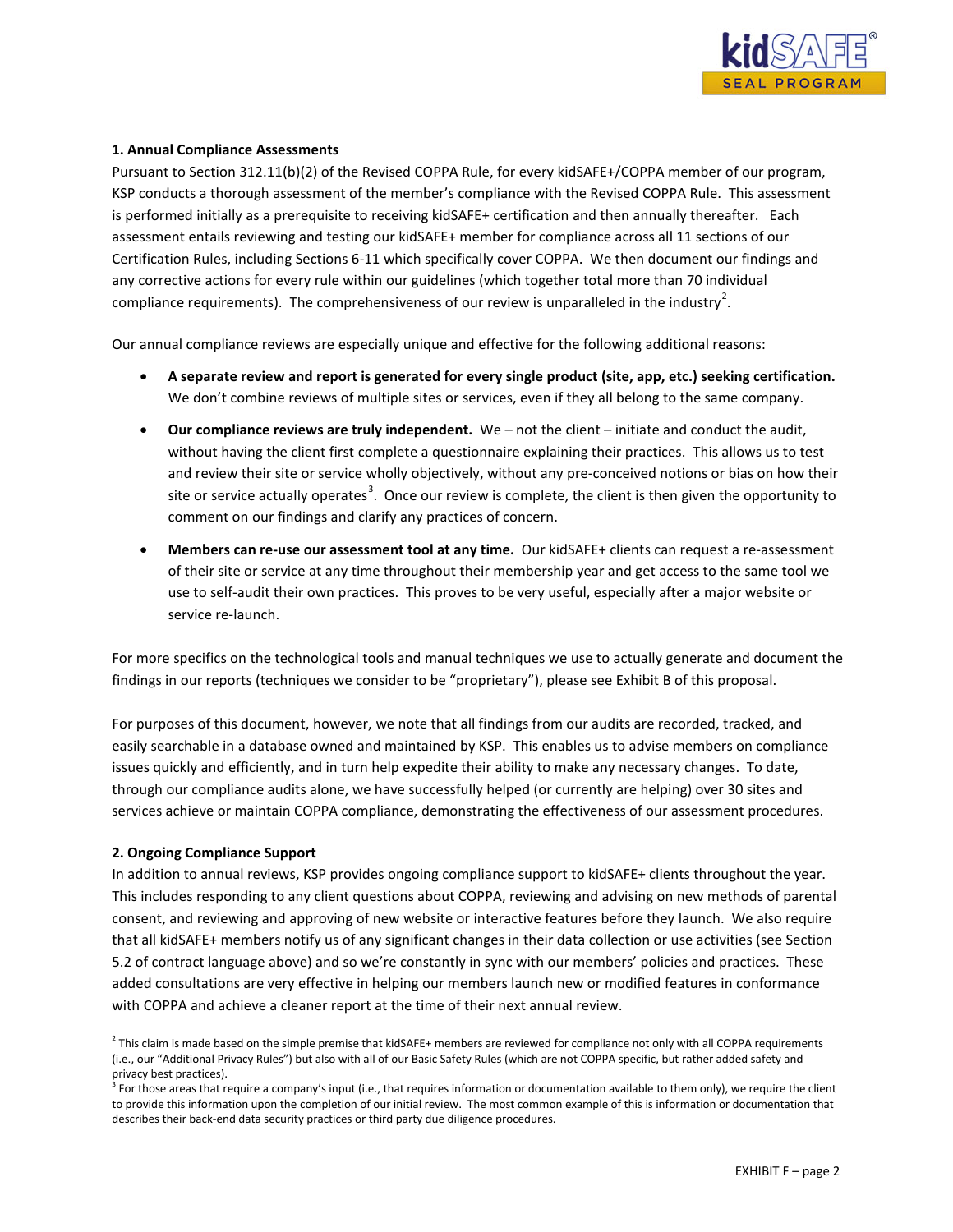

### **3. Consumer Complaint Mechanism**

KSP offers a simple, 24/7 [consumer-complaint mechanism](http://www.proprofs.com/survey/t/?title=xs7un) on ou[r website](http://www.kidsafeseal.com/) that parents can use to report any safety or privacy related issues regarding one of our members. The link to this mechanism is constantly displayed on the home page and navigation bar of our website and is immediately visible when users click over to our site from a seal on a member site. A screenshot of the link and corresponding complaint form is shown below.

|    |                                                                   |                                                                  |                       |                                                                                                                   |                                   | Safety Vendors and Tools  |  |
|----|-------------------------------------------------------------------|------------------------------------------------------------------|-----------------------|-------------------------------------------------------------------------------------------------------------------|-----------------------------------|---------------------------|--|
|    | <b>SEAL PROGRAM</b>                                               |                                                                  |                       |                                                                                                                   |                                   | Select Language \\w       |  |
|    | d kidSAFE Seal Program - Report Issue Form - Mozilla Firefox      |                                                                  |                       |                                                                                                                   | <b>10 XX</b><br>$\left( 2\right)$ |                           |  |
| o. | www.proprofs.com/survey/t/?title=xs7un                            |                                                                  |                       |                                                                                                                   | ٠                                 | About our program         |  |
|    |                                                                   |                                                                  |                       |                                                                                                                   |                                   |                           |  |
|    | <b>kid SAFE</b>                                                   |                                                                  |                       | kidSAFE Seal Program - Report Issue Form                                                                          |                                   |                           |  |
|    |                                                                   |                                                                  |                       |                                                                                                                   |                                   | <b>About our seals</b>    |  |
|    | Use the form below to report your issue:                          |                                                                  |                       |                                                                                                                   |                                   |                           |  |
|    |                                                                   |                                                                  |                       |                                                                                                                   |                                   | <b>Certified products</b> |  |
|    | $\mathbf{1}$                                                      |                                                                  |                       | What is the name of the kidSAFE-certified website, mobile app, or other technology you're writing about?          |                                   | » FTC test 2              |  |
|    |                                                                   |                                                                  |                       |                                                                                                                   |                                   |                           |  |
|    |                                                                   |                                                                  |                       |                                                                                                                   |                                   | Parent sign-up            |  |
|    | 2.                                                                |                                                                  |                       | How would you rate the website, app, or technology listed above for overall child safety and privacy? (5 is best) |                                   |                           |  |
|    |                                                                   | $\overline{\mathbf{2}}$<br>$\circledcirc$                        | $\boldsymbol{3}$<br>ö | ė.                                                                                                                | 5<br>Ò                            | <b>Report issue</b>       |  |
|    |                                                                   |                                                                  |                       |                                                                                                                   |                                   |                           |  |
|    | What specific issue are you reporting?<br>3.                      |                                                                  |                       |                                                                                                                   |                                   |                           |  |
|    | Unsafe chat communications (insufficient filtering or moderation) |                                                                  |                       |                                                                                                                   |                                   |                           |  |
|    | Inappropriate photos, videos, or other postings                   |                                                                  |                       |                                                                                                                   |                                   |                           |  |
|    | Inappropriate ads or links                                        |                                                                  |                       |                                                                                                                   |                                   |                           |  |
|    |                                                                   | Collecting or sharing personal information without my permission |                       |                                                                                                                   |                                   |                           |  |
|    |                                                                   | Excessive e-commerce (subscriptions, in-app purchases, etc.)     |                       |                                                                                                                   |                                   |                           |  |
|    |                                                                   |                                                                  |                       |                                                                                                                   |                                   |                           |  |

This online complaint mechanism has been extremely effective in helping us enforce member compliance. The form provides a selection of issue categories that are closely aligned with general COPPA requirements and the types of safety issues commonly reported by parents.

Upon our receipt of a valid complaint, the issue is forwarded to our member company for immediate investigation and resolution<sup>[4](#page-35-0)</sup>. KSP requires that all such complaints be addressed and resolved in a timely and satisfactory manner (see Section 11 of guideline language above). Non-compliance with this requirement is grounds for termination of a member's certification.

Since offering this feature, we have received a wide variety of complaints, ranging from issues related to ad content, video content, and the management of personal or account login information<sup>[5](#page-35-1)</sup>. In at least two instances<sup>[6](#page-35-2)</sup>, the complaints revealed potential COPPA issues which led to important fixes by our member companies. This tool, therefore, has proven to be highly effective in influencing member behavior and driving COPPA compliance.

<span id="page-35-0"></span><sup>&</sup>lt;sup>4</sup> KSP does not require that the consumer first report the issue directly to the member company. We forward all valid complaints that come through our system to our member contact and expect their response within a 24-hour timeframe. We then regularly follow-up with the

<span id="page-35-1"></span>member and sometimes the consumer until the issue is completely resolved.<br><sup>5</sup> KSP tracks statistics regarding all issues reported, such as the percentage of parents that report the same issue. This allows us to adjust the emphasis of our enforcement activities based on the most common complaints and enhance the effectiveness of our overall program.<br><sup>6</sup> The first instance revealed the potential use of behavioral advertising on a child-direct

<span id="page-35-2"></span>insufficient filtering and moderation of a chat feature.